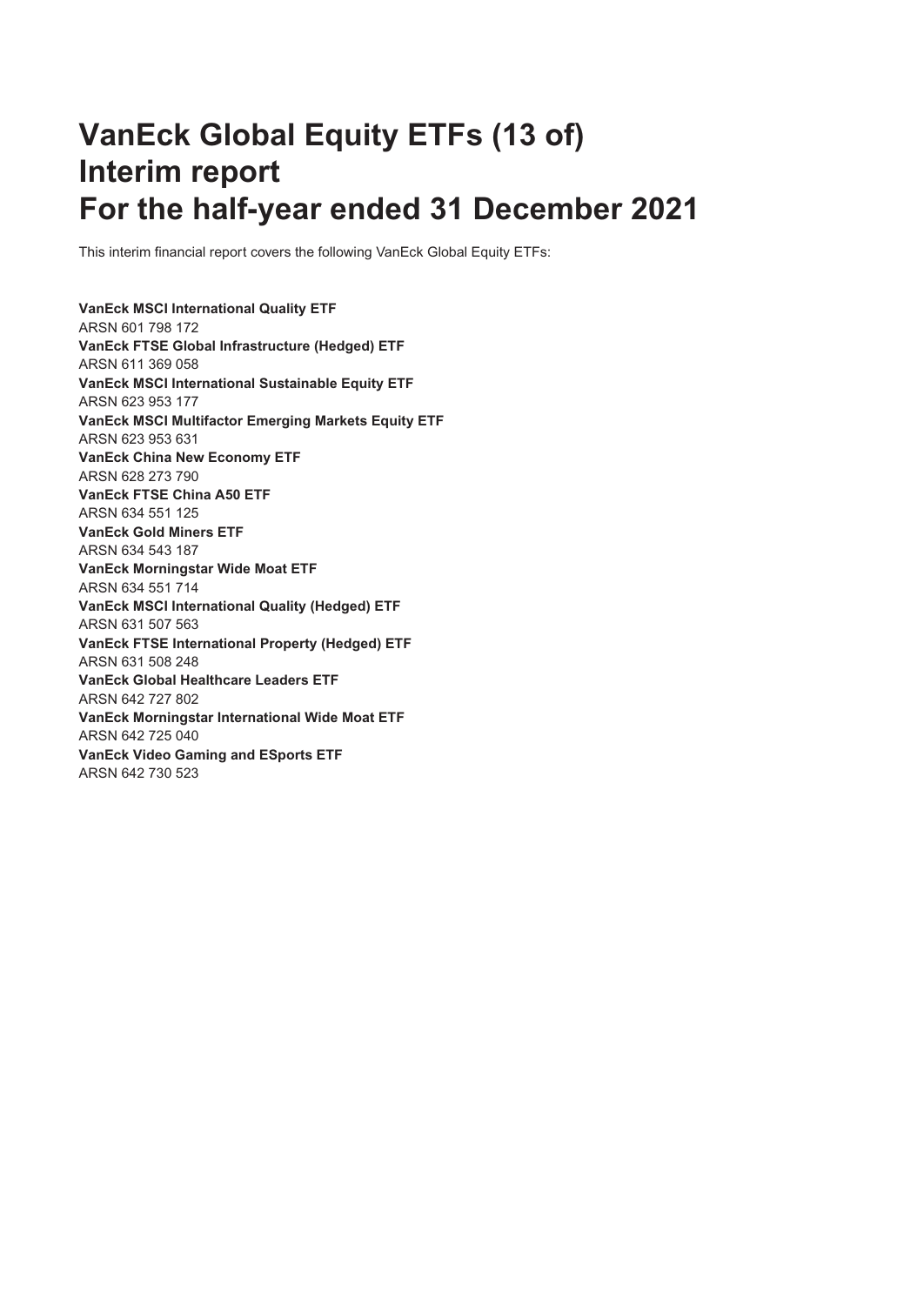# **VanEck Global Equity ETFs (13 of) Interim report For the half-year ended 31 December 2021**

### **Contents**

|                                                                                                 | Page          |
|-------------------------------------------------------------------------------------------------|---------------|
| Directors' report                                                                               | $\mathcal{P}$ |
| Auditor's independence declaration                                                              | 9             |
| Statements of comprehensive income                                                              | 10            |
| Statements of financial position                                                                | 17            |
| Statements of changes in equity                                                                 | 24            |
| Statements of cash flows                                                                        | 31            |
| Notes to the financial statements                                                               | 38            |
| Directors' declaration                                                                          | 63            |
| Independent auditor's review report to the unitholders of the VanEck Global Equity ETFs (13 of) | 64            |

These financial statements cover the VanEck MSCI International Quality ETF, VanEck FTSE Global Infrastructure (Hedged) ETF, VanEck MSCI International Sustainable Equity ETF, VanEck MSCI Multifactor Emerging Markets Equity ETF, VanEck China New Economy ETF, VanEck FTSE China A50 ETF, VanEck Gold Miners ETF, VanEck Morningstar Wide Moat ETF, VanEck MSCI International Quality (Hedged) ETF, VanEck FTSE International Property (Hedged) ETF, VanEck Global Healthcare Leaders ETF, VanEck Morningstar International Wide Moat ETF and VanEck Video Gaming and ESports ETF as individual entities.

The Responsible Entity of the Funds is VanEck Investments Limited (ACN 146 596 116) (AFSL 416755). The Responsible Entity's registered office is:

VanEck Investments Limited Level 47, Suite 2 25 Martin Place, Sydney, NSW, Australia, 2000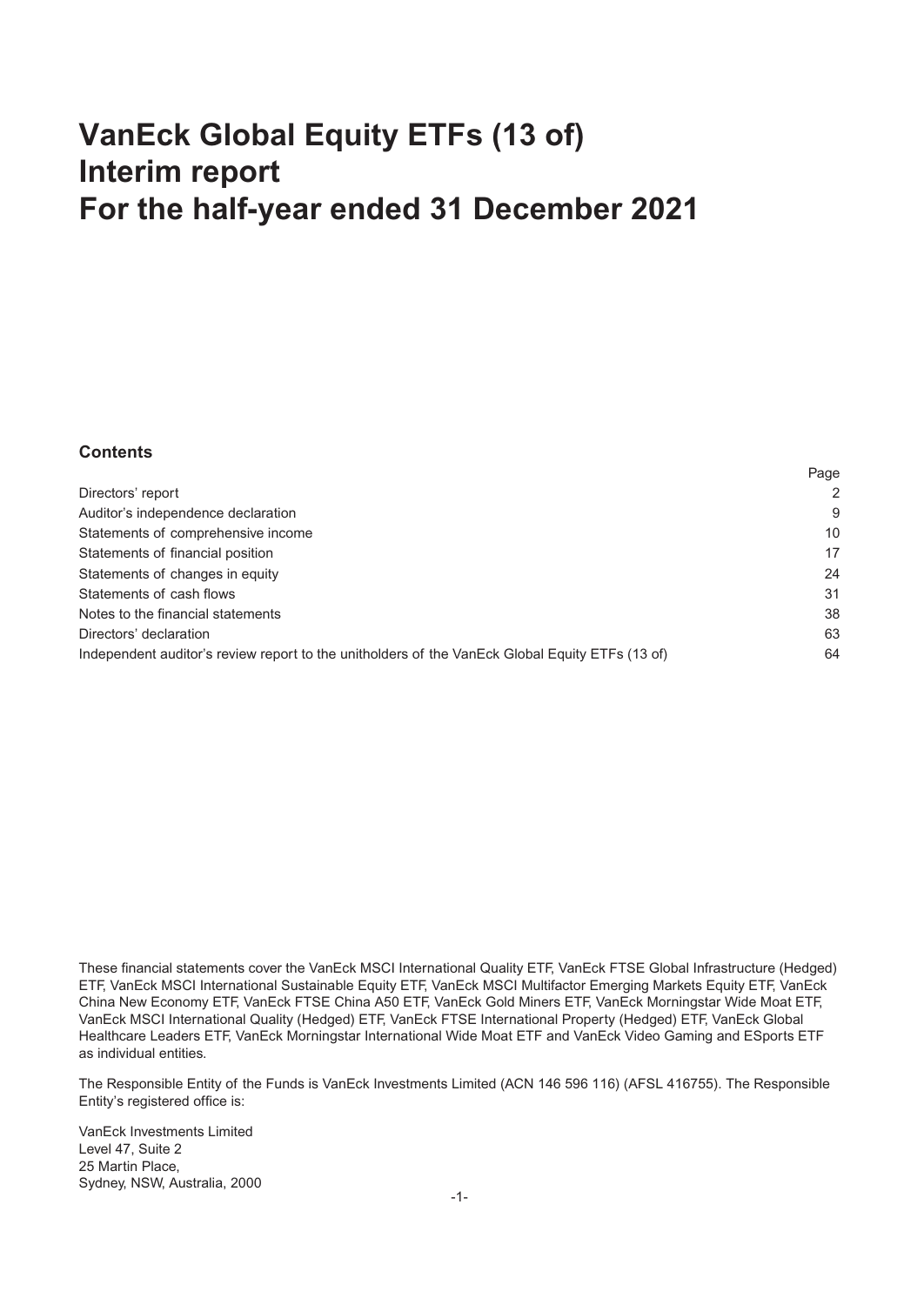### <span id="page-2-0"></span>**Directors' report**

The Directors of VanEck Investments Limited (ACN 146 596 116), the Responsible Entity of VanEck MSCI International Quality ETF, VanEck FTSE Global Infrastructure (Hedged) ETF, VanEck MSCI International Sustainable Equity ETF, VanEck MSCI Multifactor Emerging Markets Equity ETF, VanEck China New Economy ETF, VanEck FTSE China A50 ETF, VanEck Gold Miners ETF, VanEck Morningstar Wide Moat ETF, VanEck MSCI International Quality (Hedged) ETF, VanEck FTSE International Property (Hedged) ETF, VanEck Global Healthcare Leaders ETF, VanEck Morningstar International Wide Moat ETF and VanEck Video Gaming and ESports ETF (collectively the "Funds" and individually the "Fund"), present their report together with the financial statements of the Funds for the half-year ended 31 December 2021.

#### **Funds information**

The Funds are Australian registered managed investment schemes.

The Responsible Entity's registered office is located at Level 47, Suite 2, 25 Martin Place, Sydney, NSW, Australia, 2000.

Effective from 26 July 2021, the following Funds have been renamed by removing the word "Vectors" and replacing "World ex Australia" with "International".

#### **New name** Old name

**VanEck Morningstar International Wide Moat ETF** VanEck Vectors Morningstar World ex Australia Wide Moat ETF **VanEck MSCI International Quality (Hedged) ETF** VanEck Vectors MSCI World ex Australia Quality (Hedged) ETF **VanEck MSCI International Quality ETF** VanEck Vectors MSCI World ex Australia Quality ETF

Effective from 26 July 2021, all other Funds have been renamed by removing the word "Vectors".

#### **New name** Old name

**VanEck China New Economy ETF** VanEck Vectors China New Economy ETF **VanEck FTSE China A50 ETF** The China Control of VanEck Vectors FTSE China A50 ETF **VanEck Gold Miners ETF** VanEck Vectors Gold Miners ETF **VanEck Morningstar Wide Moat ETF** VanEck Vectors Morningstar Wide Moat ETF **VanEck Global Healthcare Leaders ETF** VanEck Vectors Global Healthcare Leaders ETF **VanEck Video Gaming and ESports ETF** VanEck Vectors Video Gaming and eSports ETF

**VanEck FTSE Global Infrastructure (Hedged) ETF** VanEck Vectors FTSE Global Infrastructure (Hedged) ETF **VanEck MSCI International Sustainable Equity ETF** VanEck Vectors MSCI International Sustainable Equity ETF **VanEck MSCI Multifactor Emerging Markets Equity ETF** VanEck Vectors MSCI Multifactor Emerging Markets Equity ETF **VanEck FTSE International Property (Hedged) ETF** VanEck Vectors FTSE International Property (Hedged) ETF

#### **Principal activities**

The Funds are traded on the Australian Securities Exchange ("ASX") as exchange traded funds.

VanEck MSCI International Quality ETF invests in a diversified portfolio of global equities in accordance with the provisions of the Fund's Constitution and Product Disclosure Statement (PDS).

VanEck FTSE Global Infrastructure (Hedged) ETF invests in a diversified portfolio of global infrastructure securities in accordance with the provisions of the Fund's Constitution and PDS.

VanEck MSCI International Sustainable Equity ETF invests in a diversified portfolio of sustainable international listed companies in accordance with the provisions of the Fund's Constitution and PDS.

VanEck MSCI Multifactor Emerging Markets Equity ETF invests in a diversified portfolio of emerging markets listed securities in accordance with the provisions of the Fund's Constitution and PDS.

VanEck China New Economy ETF invests in a diversified portfolio of 120 companies in China with the best growth at a reasonable price (GARP) in accordance with the provisions of the Fund's Constitution and PDS.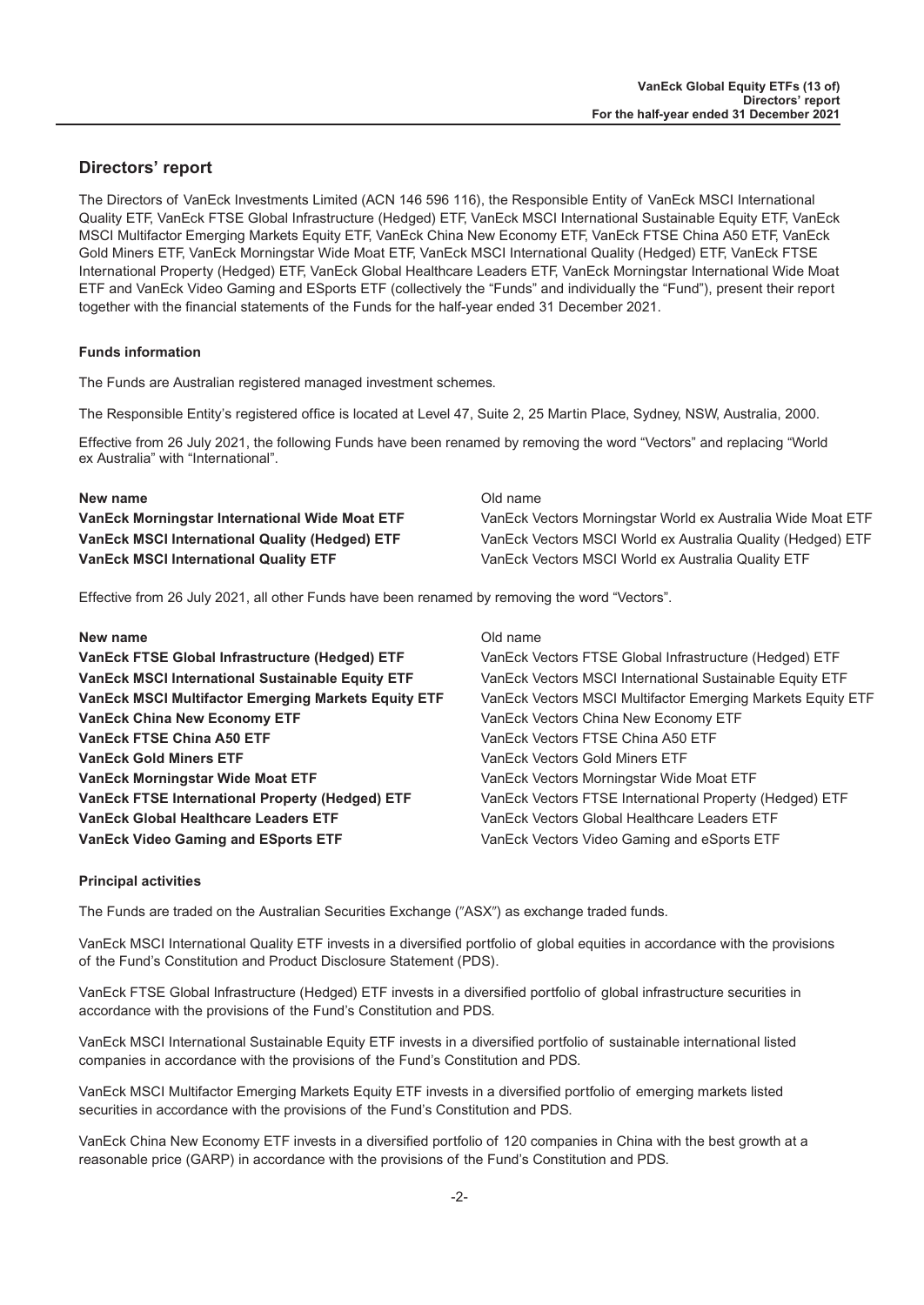#### **Principal activities (continued)**

VanEck FTSE China A50 ETF invests in a diversified portfolio comprising the 50 largest companies in the mainland Chinese market in accordance with the provisions of the Fund's Constitution and PDS.

VanEck Gold Miners ETF invests in a diversified portfolio of companies involved in the gold mining industry in accordance with the provisions of the Fund's Constitution and PDS.

VanEck Morningstar Wide Moat ETF invests in a diversified portfolio of attractively priced United States companies with sustainable competitive advantages in accordance with the provisions of the Fund's Constitution and PDS.

VanEck MSCI International Quality (Hedged) ETF invests in a diversified portfolio of quality international companies from developed markets (ex Australia) in accordance with the provisions of the Fund's Constitution and PDS.

VanEck FTSE International Property (Hedged) ETF invests in a globally diversified portfolio of international property securities from developed markets (ex Australia) in accordance with the provision of the Fund's Constitution and PDS.

VanEck Global Healthcare Leaders ETF invests in a diversified portfolio of leading international developed markets (ex-Australia) from the global healthcare sector in accordance with the provisions of the Fund's Constitution and PDS.

VanEck Morningstar International Wide Moat ETF invests in a diversified portfolio of international developed markets (ex-Australia) 'wide moat' companies with sustainable competitive advantages for 20 years or more in accordance with the provisions of the Fund's Constitution and PDS.

VanEck Video Gaming and ESports ETF invests in a diversified portfolio of the largest and most liquid companies involved in video game development, eSports and related hardware and software globally in accordance with the provisions of the Fund's Constitution and PDS.

The Funds did not have any employees during the half-year.

There were no significant changes in the nature of the Funds' activities during the half-year.

#### **Directors**

The following persons held office as Directors of the Responsible Entity during the half-year and up to the date of this report:

Jan van Eck Bruce Smith Arian Neiron Michael Brown Jonathan Simon

#### **Review and results of operations**

The Funds continued to invest in accordance with the Funds' PDS and the provisions of the Funds' Constitutions.

VanEck MSCI International Quality ETF generally invests in the securities that are constituents of the MSCI World ex Australia Quality Index and aims to track the performance of the Index (with net dividends reinvested) in Australian dollars, before taking into account fees, expenses and tax.

VanEck FTSE Global Infrastructure (Hedged) ETF generally invests in the securities that are constituents of the FTSE Developed Core Infrastructure 50/50 Hedged into Australian Dollars Index and aims to track the performance of the Index (with net dividends reinvested) in Australian dollars, before taking into account fees, expenses and tax.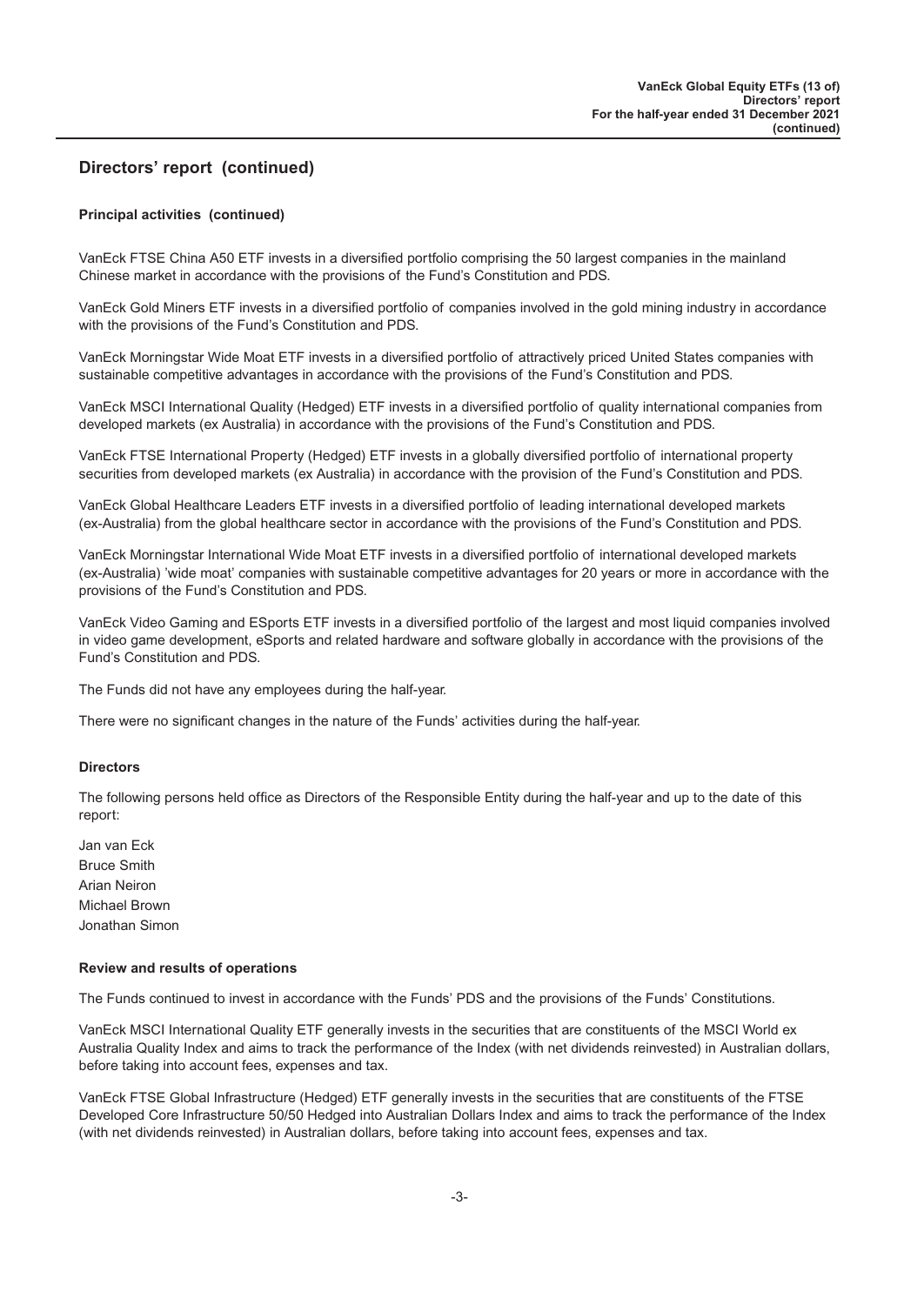#### **Review and results of operations (continued)**

VanEck MSCI International Sustainable Equity ETF generally invests in the securities that are constituents of the MSCI World ex Australia ex Fossil Fuel Select SRI and Low Carbon Capped Index and aims to track the performance of the Index (with net dividends reinvested) in Australian dollars, before taking into account fees, expenses and tax.

VanEck MSCI Multifactor Emerging Markets Equity ETF generally invests in the securities that are constituents of the MSCI Emerging Markets Diversified Multiple-Factor Index (AUD) and aims to track the performance of the Index (with net dividends reinvested) in Australian dollars, before taking into account fees, expenses and tax.

VanEck China New Economy ETF generally invests in the securities that are constituents of the MarketGrader China New Economy Index and aims to track the performance of the Index (with net dividends reinvested) in Australian dollars, before taking into account fees, expenses and tax.

VanEck FTSE China A50 ETF generally invests in securities that are constituents of FTSE China A50 Index and aims to track the performance of the Index (with net dividends reinvested) in Australian dollars, before taking into account fees, expenses and tax.

VanEck Gold Miners ETF generally invests in securities that are constituents of NYSE Arca Gold Miners Index (AUD) and aims to track the performance of the Index (with net dividends reinvested) in Australian dollars, before taking into account fees, expenses and tax.

VanEck Morningstar Wide Moat ETF generally invests in securities that are constituents of Morningstar Wide Moat Focus NR AUD Index and aims to track the performance of the Index (with net dividends reinvested) in Australian dollars, before taking into account fees, expenses and tax.

VanEck MSCI International Quality (Hedged) ETF generally invests in the securities that are constituents of the MSCI World ex Australia Quality 100% Hedged to AUD Index and aims to track the performance of the Index (with net dividends reinvested) in Australian dollars, before taking into account fees, expenses and tax.

VanEck FTSE International Property (Hedged) ETF generally invests in securities that are constituents of FTSE EPRA Nareit Developed ex Australia Rental Index AUD Hedged and aims to track the performance of the Index (with net dividends reinvested) in Australian dollars, before taking into account fees, expenses and tax.

VanEck Global Healthcare Leaders ETF generally invests in the securities that are constituents of the MarketGrader Developed Markets (ex-Australia) Health Care Index and aims to track the performance of the Index (with net dividends reinvested) in Australian dollars, before taking into account fees, expenses and tax.

VanEck Morningstar International Wide Moat ETF generally invests in the securities that are constituents of the Morningstar® Developed Markets ex-Australia Wide Moat Focus Index™ and aims to track the performance of the Index (with net dividends reinvested) in Australian dollars, before taking into account fees, expenses and tax.

VanEck Video Gaming and ESports ETF generally invests in the securities that are constituents of the MVIS® Global Video Gaming & eSports Index (AUD) and aims to track the performance of the Index (with net dividends reinvested) in Australian dollars, before taking into account fees, expenses and tax.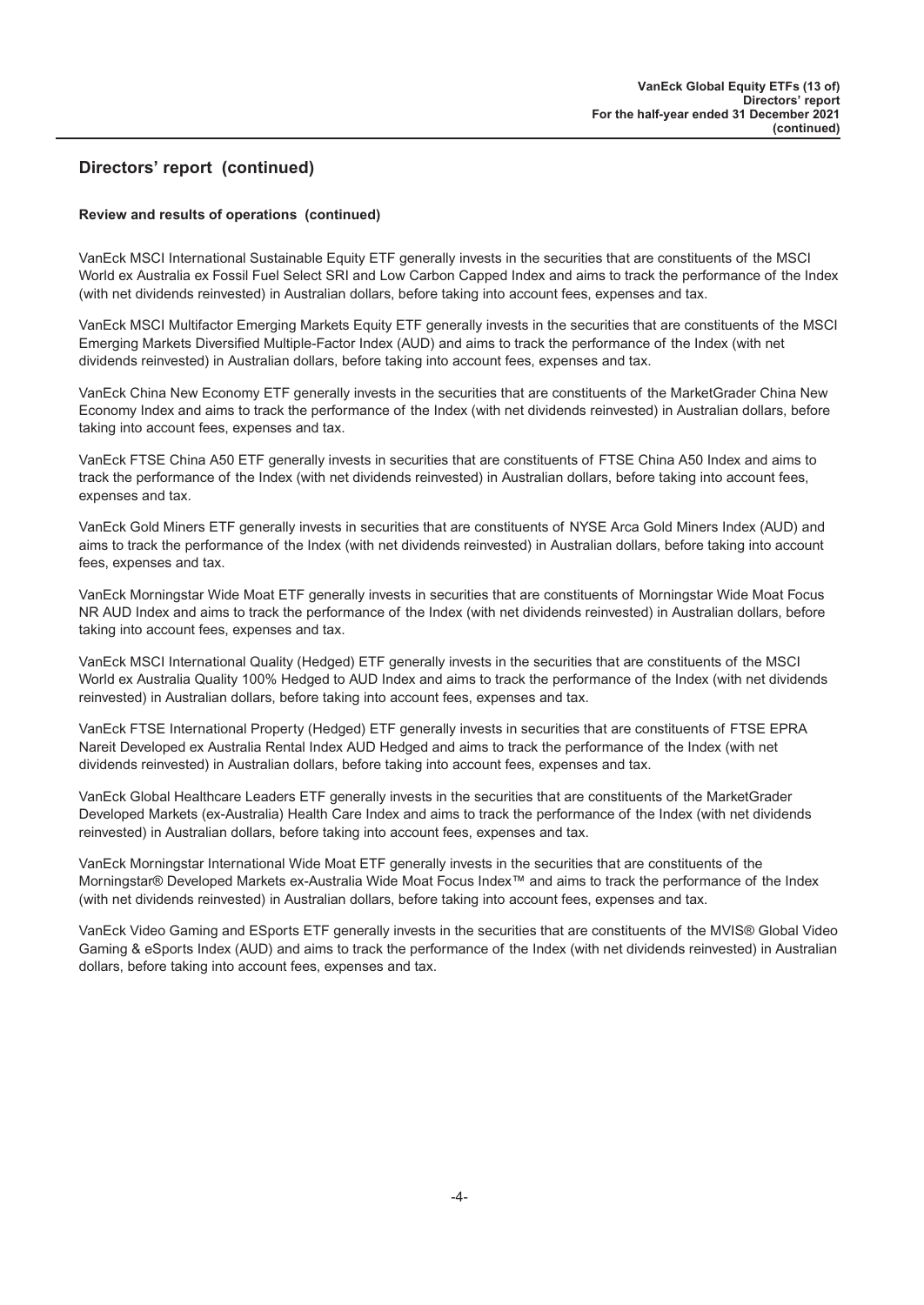#### **Review and results of operations (continued)**

#### *Results*

The performance of the Funds, as represented by the results of its operations, were as follows:

|                                                                 | <b>VanEck MSCI International</b><br><b>Quality ETF</b><br>Half-year ended |                     | <b>VanEck FTSE Global</b><br>Infrastructure (Hedged) ETF<br>Half-year ended |                     |
|-----------------------------------------------------------------|---------------------------------------------------------------------------|---------------------|-----------------------------------------------------------------------------|---------------------|
|                                                                 |                                                                           |                     |                                                                             |                     |
|                                                                 | 31 December<br>2021                                                       | 31 December<br>2020 | 31 December<br>2021                                                         | 31 December<br>2020 |
| Operating profit/(loss) attributable to<br>unitholders (\$'000) | 313.509                                                                   | 88.365              | 45.298                                                                      | 17,044              |
| Distribution to unitholders (\$'000)                            |                                                                           |                     | 8,158                                                                       | 4,964               |
| Distribution (cents per unit - CPU)                             |                                                                           |                     | 32.00                                                                       | 32.00               |

|                                                                             | <b>VanEck MSCI International</b><br><b>Sustainable Equity ETF</b> |                     | <b>VanEck MSCI Multifactor</b><br><b>Emerging Markets Equity ETF</b> |                     |  |
|-----------------------------------------------------------------------------|-------------------------------------------------------------------|---------------------|----------------------------------------------------------------------|---------------------|--|
|                                                                             | Half-year ended                                                   |                     | Half-year ended                                                      |                     |  |
|                                                                             | 31 December<br>2021                                               | 31 December<br>2020 | 31 December<br>2021                                                  | 31 December<br>2020 |  |
| Operating profit/(loss) attributable to<br>unitholders (\$'000)             | 10.146                                                            | 2.535               | (402)                                                                | 3,856               |  |
| Distribution to unitholders (\$'000)<br>Distribution (cents per unit - CPU) |                                                                   |                     |                                                                      |                     |  |

|                                                                 | <b>VanEck China New Economy</b><br>ETF |                     | <b>VanEck FTSE China A50 ETF</b> |                     |
|-----------------------------------------------------------------|----------------------------------------|---------------------|----------------------------------|---------------------|
|                                                                 | Half-year ended                        |                     | Half-year ended                  |                     |
|                                                                 | 31 December<br>2021                    | 31 December<br>2020 | 31 December<br>2021              | 31 December<br>2020 |
| Operating profit/(loss) attributable to<br>unitholders (\$'000) | 5,338                                  | (8, 107)            | (1, 359)                         | 4,599               |
| Distribution to unitholders (\$'000)                            |                                        |                     |                                  |                     |
| Distribution (cents per unit - CPU)                             |                                        |                     |                                  |                     |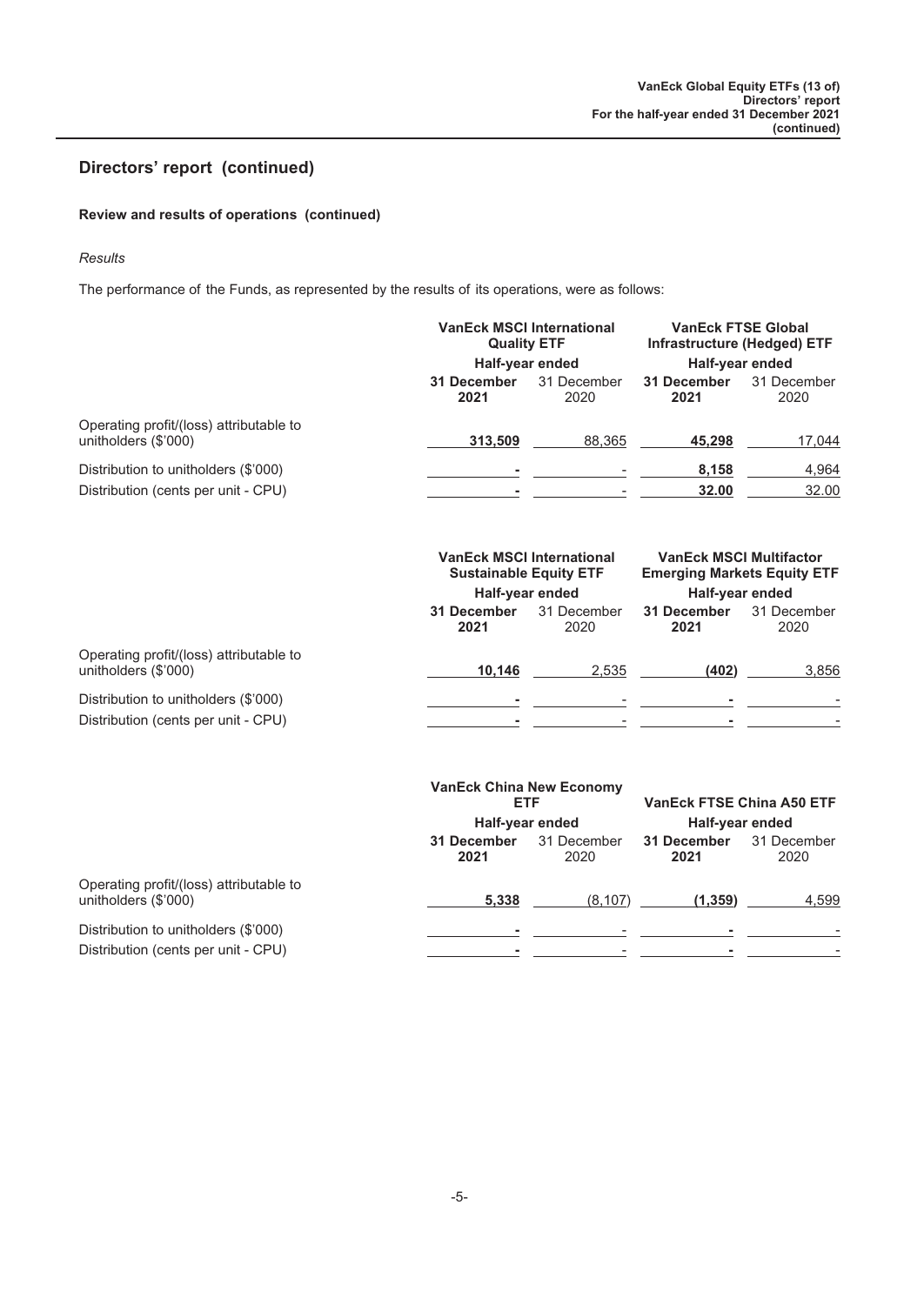### **Review and results of operations (continued)**

|                                                                             | <b>VanEck Gold Miners ETF</b> |                     | <b>VanEck Morningstar Wide</b><br><b>Moat ETF</b> |                     |
|-----------------------------------------------------------------------------|-------------------------------|---------------------|---------------------------------------------------|---------------------|
|                                                                             | Half-year ended               |                     | Half-year ended                                   |                     |
|                                                                             | 31 December<br>2021           | 31 December<br>2020 | 31 December<br>2021                               | 31 December<br>2020 |
| Operating profit/(loss) attributable to<br>unitholders (\$'000)             | (4,298)                       | (56,472)            | 23,879                                            | 11,762              |
| Distribution to unitholders (\$'000)<br>Distribution (cents per unit - CPU) | 6.801<br>63.78                | 1,673<br>21.25      | 3.953<br>98.11                                    | 2,425<br>101.00     |

|                                                                 | <b>VanEck MSCI International</b><br><b>Quality (Hedged) ETF</b> |                     | <b>VanEck FTSE International</b><br><b>Property (Hedged) ETF</b> |                     |  |
|-----------------------------------------------------------------|-----------------------------------------------------------------|---------------------|------------------------------------------------------------------|---------------------|--|
|                                                                 | Half-year ended                                                 |                     | Half-year ended                                                  |                     |  |
|                                                                 | 31 December<br>2021                                             | 31 December<br>2020 | 31 December<br>2021                                              | 31 December<br>2020 |  |
| Operating profit/(loss) attributable to<br>unitholders (\$'000) | 38.669                                                          | 36.191              | 14.150                                                           | 6,317               |  |
| Distribution to unitholders (\$'000)                            |                                                                 |                     | 2,531                                                            | 1,265               |  |
| Distribution (cents per unit - CPU)                             |                                                                 |                     | 34.00                                                            | 34.00               |  |

|                                                                             | <b>VanEck Global Healthcare</b><br><b>Leaders ETF</b> |                                                                | <b>VanEck Morningstar</b><br><b>International Wide Moat ETF</b> |                                                                |
|-----------------------------------------------------------------------------|-------------------------------------------------------|----------------------------------------------------------------|-----------------------------------------------------------------|----------------------------------------------------------------|
|                                                                             | Half-year<br>ended<br>31 December<br>2021             | Period from<br>7 September<br>2020<br>to<br>31 January<br>2021 | Half-year<br>ended<br>31 December<br>2021                       | Period from<br>7 September<br>2020<br>to<br>31 January<br>2021 |
| Operating profit/(loss) attributable to<br>unitholders (\$'000)             | 5,181                                                 | 577                                                            | 1,404                                                           | (10)                                                           |
| Distribution to unitholders (\$'000)<br>Distribution (cents per unit - CPU) |                                                       |                                                                |                                                                 |                                                                |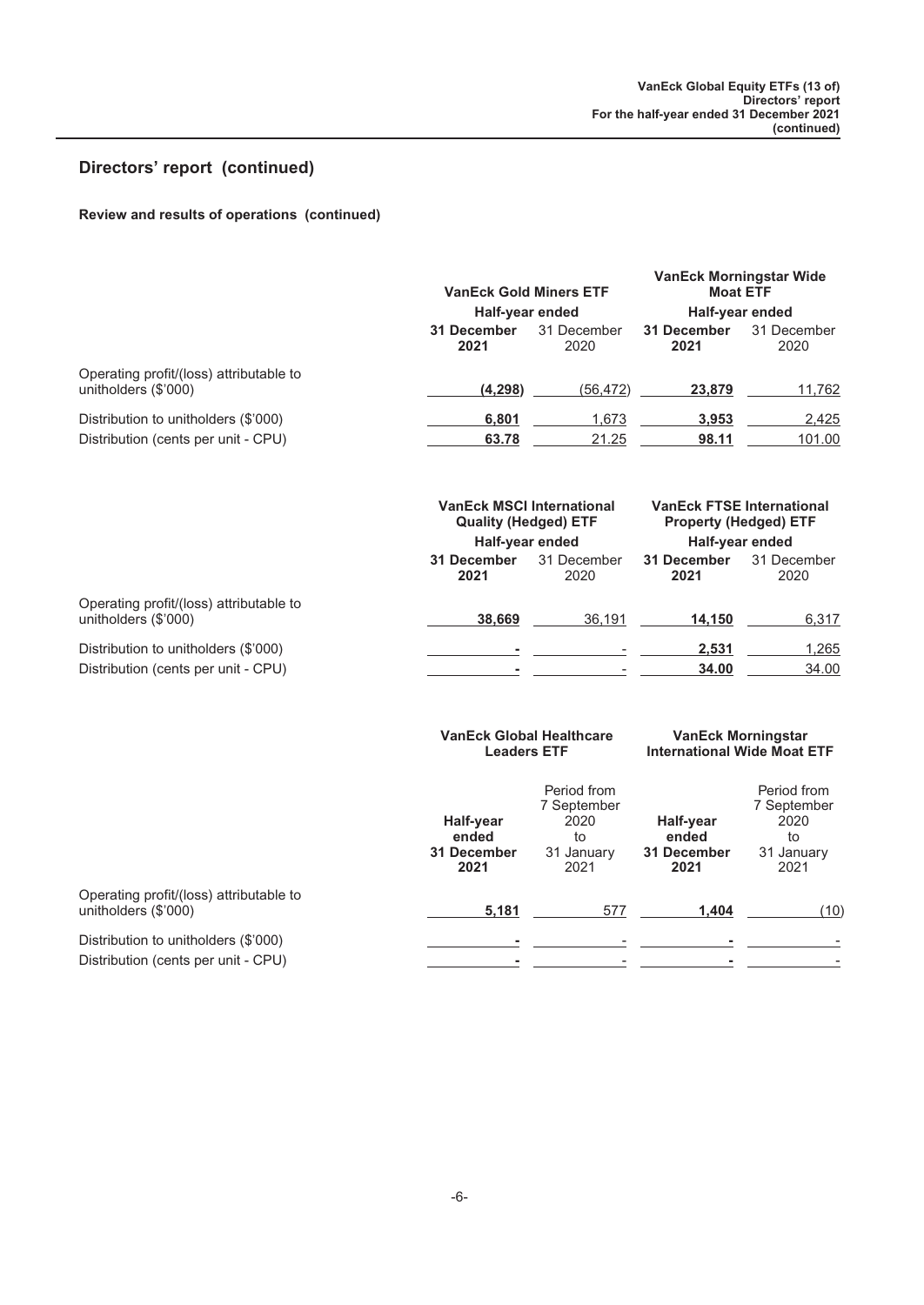#### **Review and results of operations (continued)**

#### **VanEck Video Gaming and ESports ETF**

|                                                                             | Half-year<br>ended<br>31 December<br>2021 | Period from<br>7 September<br>2020<br>to<br>31 January<br>2021 |
|-----------------------------------------------------------------------------|-------------------------------------------|----------------------------------------------------------------|
| Operating profit/(loss) attributable to unitholders (\$'000)                | (2, 221)                                  | 5,865                                                          |
| Distribution to unitholders (\$'000)<br>Distribution (cents per unit - CPU) |                                           |                                                                |

#### **Significant changes in the state of affairs**

In the opinion of the Directors, there were no significant changes in the state of affairs of the Funds that occurred during the financial half-year.

#### **Matters subsequent to the end of the financial half-year**

At the time of signing these financial statements, there is an increased level of global uncertainty associated with Russia's invasion of Ukraine. The long-term impacts of the invasion are not yet known but are likely to result in a continued increase in market and economic volatility, which may in turn have an impact on the VanEck MSCI Multifactor Emerging Markets Equity ETF.

No other matter or circumstance has arisen since 31 December 2021 that has significantly affected, or may significantly affect:

- (i) the operations of the Funds in future financial years, or
- (ii) the results of those operations in future financial years, or
- (iii) the state of affairs of the Funds in future financial years.

#### **Likely developments and expected results of operations**

The Funds will continue to be managed in accordance with the investment objectives and guidelines as set out in the Funds' PDS and in accordance with the provisions of the Funds' Constitutions.

The results of the Funds' operations will be affected by a number of factors, including the performance of the investment markets in which the Funds invest, which will be affected by each market's reaction to the continuing COVID-19 pandemic. Investment performance is not guaranteed and future returns may differ from past returns. As investment conditions change over time, past returns should not be used to predict future returns.

The future returns are dependent upon the performance of the underlying index. The Funds' investment objective and strategy remains unchanged which is to track the performance of the underlying index.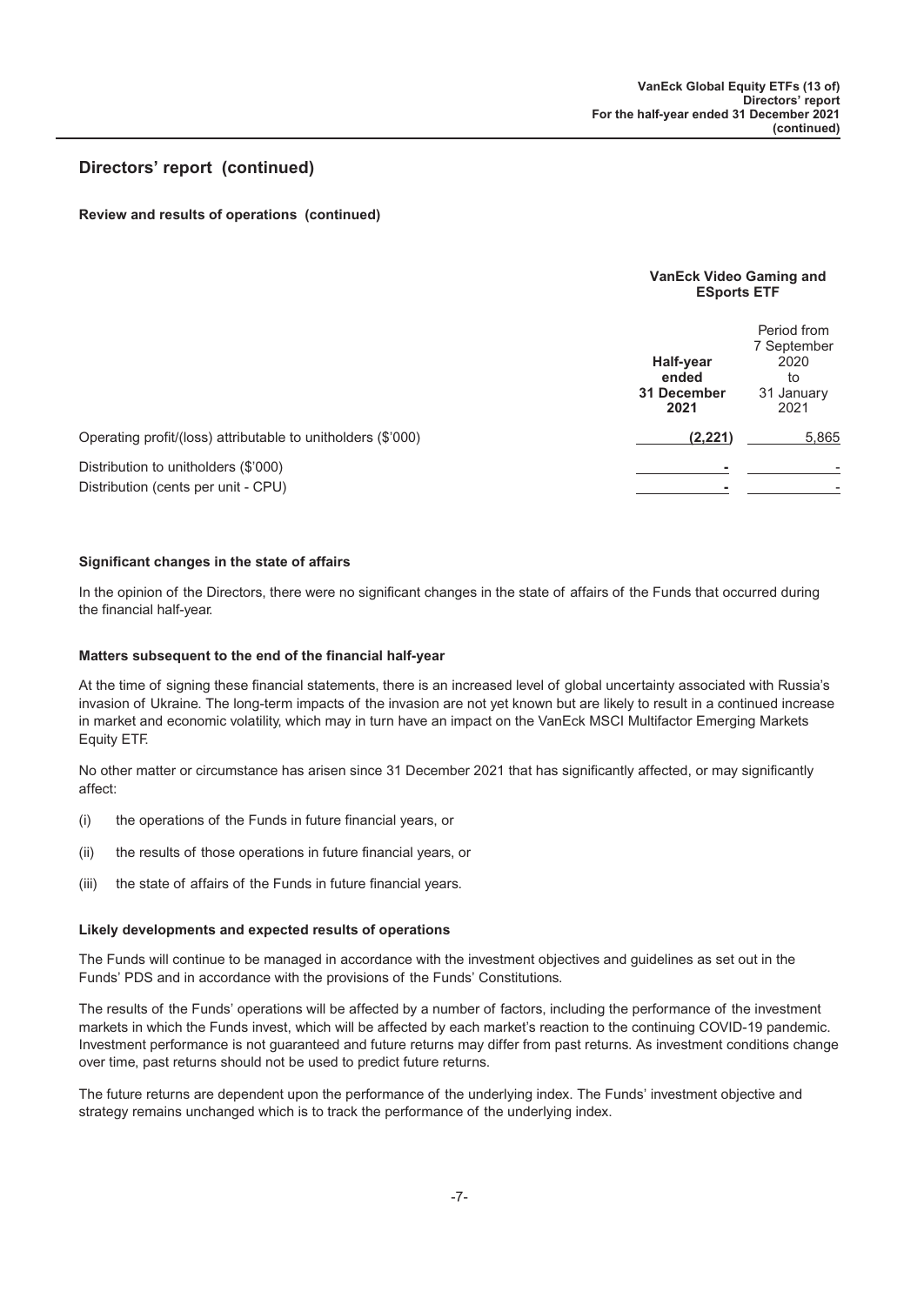#### Indemnity and insurance of Officers

No insurance premiums are paid for out of the assets of the Funds in regards to insurance cover provided to either the Officers of the Responsible Entity or the auditors of the Funds. So long as the Officers of the Responsible Entity act in accordance with the Funds' Constitutions and the Law, the Officers remain indemnified out of the assets of the Funds against losses incurred while acting on behalf of the Funds.

During the half-year ended 31 December 2021, the parent company of the Responsible Entity paid insurance premiums to insure the Directors and Officers of the Responsible Entity. The terms of the contract prohibit the disclosure of the premiums paid.

#### **Indemnity of auditors**

The auditors of the Funds are in no way indemnified out of the assets of the Funds.

#### Proceedings on behalf of the Funds

No person has applied for leave of Court to bring proceedings on behalf of the Funds or intervene in any proceedings to which the Funds is a party for the purpose of taking responsibility on behalf of the Funds for all or any part of those proceedings.

The Funds were not a party to any such proceedings during the half-year.

#### **Environmental regulation**

The operations of the Funds are not subject to any particular or significant environmental regulations under a Commonwealth, State or Territory law.

#### Rounding of amounts to the nearest thousand dollars

The Funds are entities of a kind referred to in ASIC Corporations (Rounding in Financial/Directors' Reports) Instrument 2016/191 issued by the Australian Securities and Investments Commission (ASIC) relating to the "rounding off" of amounts in the Directors' report. Amounts in the Directors' report have been rounded to the nearest thousand dollars in accordance with that ASIC Corporations Instrument, unless otherwise indicated.

#### Auditor's independence declaration

A copy of the Auditor's independence declaration as required under section 307C of the Corporations Act 2001 is set out on page 9.

This report is made in accordance with a resolution of the Directors.

**Michael Brown** Director

Sydney 11 March 2022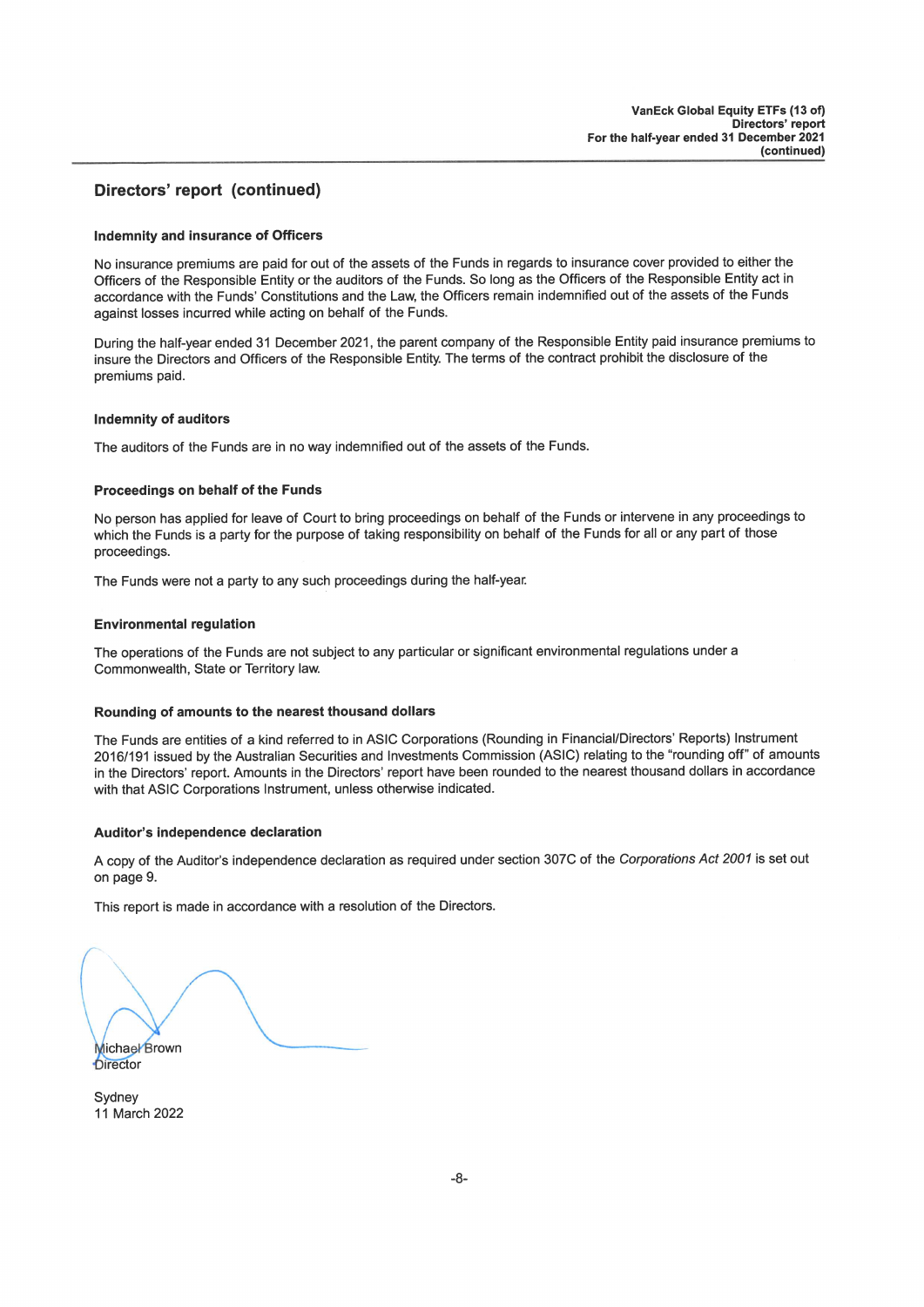

Ernst & Young 200 George Street Sydney NSW 2000 Australia GPO Box 2646 Sydney NSW 2001 Tel: +61 2 9248 5555 Fax: +61 2 9248 5959 ey.com/au

## **Auditor's independence declaration to the directors of VanEck Investments Limited, as Responsible Entity for VanEck Global Equity ETFs (13 of)**

For the following VanEck Global Equity ETFs (13 of) (collectively the "Funds"):

- VanEck MSCI International Quality ETF
- VanEck FTSE Global Infrastructure (Hedged) ETF
- VanEck MSCI International Sustainable Equity ETF
- VanEck MSCI Multifactor Emerging Markets Equity ETF
- VanEck China New Economy ETF
- VanEck FTSE China A50 ETF
- VanEck Gold Miners ETF
- VanEck Morningstar Wide Moat ETF
- VanEck MSCI International Quality (Hedged) ETF
- VanEck FTSE International Property (Hedged) ETF
- VanEck Global Healthcare Leaders ETF
- VanEck Morningstar International Wide Moat ETF
- VanEck Video Gaming and Esports ETF

As lead auditor for the review of the half-year financial report of the Funds for the half-year ended 31 December 2021, I declare to the best of my knowledge and belief, there have been:

- a. No contraventions of the auditor independence requirements of the *Corporations Act 2001* in relation to the review;
- b. No contraventions of any applicable code of professional conduct in relation to the review; and
- c. No non-audit services provided that contravene any applicable code of professional conduct in relation to the review.

Ernst & Young

Elliott Shadforth Partner Sydney 11 March 2022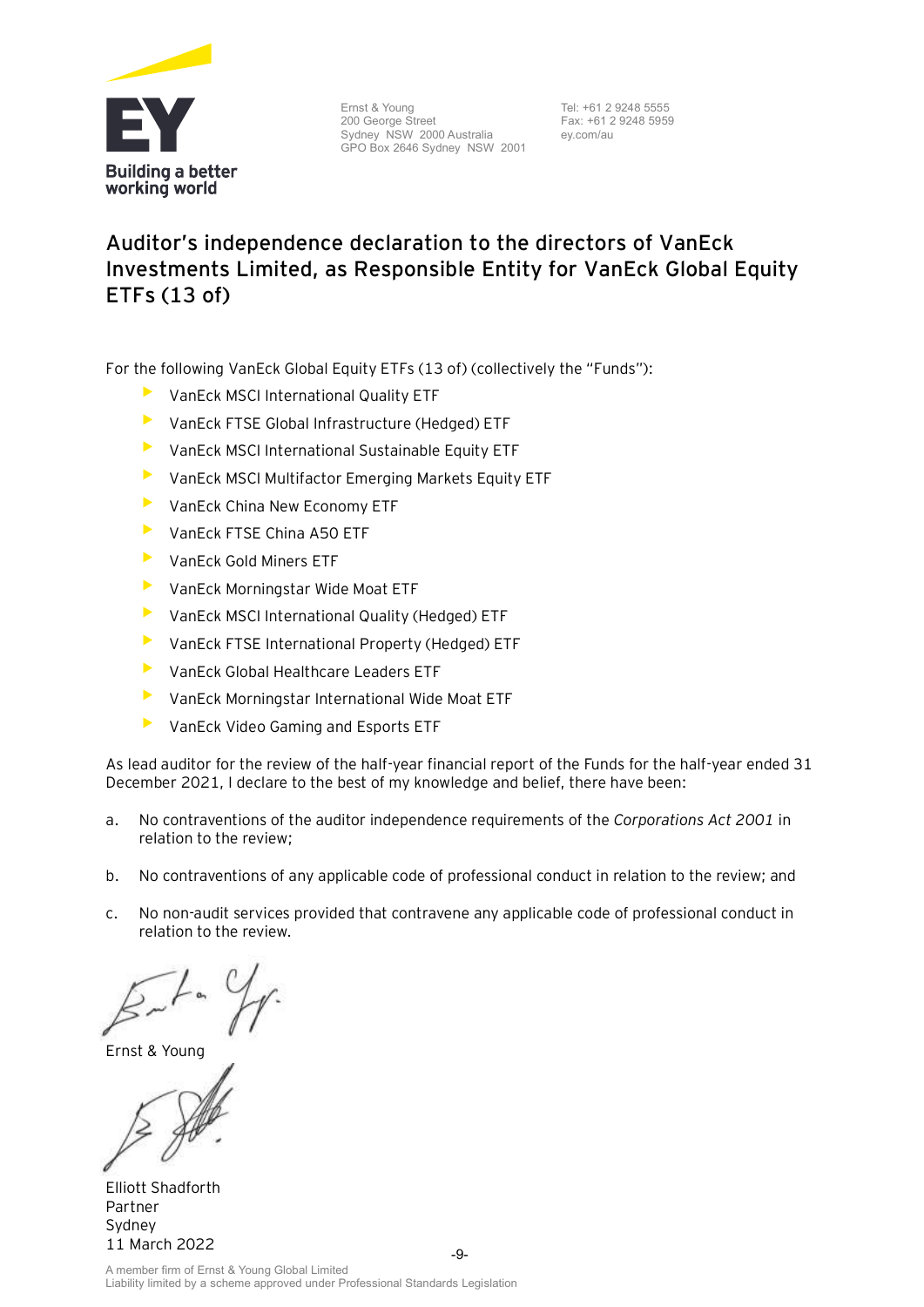### <span id="page-10-0"></span>**Statements of comprehensive income**

|                                                                            | <b>VanEck MSCI International</b><br><b>Quality ETF</b><br>Half-year ended |                     | <b>VanEck FTSE Global</b><br><b>Infrastructure (Hedged) ETF</b><br>Half-year ended |                     |
|----------------------------------------------------------------------------|---------------------------------------------------------------------------|---------------------|------------------------------------------------------------------------------------|---------------------|
|                                                                            |                                                                           |                     |                                                                                    |                     |
|                                                                            | 31 December<br>2021                                                       | 31 December<br>2020 | 31 December<br>2021                                                                | 31 December<br>2020 |
|                                                                            | \$'000                                                                    | \$'000              | \$'000                                                                             | \$'000              |
| <b>Investment income</b>                                                   |                                                                           |                     |                                                                                    |                     |
| Dividend and distribution income                                           | 13,235                                                                    | 9,845               | 7,454                                                                              | 3,982               |
| Net gains on financial instruments at fair value<br>through profit or loss | 306,730                                                                   | 82,932              | 40,918                                                                             | 14,016              |
| Other operating income/(loss)                                              | 488                                                                       | (241)               | (704)                                                                              | 319                 |
| <b>Total investment income</b>                                             | 320,453                                                                   | 92,536              | 47,668                                                                             | 18,317              |
| <b>Expenses</b>                                                            |                                                                           |                     |                                                                                    |                     |
| Management fees                                                            | 4,969                                                                     | 2,602               | 1,332                                                                              | 700                 |
| <b>Transaction costs</b>                                                   | 359                                                                       | 287                 | 122                                                                                | 94                  |
| Dividend Withholding Tax                                                   | 1,545                                                                     | 1,243               | 884                                                                                | 460                 |
| Other expenses                                                             | 71                                                                        | 39                  | 32                                                                                 | 19                  |
| <b>Total operating expenses</b>                                            | 6,944                                                                     | 4,171               | 2,370                                                                              | 1,273               |
| Profit for the half-year                                                   | 313,509                                                                   | 88,365              | 45,298                                                                             | 17,044              |
| Other comprehensive income for the half-year                               |                                                                           |                     |                                                                                    |                     |
| Total comprehensive income for the half-year                               | 313,509                                                                   | 88,365              | 45,298                                                                             | 17,044              |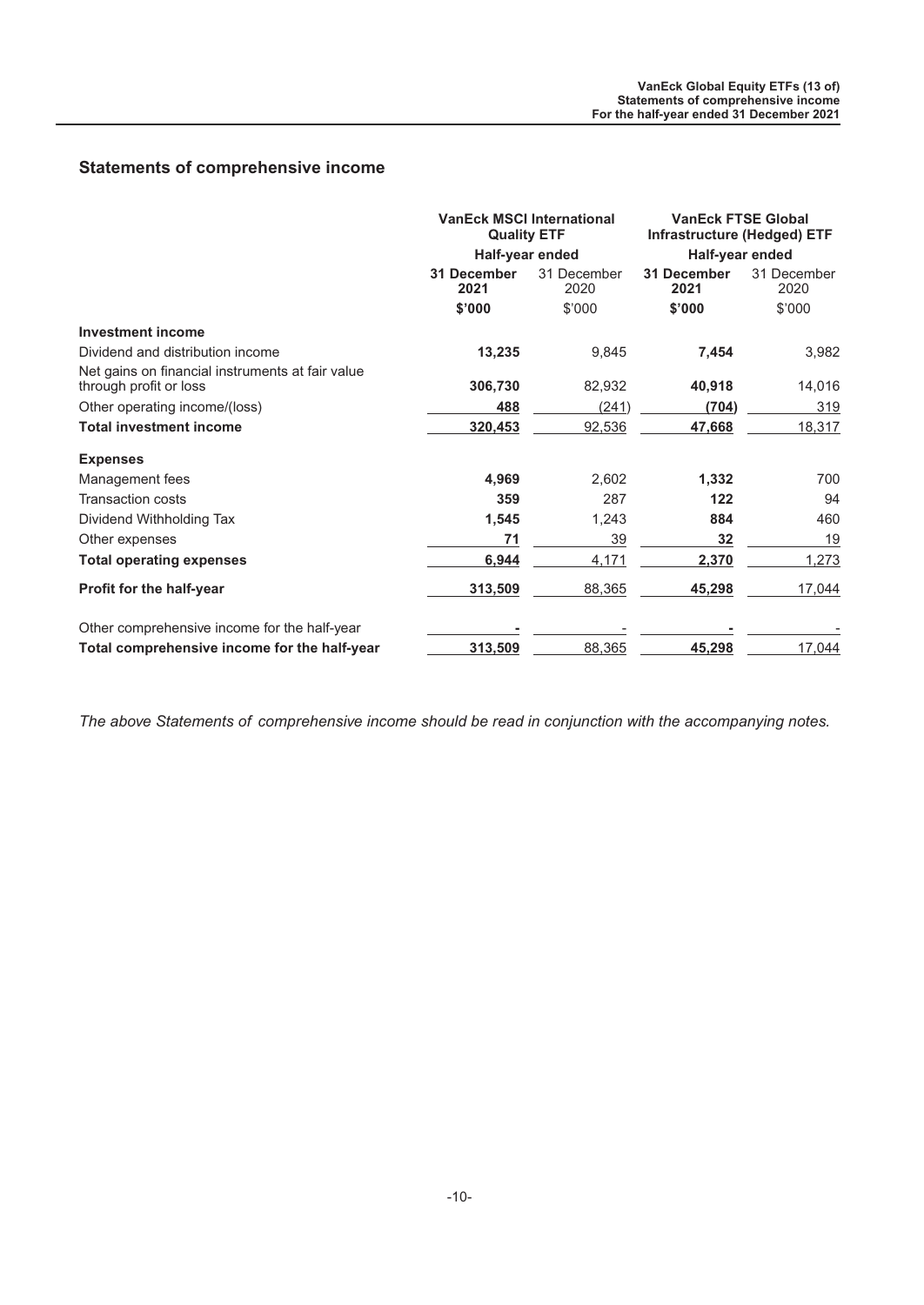|                                                                                     | <b>VanEck MSCI International</b><br><b>Sustainable Equity ETF</b> |                     | <b>VanEck MSCI Multifactor</b><br><b>Emerging Markets Equity ETF</b> |             |                     |
|-------------------------------------------------------------------------------------|-------------------------------------------------------------------|---------------------|----------------------------------------------------------------------|-------------|---------------------|
|                                                                                     | Half-year ended                                                   |                     | Half-year ended                                                      |             |                     |
|                                                                                     | 31 December<br>2021                                               | 31 December<br>2020 | 2021                                                                 | 31 December | 31 December<br>2020 |
|                                                                                     | \$'000                                                            | \$'000              | \$'000                                                               | \$'000      |                     |
| <b>Investment income</b>                                                            |                                                                   |                     |                                                                      |             |                     |
| Dividend and distribution income                                                    | 1,557                                                             | 515                 | 1,247                                                                | 481         |                     |
| Net gains/(losses) on financial instruments at fair<br>value through profit or loss | 9,145                                                             | 2,217               | (1,053)                                                              | 3,610       |                     |
| Other operating income/(loss)                                                       |                                                                   |                     | 6                                                                    | (1)         |                     |
| <b>Total investment income</b>                                                      | 10,702                                                            | 2,734               | 200                                                                  | 4,090       |                     |
| <b>Expenses</b>                                                                     |                                                                   |                     |                                                                      |             |                     |
| Management fees                                                                     | 294                                                               | 127                 | 209                                                                  | 119         |                     |
| <b>Transaction costs</b>                                                            | 34                                                                | 17                  | 49                                                                   | 34          |                     |
| Dividend Withholding Tax                                                            | 217                                                               | 50                  | 144                                                                  | 71          |                     |
| Other expenses                                                                      | 11                                                                | 5                   | 200                                                                  | 10          |                     |
| <b>Total operating expenses</b>                                                     | 556                                                               | 199                 | 602                                                                  | 234         |                     |
| Profit/(loss) for the half-year                                                     | 10,146                                                            | 2,535               | (402)                                                                | 3,856       |                     |
| Other comprehensive income for the half-year                                        |                                                                   |                     |                                                                      |             |                     |
| Total comprehensive income/(loss) for the<br>half-year                              | 10,146                                                            | 2,535               | (402)                                                                | 3,856       |                     |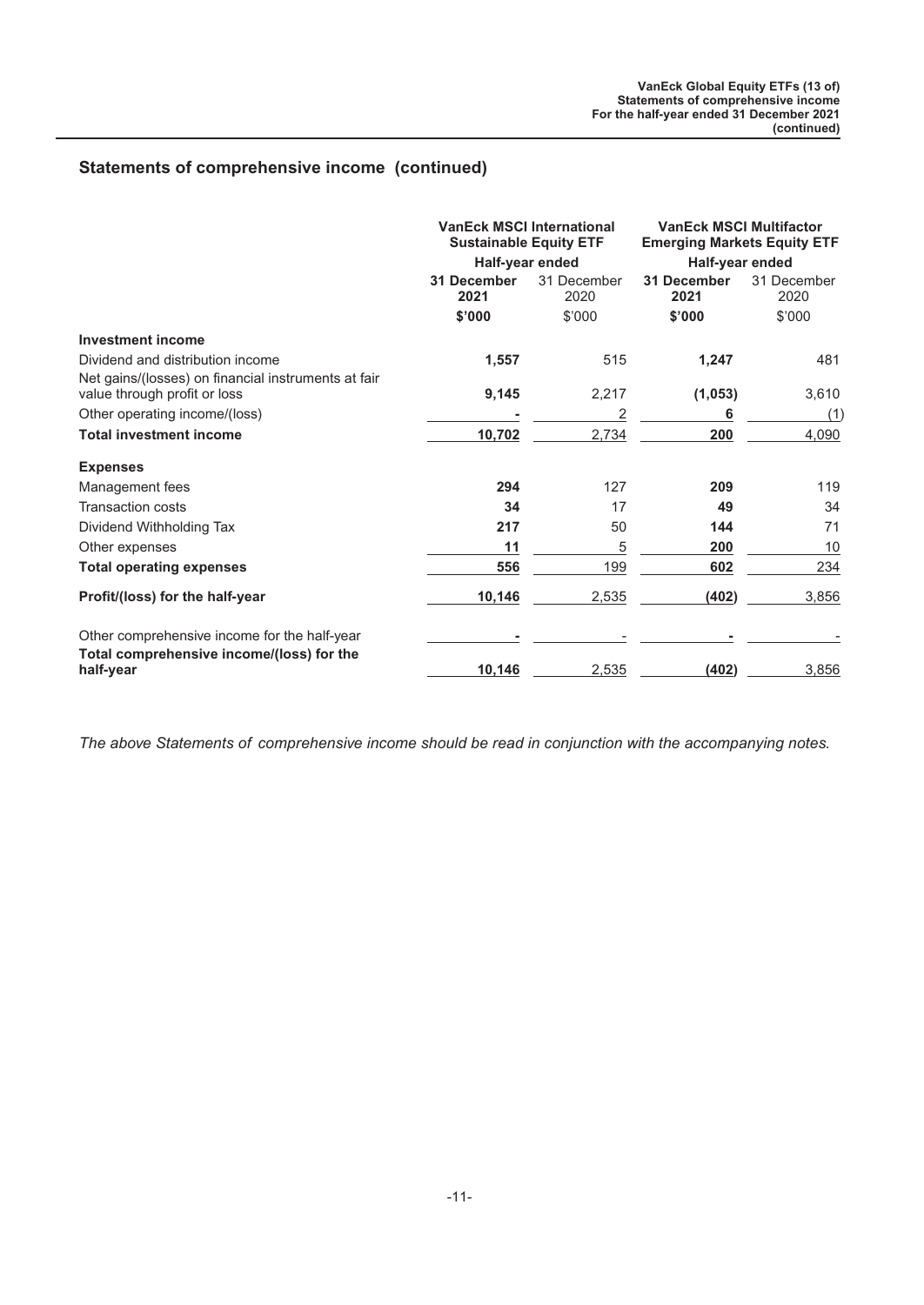|                                                                                     | <b>VanEck China New Economy</b><br><b>ETF</b> |                     | <b>VanEck FTSE China A50 ETF</b> |                     |
|-------------------------------------------------------------------------------------|-----------------------------------------------|---------------------|----------------------------------|---------------------|
|                                                                                     |                                               |                     |                                  |                     |
|                                                                                     | Half-year ended                               |                     | Half-year ended                  |                     |
|                                                                                     | 31 December<br>2021                           | 31 December<br>2020 | 31 December<br>2021              | 31 December<br>2020 |
|                                                                                     | \$'000                                        | \$'000              | \$'000                           | \$'000              |
| <b>Investment income</b>                                                            |                                               |                     |                                  |                     |
| Interest income                                                                     | 3                                             | 4                   |                                  |                     |
| Dividend and distribution income                                                    | 599                                           | 171                 | 306                              | 317                 |
| Net gains/(losses) on financial instruments at fair<br>value through profit or loss | 5,763                                         | (7, 162)            | (1, 576)                         | 4,397               |
| Other operating income                                                              | 34                                            | 373                 | 6                                | <u>18</u>           |
| <b>Total investment income/(loss)</b>                                               | 6,399                                         | (6, 614)            | (1, 264)                         | 4,732               |
| <b>Expenses</b>                                                                     |                                               |                     |                                  |                     |
| Management fees                                                                     | 768                                           | 621                 | 54                               | 76                  |
| <b>Transaction costs</b>                                                            | 232                                           | 203                 | 10                               | 25                  |
| Dividend Withholding Tax                                                            | 60                                            | 17                  | 31                               | 32                  |
| Other expenses                                                                      |                                               | 652                 |                                  |                     |
| <b>Total operating expenses</b>                                                     | 1,061                                         | 1,493               | 95                               | 133                 |
| Profit/(loss) for the half-year                                                     | 5,338                                         | (8, 107)            | (1, 359)                         | 4,599               |
| Other comprehensive income for the half-year                                        |                                               |                     |                                  |                     |
| Total comprehensive income/(loss) for the<br>half-year                              | 5,338                                         | (8, 107)            | (1, 359)                         | 4,599               |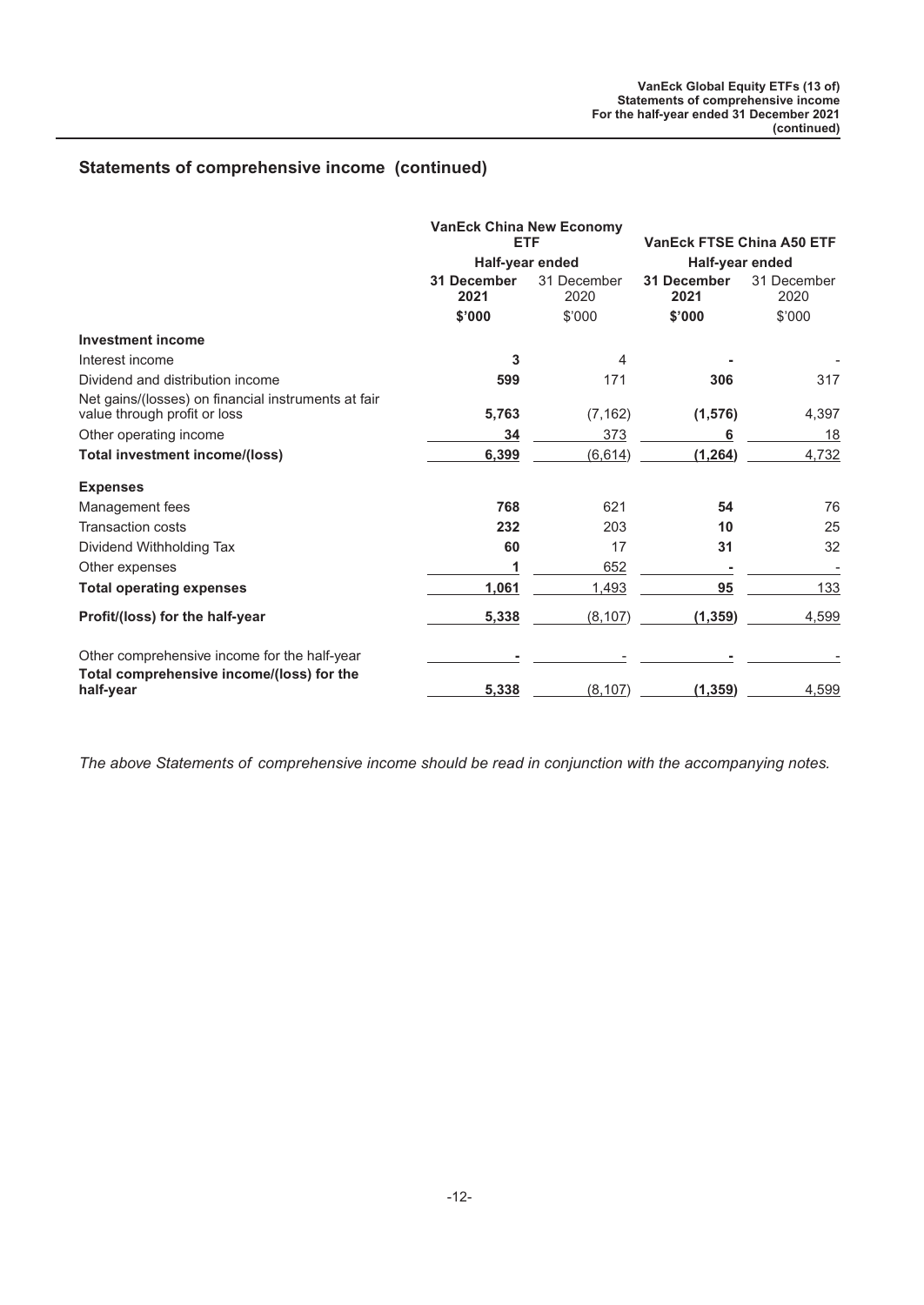|                                                                                     | <b>VanEck Gold Miners ETF</b> |           | <b>VanEck Morningstar Wide</b><br><b>Moat ETF</b> |        |  |             |                     |
|-------------------------------------------------------------------------------------|-------------------------------|-----------|---------------------------------------------------|--------|--|-------------|---------------------|
|                                                                                     | Half-year ended               |           | Half-year ended                                   |        |  |             |                     |
|                                                                                     | 31 December<br>2021           |           | 31 December<br>2020<br>2021                       |        |  | 31 December | 31 December<br>2020 |
|                                                                                     | \$'000                        | \$'000    | \$'000                                            | \$'000 |  |             |                     |
| Investment income                                                                   |                               |           |                                                   |        |  |             |                     |
| Dividend and distribution income                                                    | 8,024                         | 1,975     | 4,664                                             | 2,864  |  |             |                     |
| Net gains/(losses) on financial instruments at fair<br>value through profit or loss | (10, 999)                     | (58, 167) | 19,983                                            | 9,325  |  |             |                     |
| Other operating income/(loss)                                                       | (119)                         | 16        | (68)                                              | 3      |  |             |                     |
| Total investment (loss)/income                                                      | (3,094)                       | (56, 176) | 24,579                                            | 12,192 |  |             |                     |
| <b>Expenses</b>                                                                     |                               |           |                                                   |        |  |             |                     |
| Dividend Withholding Tax                                                            | 1,204                         | 296       | 700                                               | 430    |  |             |                     |
| <b>Total operating expenses</b>                                                     | 1,204                         | 296       | 700                                               | 430    |  |             |                     |
| (Loss)/profit for the half-year                                                     | (4, 298)                      | (56,472)  | 23,879                                            | 11,762 |  |             |                     |
| Other comprehensive income for the half-year                                        |                               |           |                                                   |        |  |             |                     |
| Total comprehensive (loss)/income for the                                           |                               |           |                                                   | 11,762 |  |             |                     |
| half-year                                                                           | (4, 298)                      | (56,472)  | 23,879                                            |        |  |             |                     |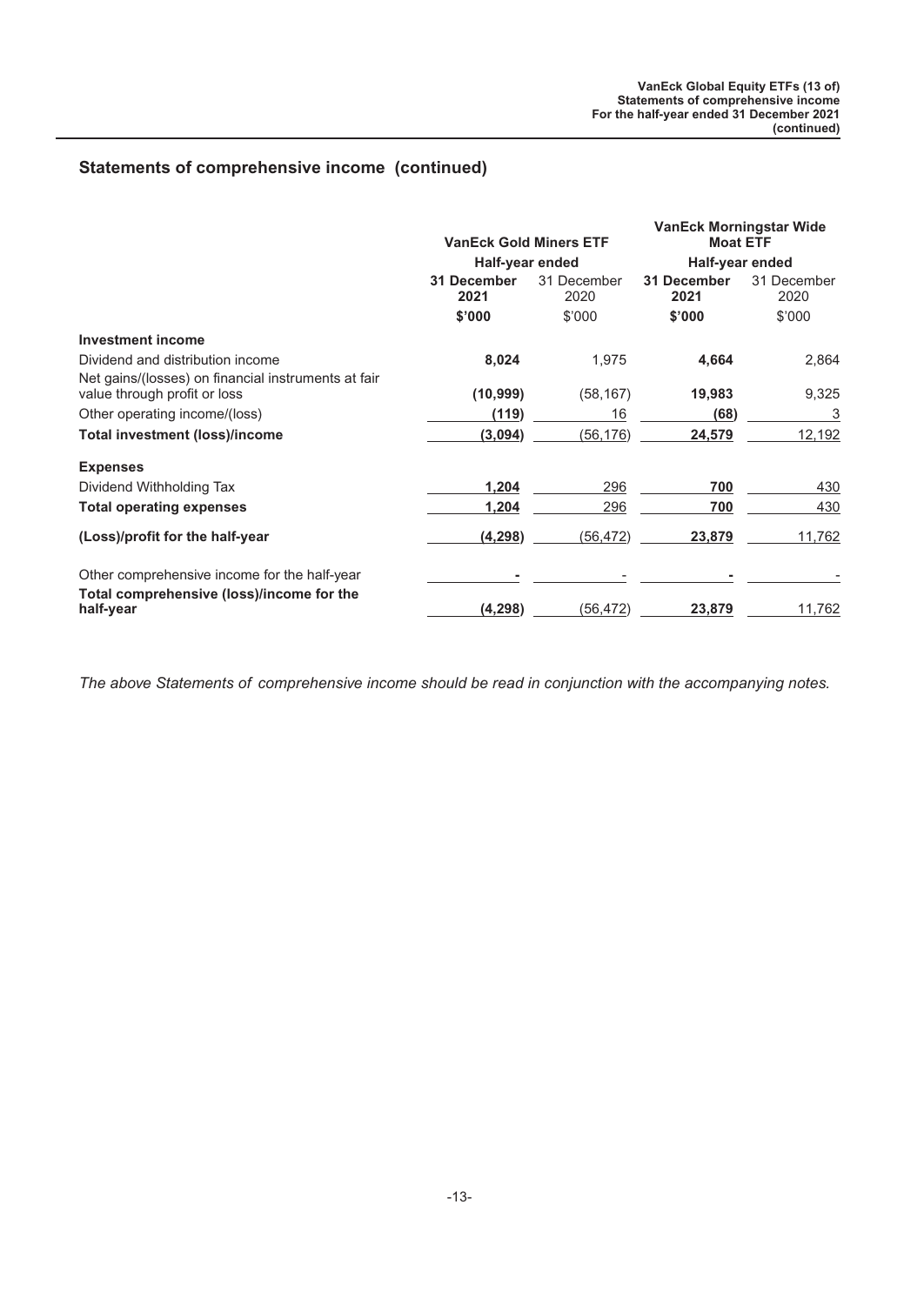|                                                                            | <b>VanEck MSCI International</b><br><b>Quality (Hedged) ETF</b> |                     | <b>VanEck FTSE International</b><br><b>Property (Hedged) ETF</b> |                     |
|----------------------------------------------------------------------------|-----------------------------------------------------------------|---------------------|------------------------------------------------------------------|---------------------|
|                                                                            | Half-year ended                                                 |                     | Half-year ended                                                  |                     |
|                                                                            | <b>31 December</b><br>2021                                      | 31 December<br>2020 | <b>31 December</b><br>2021                                       | 31 December<br>2020 |
|                                                                            | \$'000                                                          | \$'000              | \$'000                                                           | \$'000              |
| <b>Investment income</b>                                                   |                                                                 |                     |                                                                  |                     |
| Dividend and distribution income                                           | 3,650                                                           | 2,179               | 1,984                                                            | 1,387               |
| Net gains on financial instruments at fair value<br>through profit or loss | 37,690                                                          | 34,281              | 12,714                                                           | 5,476               |
| Other operating income/(loss)                                              | (2,590)                                                         | (191)               | 77                                                               | (43)                |
| <b>Total investment income</b>                                             | 38,750                                                          | 36,269              | 14,775                                                           | 6,820               |
| <b>Expenses</b>                                                            |                                                                 |                     |                                                                  |                     |
| Management fees                                                            | 59                                                              | 36                  | 262                                                              | 120                 |
| <b>Transaction costs</b>                                                   | 18                                                              |                     | 67                                                               | 22                  |
| Dividend Withholding Tax                                                   |                                                                 |                     | 290                                                              | 357                 |
| Other expenses                                                             | 4                                                               | 42                  | 6                                                                | 4                   |
| <b>Total operating expenses</b>                                            | 81                                                              | 78                  | 625                                                              | 503                 |
| Profit for the half-year                                                   | 38,669                                                          | 36,191              | 14,150                                                           | 6,317               |
| Other comprehensive income for the half-year                               |                                                                 |                     |                                                                  |                     |
| Total comprehensive income for the half-year                               | 38,669                                                          | 36,191              | 14,150                                                           | 6,317               |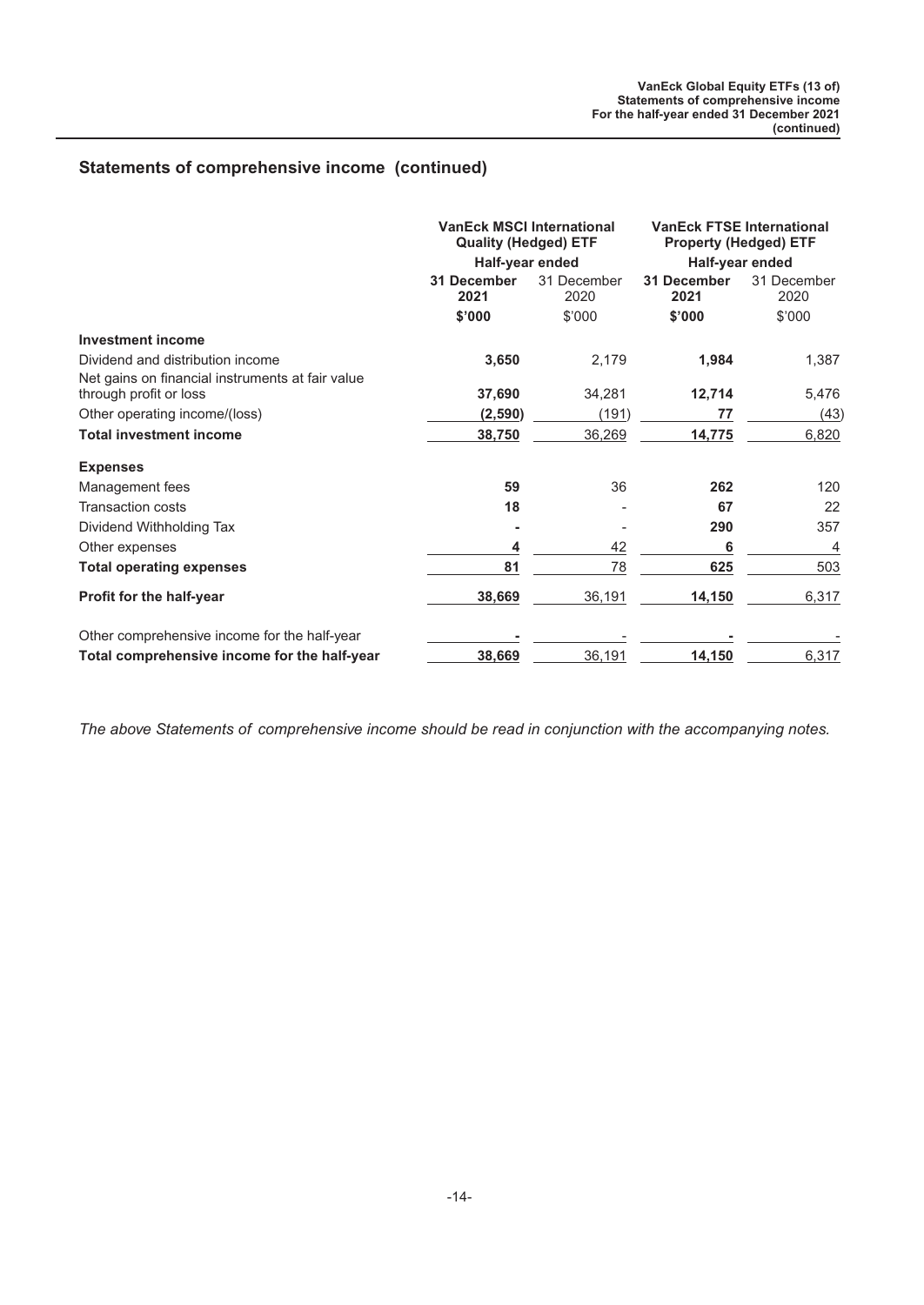|                                                                                     | <b>VanEck Global Healthcare</b><br><b>Leaders ETF</b> |                                                                | <b>VanEck Morningstar</b><br><b>International Wide Moat ETF</b> |                                                                |
|-------------------------------------------------------------------------------------|-------------------------------------------------------|----------------------------------------------------------------|-----------------------------------------------------------------|----------------------------------------------------------------|
|                                                                                     | Half-year<br>ended<br>31 December<br>2021             | Period from<br>7 September<br>2020<br>to<br>31 January<br>2021 | Half-year<br>ended<br>31 December<br>2021                       | Period from<br>7 September<br>2020<br>to<br>31 January<br>2021 |
|                                                                                     | \$'000                                                | \$'000                                                         | \$'000                                                          | \$'000                                                         |
| <b>Investment income</b>                                                            |                                                       |                                                                |                                                                 |                                                                |
| Dividend and distribution income                                                    | 172                                                   | 85                                                             | 202                                                             | 46                                                             |
| Net gains/(losses) on financial instruments at fair<br>value through profit or loss | 5,229                                                 | 596                                                            | 1,287                                                           | (26)                                                           |
| Other operating income/(loss)                                                       | (21)                                                  | (25)                                                           | 10                                                              | (2)                                                            |
| <b>Total investment income</b>                                                      | 5,380                                                 | 656                                                            | 1,499                                                           | 18                                                             |
| <b>Expenses</b>                                                                     |                                                       |                                                                |                                                                 |                                                                |
| Management fees                                                                     | 148                                                   | 45                                                             | 61                                                              | 12                                                             |
| <b>Transaction costs</b>                                                            | 28                                                    | 23                                                             | 12                                                              | 11                                                             |
| Dividend Withholding Tax                                                            | 21                                                    | 11                                                             | 21                                                              | 5                                                              |
| Other expenses                                                                      | $\overline{2}$                                        |                                                                | 1                                                               |                                                                |
| <b>Total operating expenses</b>                                                     | 199                                                   | 79                                                             | 95                                                              | 28                                                             |
| Profit/(loss) for the half-year                                                     | 5,181                                                 | 577                                                            | 1,404                                                           | (10)                                                           |
| Other comprehensive income for the half-year                                        |                                                       |                                                                |                                                                 |                                                                |
| Total comprehensive income/(loss) for the<br>half-year                              | 5,181                                                 | 577                                                            | 1,404                                                           | (10)                                                           |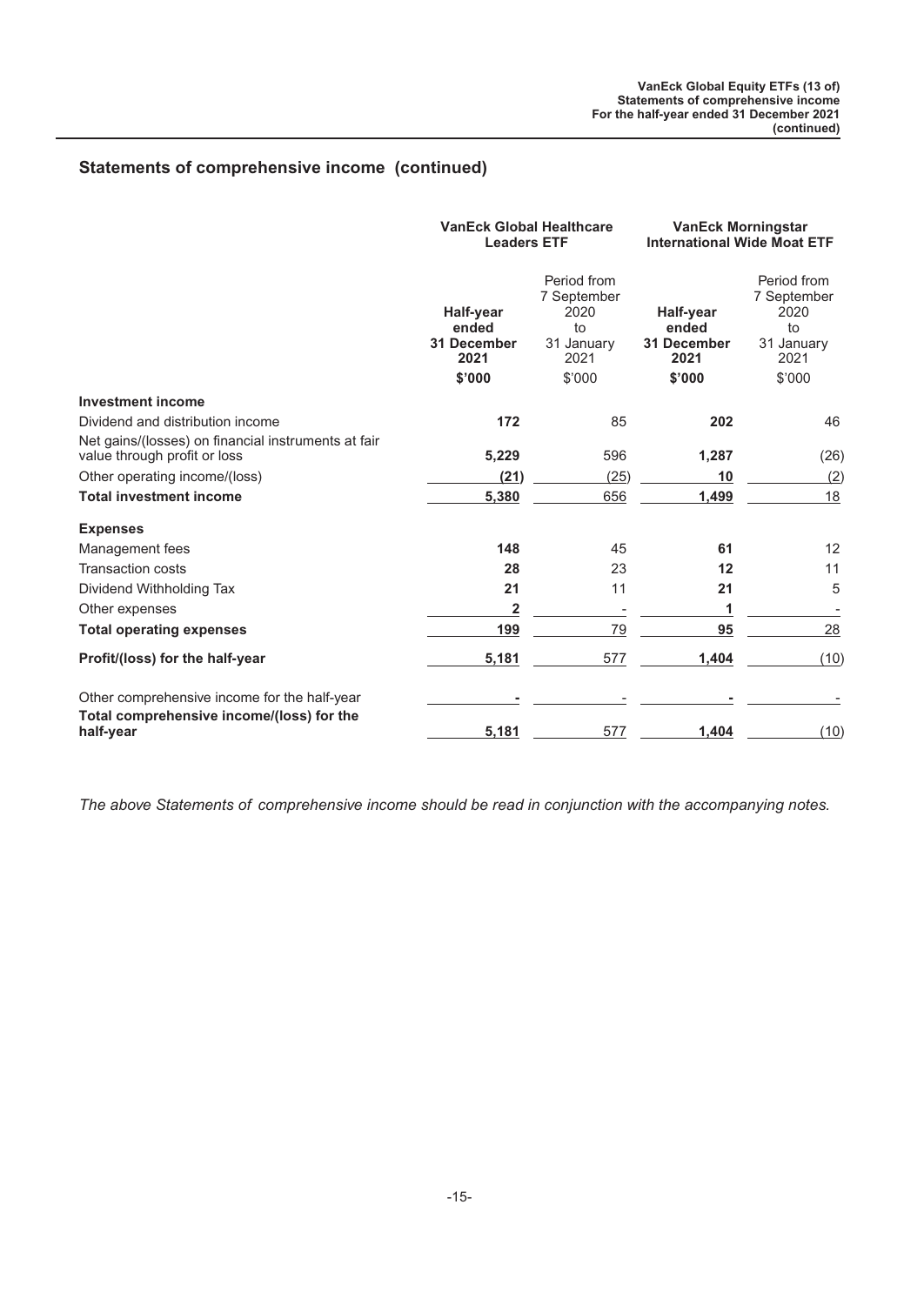|                                                                                  | <b>VanEck Video Gaming and</b><br><b>ESports ETF</b> |                                                                |
|----------------------------------------------------------------------------------|------------------------------------------------------|----------------------------------------------------------------|
|                                                                                  | Half-year<br>ended<br>31 December<br>2021            | Period from<br>7 September<br>2020<br>to<br>31 January<br>2021 |
|                                                                                  | \$'000                                               | \$'000                                                         |
| <b>Investment income</b>                                                         |                                                      |                                                                |
| Dividend and distribution income                                                 | 312                                                  | 47                                                             |
| Net gains/(losses) on financial instruments at fair value through profit or loss | (2, 167)                                             | 5,959                                                          |
| Other operating loss                                                             | (4)                                                  | (4)                                                            |
| <b>Total investment (loss)/income</b>                                            | (1,859)                                              | 6,002                                                          |
| <b>Expenses</b>                                                                  |                                                      |                                                                |
| Management fees                                                                  | 304                                                  | 92                                                             |
| <b>Transaction costs</b>                                                         | 15                                                   | 39                                                             |
| Dividend Withholding Tax                                                         | 41                                                   | 6                                                              |
| Other expenses                                                                   | 2                                                    |                                                                |
| <b>Total operating expenses</b>                                                  | 362                                                  | 137                                                            |
| (Loss)/profit for the half-year                                                  | (2, 221)                                             | 5,865                                                          |
| Other comprehensive income for the half-year                                     |                                                      |                                                                |
| Total comprehensive (loss)/income for the half-year                              | (2, 221)                                             | 5,865                                                          |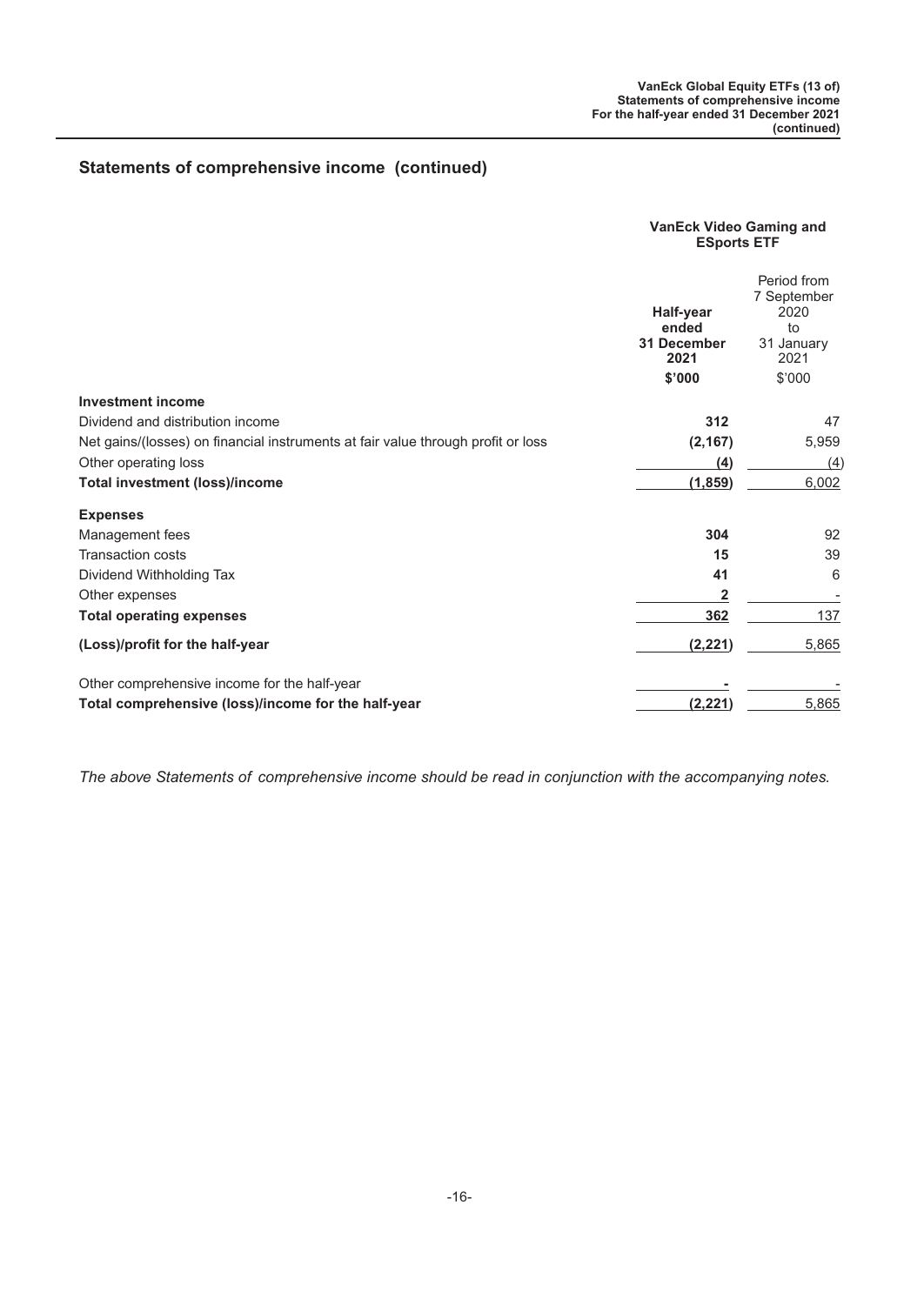### <span id="page-17-0"></span>**Statements of financial position**

|                                                               |              | <b>VanEck MSCI International</b><br><b>Quality ETF</b> |                 | <b>VanEck FTSE Global</b><br><b>Infrastructure (Hedged) ETF</b> |                 |
|---------------------------------------------------------------|--------------|--------------------------------------------------------|-----------------|-----------------------------------------------------------------|-----------------|
|                                                               |              | As at                                                  |                 | As at                                                           |                 |
|                                                               |              | 31 December<br>2021                                    | 30 June<br>2021 | 31 December<br>2021                                             | 30 June<br>2021 |
|                                                               | <b>Notes</b> | \$'000                                                 | \$'000          | \$'000                                                          | \$'000          |
| <b>Assets</b>                                                 |              |                                                        |                 |                                                                 |                 |
| Cash and cash equivalents                                     |              | 3,875                                                  | 2,564           | 1,023                                                           | 549             |
| Due from brokers - receivable for securities<br>sold          |              |                                                        | 17,432          |                                                                 | 10,162          |
| Receivables                                                   |              | 21,111                                                 | 2,832           | 1,491                                                           | 1,386           |
| Financial assets at fair value through profit or<br>loss      | 4            | 2,812,037                                              | 2,084,878       | 596,484                                                         | 431,438         |
| <b>Total assets</b>                                           |              | 2,837,023                                              | 2,107,706       | 598,998                                                         | 443,535         |
| <b>Liabilities</b>                                            |              |                                                        |                 |                                                                 |                 |
| Bank overdraft                                                |              | 4,305                                                  | 2,685           | 1,324                                                           | 1,286           |
| Payables                                                      |              | 1,077                                                  | 817             | 409                                                             | 283             |
| Distributions payable                                         | 7            |                                                        | 20,488          | 4,310                                                           | 3,367           |
| Financial liabilities at fair value through profit<br>or loss | 5            |                                                        |                 | 193                                                             | 7,851           |
| <b>Total liabilities</b>                                      |              | 5,382                                                  | 23,990          | 6,236                                                           | 12,787          |
| Net assets attributable to unitholders -                      |              |                                                        |                 |                                                                 |                 |
| <b>Equity</b>                                                 |              | 2,831,641                                              | 2,083,716       | 592,762                                                         | 430,748         |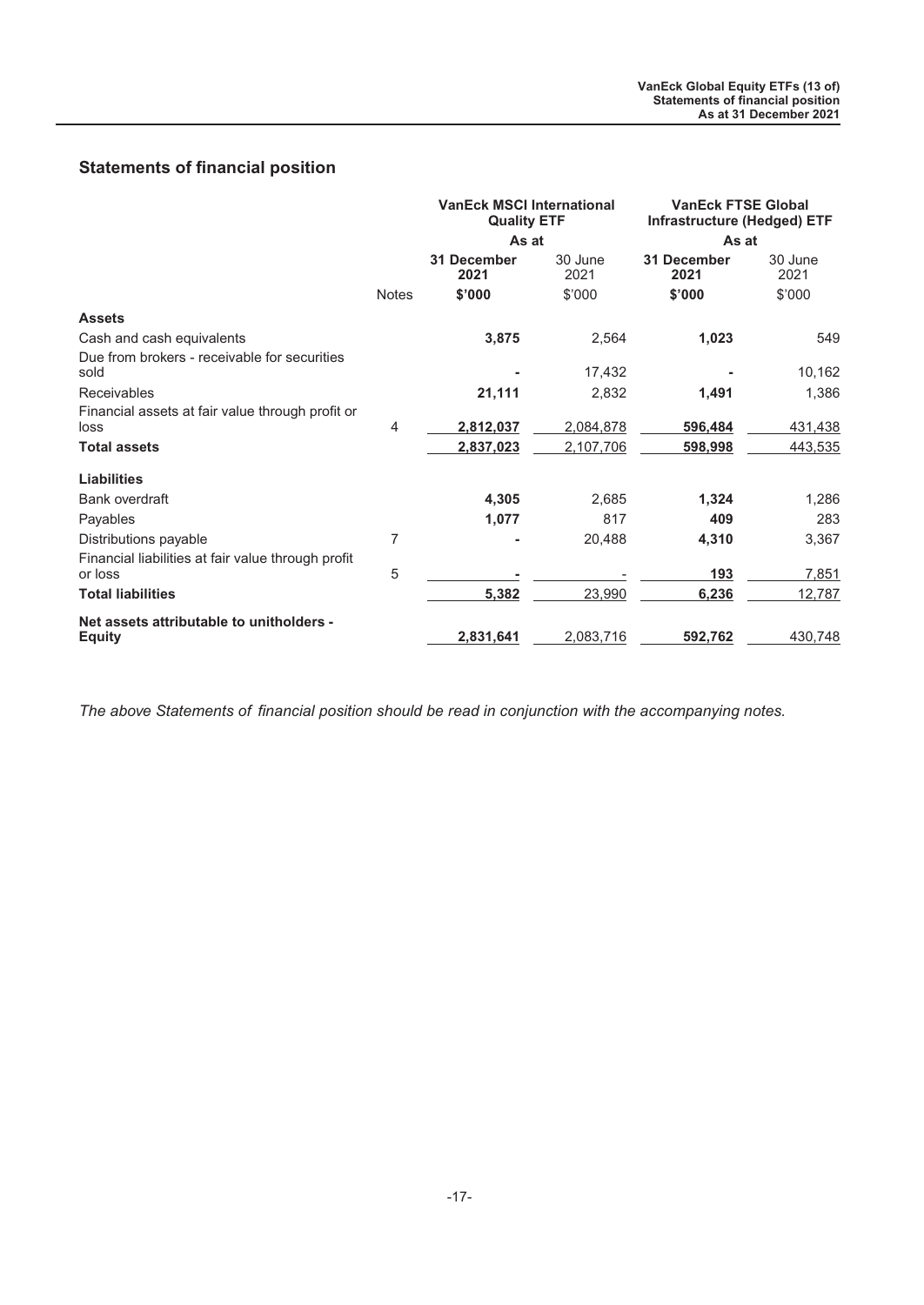|                                                          |                | <b>VanEck MSCI International</b><br><b>Sustainable Equity ETF</b> |                 | <b>VanEck MSCI Multifactor</b><br><b>Emerging Markets Equity ETF</b> |                 |  |
|----------------------------------------------------------|----------------|-------------------------------------------------------------------|-----------------|----------------------------------------------------------------------|-----------------|--|
|                                                          |                | As at                                                             |                 | As at                                                                |                 |  |
|                                                          |                | 31 December<br>2021                                               | 30 June<br>2021 | 31 December<br>2021                                                  | 30 June<br>2021 |  |
|                                                          | <b>Notes</b>   | \$'000                                                            | \$'000          | \$'000                                                               | \$'000          |  |
| <b>Assets</b>                                            |                |                                                                   |                 |                                                                      |                 |  |
| Cash and cash equivalents                                |                | 44                                                                | 324             | 190                                                                  | 115             |  |
| Due from brokers - receivable for securities<br>sold     |                |                                                                   | 1,122           |                                                                      | 729             |  |
| Receivables                                              |                | 258                                                               | 213             | 171                                                                  | 318             |  |
| Financial assets at fair value through profit or<br>loss | 4              | 130,316                                                           | 81,621          | 57,810                                                               | 58,296          |  |
| <b>Total assets</b>                                      |                | 130,618                                                           | 83,280          | 58,171                                                               | 59,458          |  |
| <b>Liabilities</b>                                       |                |                                                                   |                 |                                                                      |                 |  |
| Bank overdraft                                           |                | 236                                                               | 374             | 188                                                                  | 259             |  |
| Due to broker - payable for securities<br>purchased      |                |                                                                   |                 | 49                                                                   |                 |  |
| Payables                                                 |                | 71                                                                | 47              | 96                                                                   | 52              |  |
| Distributions payable                                    | $\overline{7}$ |                                                                   | 1,277           |                                                                      | 962             |  |
| <b>Total liabilities</b>                                 |                | 307                                                               | 1,698           | 333                                                                  | 1,273           |  |
| Net assets attributable to unitholders -                 |                |                                                                   |                 |                                                                      | 58,185          |  |
| <b>Equity</b>                                            |                | 130,311                                                           | 81,582          | 57,838                                                               |                 |  |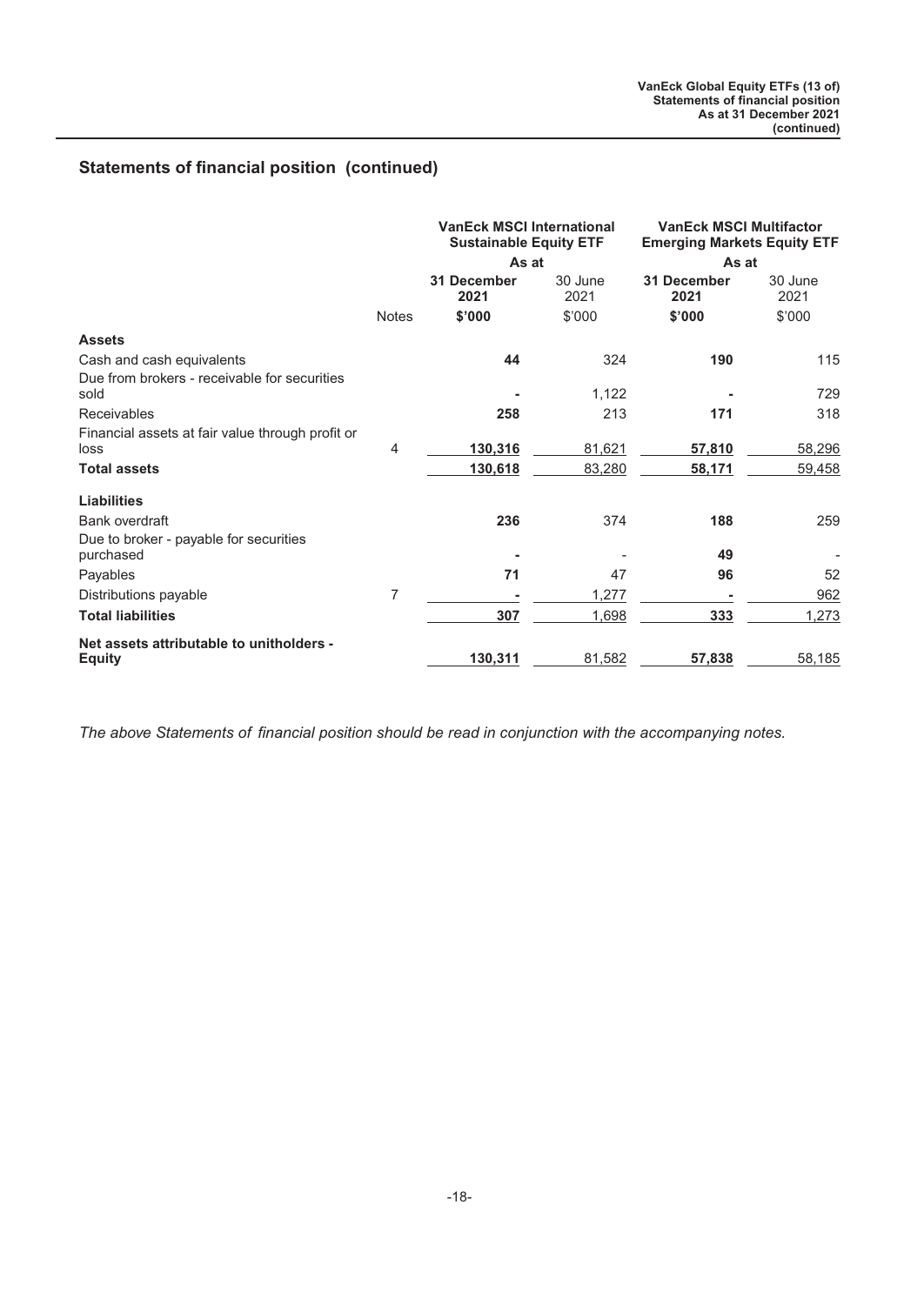|                                                          | <b>VanEck China New Economy</b><br><b>ETF</b> |                     |                 | <b>VanEck FTSE China A50 ETF</b> |                 |  |
|----------------------------------------------------------|-----------------------------------------------|---------------------|-----------------|----------------------------------|-----------------|--|
|                                                          |                                               | As at               |                 | As at                            |                 |  |
|                                                          |                                               | 31 December<br>2021 | 30 June<br>2021 | 31 December<br>2021              | 30 June<br>2021 |  |
|                                                          | <b>Notes</b>                                  | \$'000              | \$'000          | \$'000                           | \$'000          |  |
| <b>Assets</b>                                            |                                               |                     |                 |                                  |                 |  |
| Cash and cash equivalents                                |                                               | 487                 | 382             | 4                                | 496             |  |
| Due from brokers - receivable for securities<br>sold     |                                               |                     | 1,626           |                                  |                 |  |
| <b>Receivables</b>                                       |                                               | 129                 | 109             | 20                               | 13              |  |
| Financial assets at fair value through profit or<br>loss | 4                                             | 162,612             | 174,402         | 23,306                           | 26,897          |  |
| <b>Total assets</b>                                      |                                               | 163,228             | 176,519         | 23,330                           | 27,406          |  |
| <b>Liabilities</b>                                       |                                               |                     |                 |                                  |                 |  |
| Payables                                                 |                                               | 539                 | 147             | 32                               | 15              |  |
| Distributions payable                                    | 7                                             |                     | 1,851           |                                  | 461             |  |
| <b>Total liabilities</b>                                 |                                               | 539                 | 1,998           | 32                               | 476             |  |
| Net assets attributable to unitholders -                 |                                               |                     |                 |                                  |                 |  |
| <b>Equity</b>                                            |                                               | 162,689             | 174,521         | 23,298                           | 26,930          |  |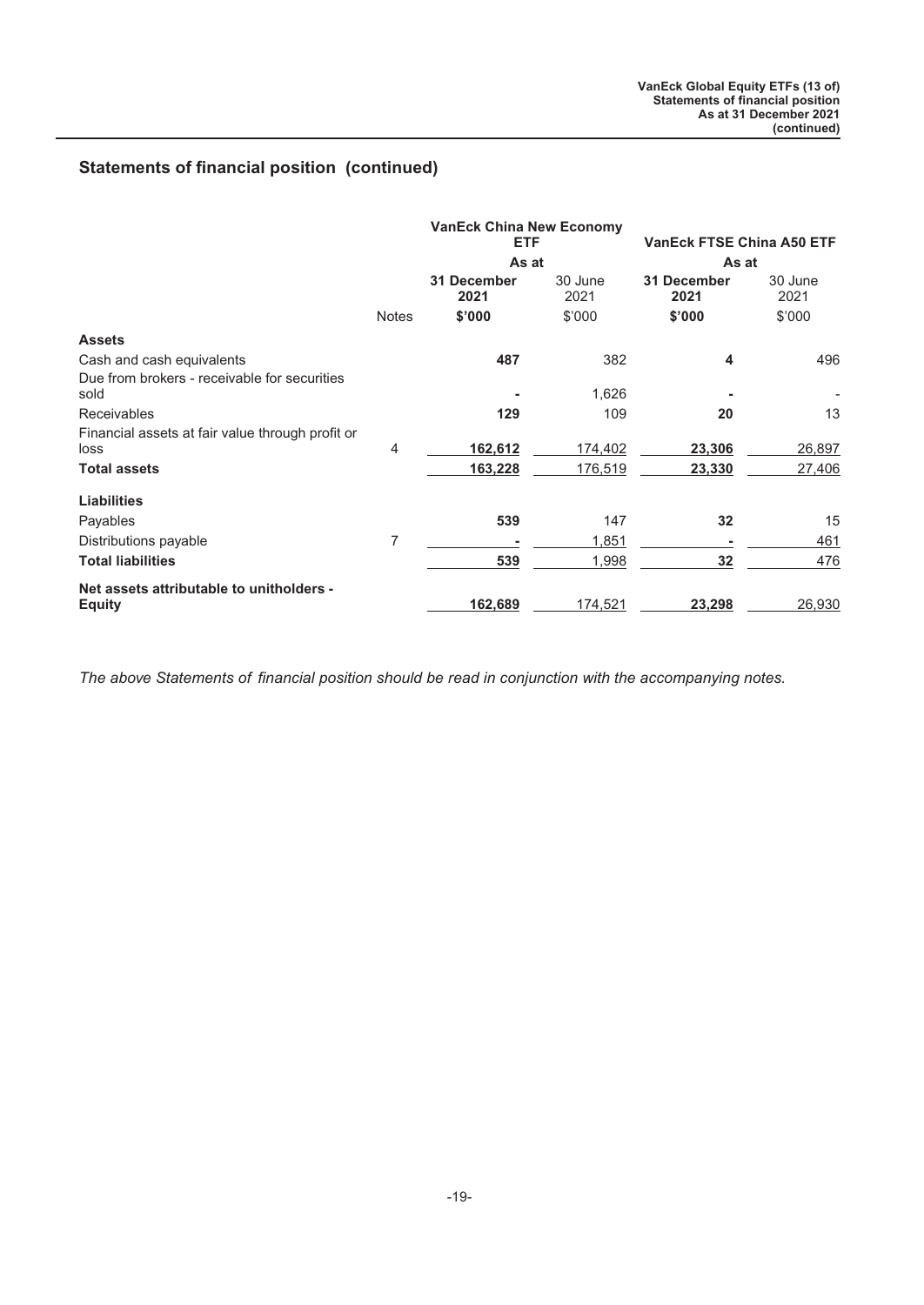|                                                           |              | <b>VanEck Gold Miners ETF</b> |                 | <b>VanEck Morningstar Wide</b><br><b>Moat ETF</b> |                 |
|-----------------------------------------------------------|--------------|-------------------------------|-----------------|---------------------------------------------------|-----------------|
|                                                           |              | As at                         |                 | As at                                             |                 |
|                                                           |              | 31 December<br>2021           | 30 June<br>2021 | 31 December<br>2021                               | 30 June<br>2021 |
|                                                           | <b>Notes</b> | \$'000                        | \$'000          | \$'000                                            | \$'000          |
| <b>Assets</b>                                             |              |                               |                 |                                                   |                 |
| Cash and cash equivalents                                 |              | 6,689                         | 66              | 3,764                                             | 73              |
| <b>Receivables</b>                                        |              |                               | 2,711           |                                                   |                 |
| Financial assets at fair value through profit or<br>loss  | 4            | 469,512                       | 426,298         | 424,504                                           | 303,711         |
| <b>Total assets</b>                                       |              | 476,201                       | 429,075         | 428,268                                           | 303,784         |
| <b>Liabilities</b>                                        |              |                               |                 |                                                   |                 |
| Due to broker - payable for securities<br>purchased       |              |                               | 2,711           |                                                   |                 |
| Payables                                                  |              | 63                            | 63              | 68                                                | 68              |
| Distributions payable                                     | 7            | 6,801                         |                 | 3,953                                             |                 |
| <b>Total liabilities</b>                                  |              | 6,864                         | 2,774           | 4,021                                             | 68              |
| Net assets attributable to unitholders -<br><b>Equity</b> |              | 469,337                       | 426,301         | 424,247                                           | 303,716         |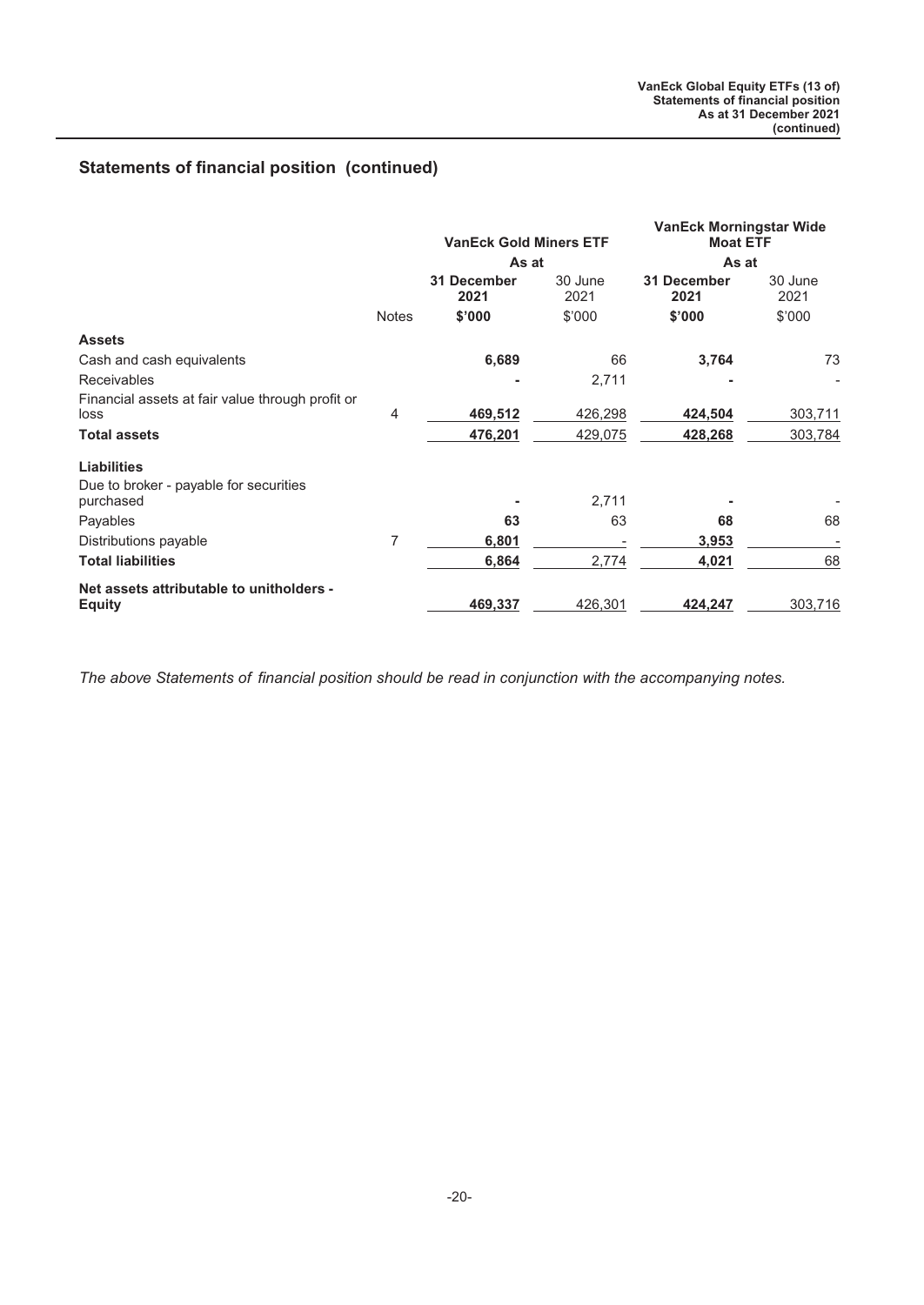|                                                               |              | <b>VanEck MSCI International</b><br><b>Quality (Hedged) ETF</b> |                 | <b>VanEck FTSE International</b><br><b>Property (Hedged) ETF</b> |                 |
|---------------------------------------------------------------|--------------|-----------------------------------------------------------------|-----------------|------------------------------------------------------------------|-----------------|
|                                                               |              | As at                                                           |                 | As at                                                            |                 |
|                                                               |              | <b>31 December</b><br>2021                                      | 30 June<br>2021 | <b>31 December</b><br>2021                                       | 30 June<br>2021 |
|                                                               | <b>Notes</b> | \$'000                                                          | \$'000          | \$'000                                                           | \$'000          |
| <b>Assets</b>                                                 |              |                                                                 |                 |                                                                  |                 |
| Cash and cash equivalents                                     |              | 65                                                              | 43              | 1,624                                                            | 2,618           |
| Due from brokers - receivable for securities<br>sold          |              |                                                                 | 8,444           |                                                                  | 2,418           |
| Receivables                                                   |              | 14                                                              | 6               | 678                                                              | 340             |
| Financial assets at fair value through profit or<br>loss      | 4            | 430,579                                                         | 374,852         | 202,662                                                          | 89,012          |
| <b>Total assets</b>                                           |              | 430,658                                                         | 383,345         | 204,964                                                          | 94,388          |
| <b>Liabilities</b>                                            |              |                                                                 |                 |                                                                  |                 |
| Bank overdraft                                                |              |                                                                 | 50              | 492                                                              | 330             |
| Due to broker - payable for securities<br>purchased           |              |                                                                 |                 | 733                                                              | 2,422           |
| Payables                                                      |              | 41                                                              | 4               | 172                                                              | 79              |
| Distributions payable                                         | 7            |                                                                 | 3,530           | 1,582                                                            | 765             |
| Financial liabilities at fair value through profit<br>or loss | 5            | 4                                                               | 8,529           | 79                                                               | 1,870           |
| <b>Total liabilities</b>                                      |              | 45                                                              | 12,113          | 3,058                                                            | 5,466           |
| Net assets attributable to unitholders -                      |              |                                                                 |                 |                                                                  |                 |
| <b>Equity</b>                                                 |              | 430,613                                                         | 371,232         | 201,906                                                          | 88,922          |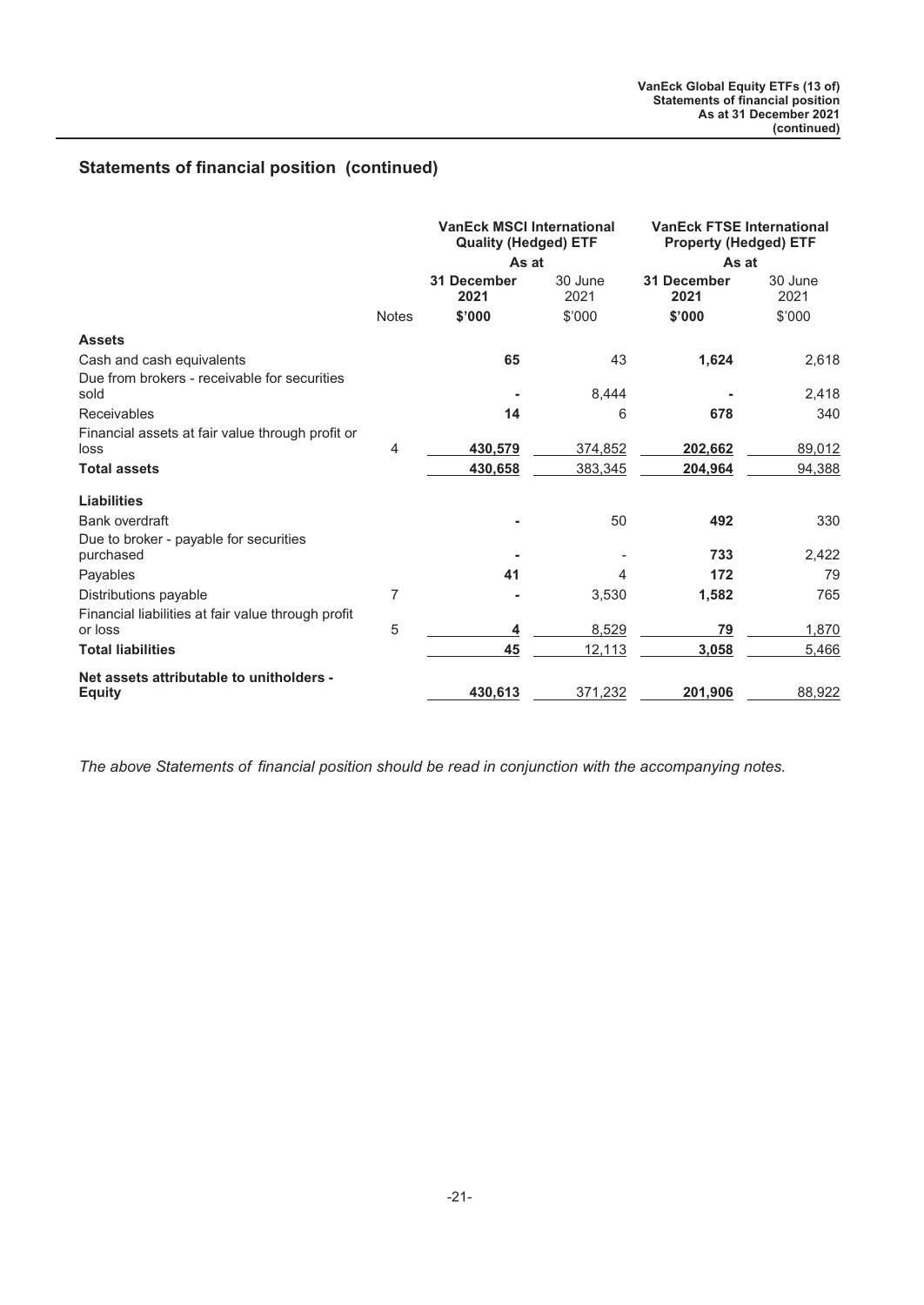|                                                          |              | <b>VanEck Global Healthcare</b><br><b>Leaders ETF</b> |                 | <b>VanEck Morningstar</b><br><b>International Wide Moat ETF</b> |                 |  |
|----------------------------------------------------------|--------------|-------------------------------------------------------|-----------------|-----------------------------------------------------------------|-----------------|--|
|                                                          |              | As at                                                 |                 | As at                                                           |                 |  |
|                                                          |              | 31 December<br>2021                                   | 30 June<br>2021 | 31 December<br>2021                                             | 30 June<br>2021 |  |
|                                                          | <b>Notes</b> | \$'000                                                | \$'000          | \$'000                                                          | \$'000          |  |
| <b>Assets</b>                                            |              |                                                       |                 |                                                                 |                 |  |
| Cash and cash equivalents                                |              | 17                                                    | 7               | 18                                                              | 2,028           |  |
| Due from brokers - receivable for securities<br>sold     |              |                                                       | 172             |                                                                 | 148             |  |
| Receivables                                              |              | 45                                                    | 35              | 68                                                              | 22              |  |
| Financial assets at fair value through profit or<br>loss | 4            | 79,178                                                | 49,378          | 25,554                                                          | 16,679          |  |
| <b>Total assets</b>                                      |              | 79,240                                                | 49,592          | 25,640                                                          | 18,877          |  |
| Liabilities                                              |              |                                                       |                 |                                                                 |                 |  |
| Bank overdraft                                           |              | 38                                                    | 13              | 47                                                              | 13              |  |
| Due to broker - payable for securities<br>purchased      |              |                                                       |                 |                                                                 | 2,023           |  |
| Payables                                                 |              | 33                                                    | 20              | 18                                                              | 8               |  |
| Distributions payable                                    | 7            |                                                       | 176             |                                                                 | 154             |  |
| <b>Total liabilities</b>                                 |              | 71                                                    | 209             | 65                                                              | 2,198           |  |
| Net assets attributable to unitholders -                 |              |                                                       |                 |                                                                 |                 |  |
| <b>Equity</b>                                            |              | 79,169                                                | 49,383          | 25,575                                                          | 16,679          |  |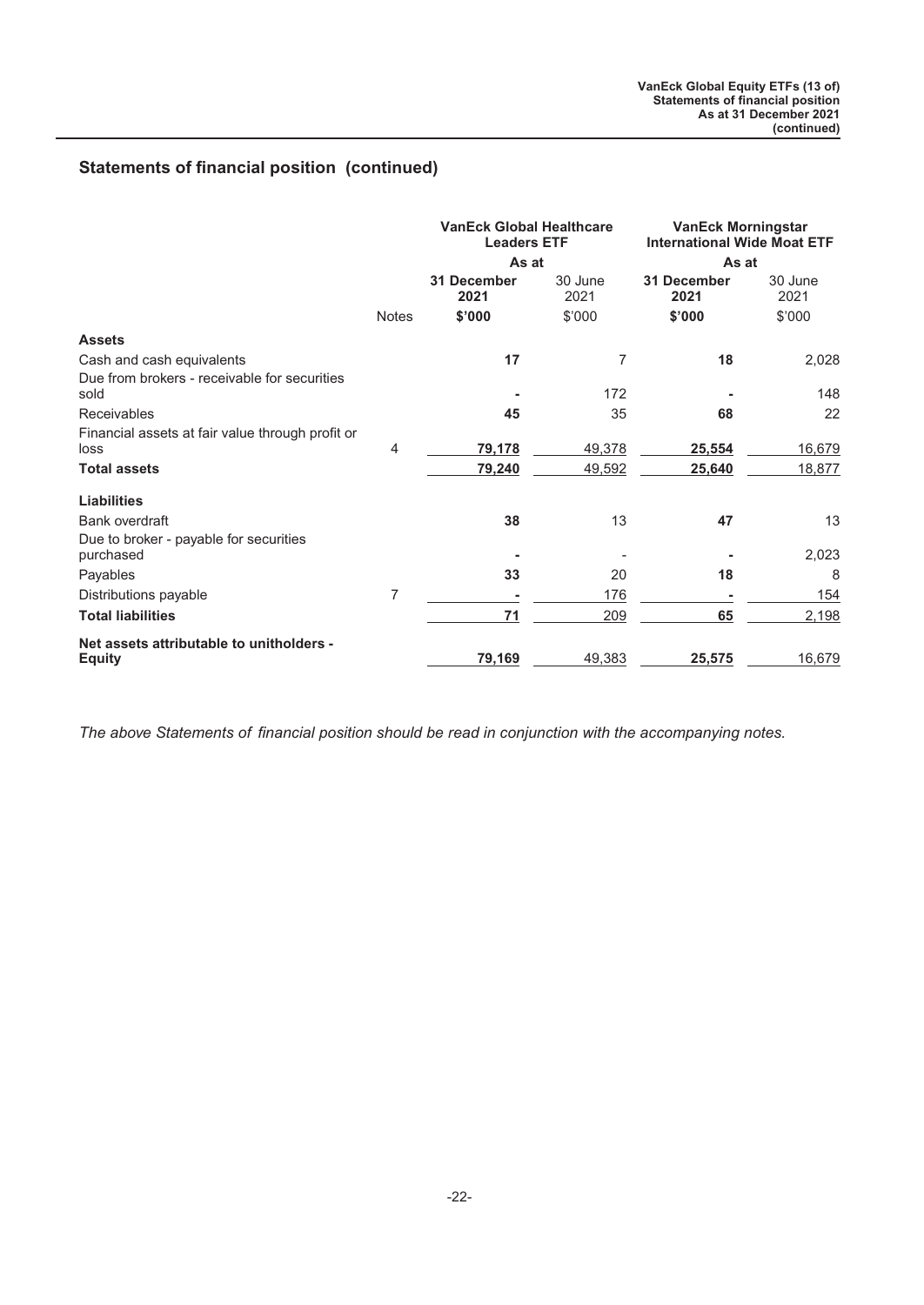|                                                       |              | <b>VanEck Video Gaming and</b><br><b>ESports ETF</b> |                 |
|-------------------------------------------------------|--------------|------------------------------------------------------|-----------------|
|                                                       |              | As at                                                |                 |
|                                                       |              | 31 December<br>2021                                  | 30 June<br>2021 |
|                                                       | <b>Notes</b> | \$'000                                               | \$'000          |
| <b>Assets</b>                                         |              |                                                      |                 |
| Cash and cash equivalents                             |              | 164                                                  | 260             |
| Due from brokers - receivable for securities sold     |              |                                                      | 174             |
| <b>Receivables</b>                                    |              | 122                                                  | 32              |
| Financial assets at fair value through profit or loss | 4            | 106,876                                              | 107,282         |
| <b>Total assets</b>                                   |              | 107,162                                              | 107,748         |
| <b>Liabilities</b>                                    |              |                                                      |                 |
| Bank overdraft                                        |              | 138                                                  | 133             |
| Payables                                              |              | 78                                                   | 47              |
| Distributions payable                                 | 7            |                                                      | 276             |
| <b>Total liabilities</b>                              |              | 216                                                  | 456             |
| Net assets attributable to unitholders - Equity       |              | 106,946                                              | 107,292         |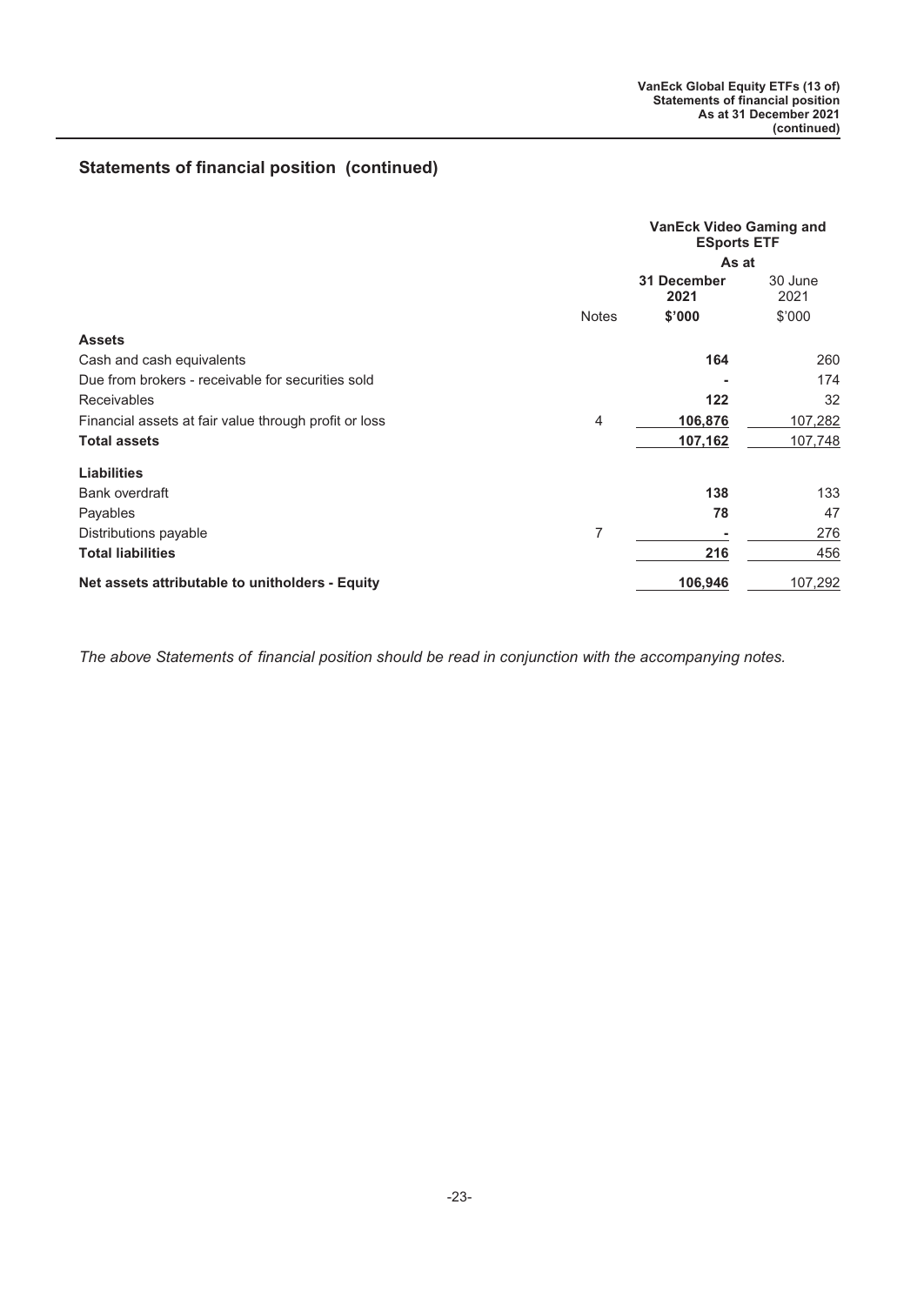### <span id="page-24-0"></span>**Statements of changes in equity**

|                                                                              | <b>VanEck MSCI International</b><br><b>Quality ETF</b> |                     |                     | <b>VanEck FTSE Global</b><br>Infrastructure (Hedged) ETF |                     |
|------------------------------------------------------------------------------|--------------------------------------------------------|---------------------|---------------------|----------------------------------------------------------|---------------------|
|                                                                              |                                                        | Half-year ended     |                     | Half-year ended                                          |                     |
|                                                                              |                                                        | 31 December<br>2021 | 31 December<br>2020 | 31 December<br>2021                                      | 31 December<br>2020 |
|                                                                              | <b>Notes</b>                                           | \$'000              | \$'000              | \$'000                                                   | \$'000              |
| Total equity at the beginning of the<br>half-year                            |                                                        | 2,083,716           | 1,081,842           | 430,748                                                  | 217,934             |
| Issue of redeemable participating units<br>Units issued upon reinvestment of |                                                        | 433,701             | 360,650             | 124,626                                                  | 106,452             |
| distributions                                                                |                                                        | 715                 | 454                 | 248                                                      | 161                 |
| Redemption of redeemable participating<br>units                              |                                                        |                     | (18)                |                                                          |                     |
| Comprehensive income for the half-year                                       |                                                        | 313,509             | 88.365              | 45.298                                                   | 17,044              |
| <b>Distributions</b>                                                         | 7                                                      |                     |                     | (8, 158)                                                 | (4, 964)            |
| Total equity at the end of the half-year                                     |                                                        | 2,831,641           | 1.531.293           | 592,762                                                  | 336,627             |

*Movement in units in issue are disclosed in note 6 to the financial statements.*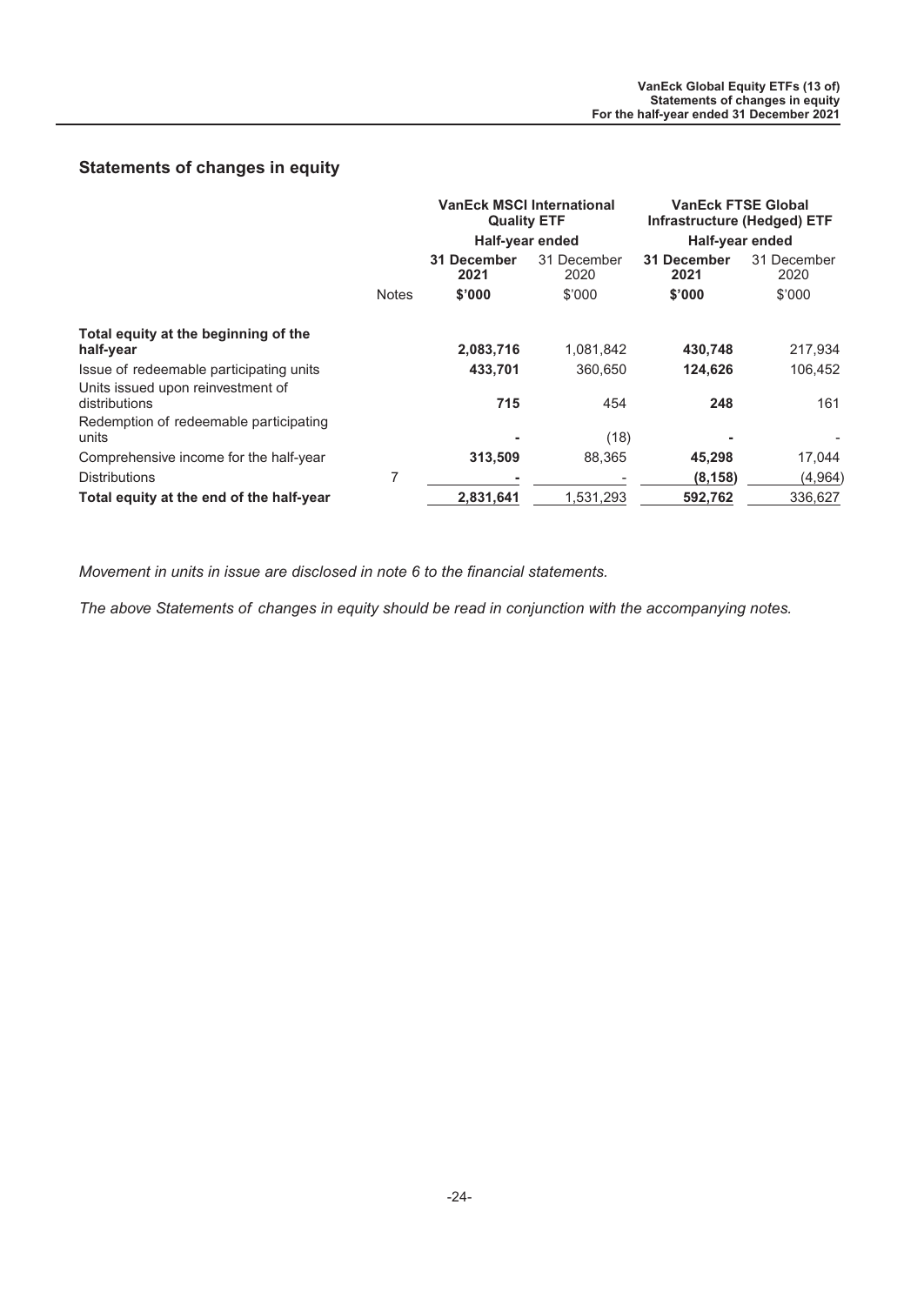|                                                  |              | <b>VanEck MSCI International</b><br><b>Sustainable Equity ETF</b> |                     | <b>VanEck MSCI Multifactor</b><br><b>Emerging Markets Equity ETF</b> |                     |
|--------------------------------------------------|--------------|-------------------------------------------------------------------|---------------------|----------------------------------------------------------------------|---------------------|
|                                                  |              | Half-year ended                                                   |                     | Half-year ended                                                      |                     |
|                                                  |              | 31 December<br>2021                                               | 31 December<br>2020 | 31 December<br>2021                                                  | 31 December<br>2020 |
|                                                  | <b>Notes</b> | \$'000                                                            | \$'000              | \$'000                                                               | \$'000              |
| Total equity at the beginning of the             |              |                                                                   |                     |                                                                      |                     |
| half-year                                        |              | 81,582                                                            | 35,650              | 58,185                                                               | 28,450              |
| Issue of redeemable participating units          |              | 38,517                                                            | 17.044              | 4,426                                                                | 7,682               |
| Units issued upon reinvestment of                |              |                                                                   |                     |                                                                      |                     |
| distributions                                    |              | 66                                                                | 30                  | 16                                                                   | 14                  |
| Redemption of redeemable participating<br>units  |              |                                                                   |                     | (4, 387)                                                             |                     |
| Comprehensive income/(loss) for the<br>half-year |              | 10,146                                                            | 2,535               | (402)                                                                | 3,856               |
| <b>Distributions</b>                             | 7            |                                                                   |                     |                                                                      |                     |
| Total equity at the end of the half-year         |              | 130,311                                                           | 55,259              | 57,838                                                               | 40,002              |

*Movement in units in issue are disclosed in note 6 to the financial statements.*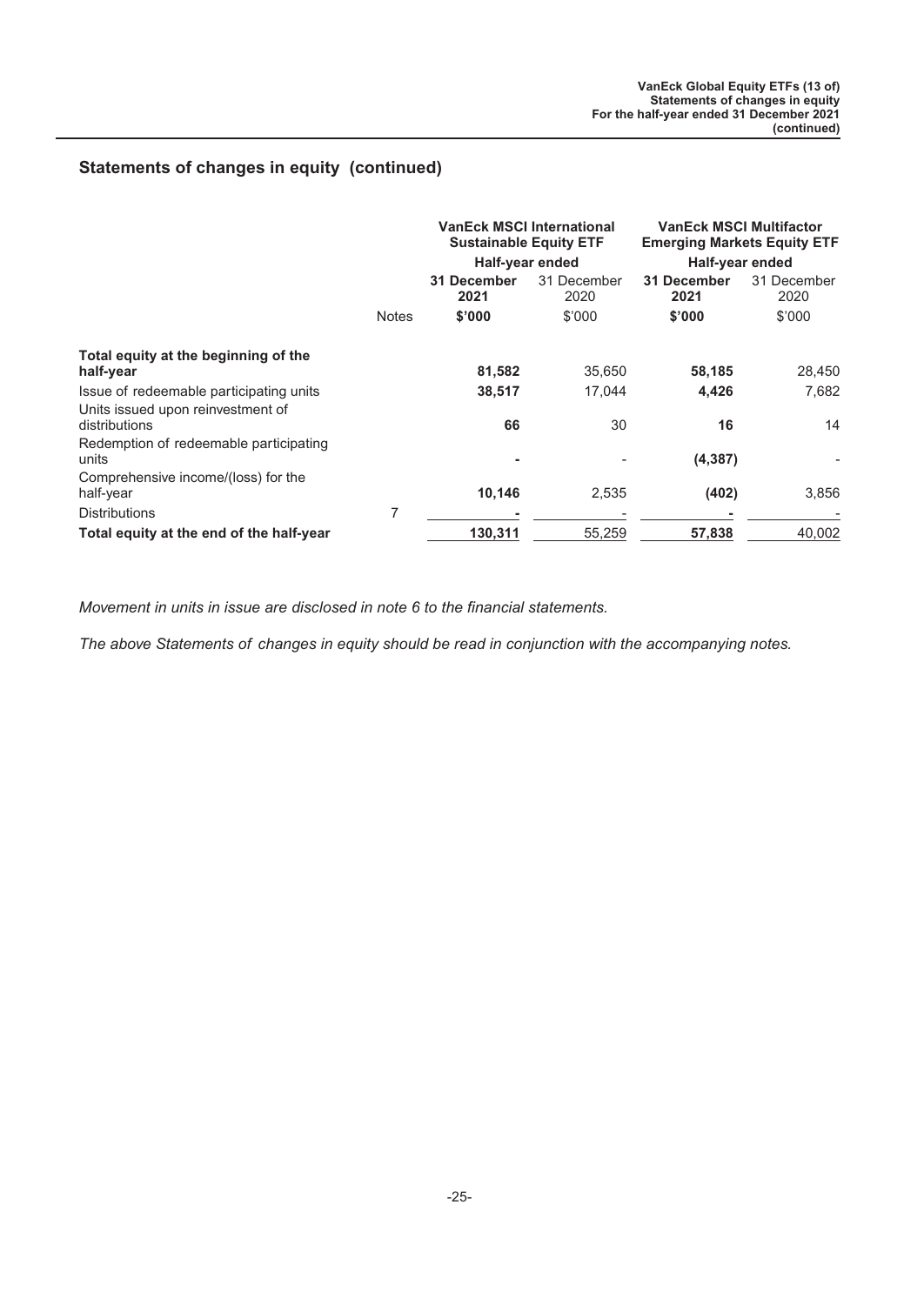|                                                                              |              | <b>VanEck China New Economy</b><br><b>ETF</b> |                     | <b>VanEck FTSE China A50 ETF</b> |                     |
|------------------------------------------------------------------------------|--------------|-----------------------------------------------|---------------------|----------------------------------|---------------------|
|                                                                              |              | Half-year ended                               |                     |                                  | Half-year ended     |
|                                                                              |              | 31 December<br>2021                           | 31 December<br>2020 | 31 December<br>2021              | 31 December<br>2020 |
|                                                                              | <b>Notes</b> | \$'000                                        | \$'000              | \$'000                           | \$'000              |
| Total equity at the beginning of the<br>half-year                            |              | 174,521                                       | 78,345              | 26,930                           | 19,644              |
| Issue of redeemable participating units<br>Units issued upon reinvestment of |              |                                               | 94,573              |                                  | 4,715               |
| distributions<br>Redemption of redeemable participating<br>units             |              | 104<br>(17, 274)                              | 36                  | 24<br>(2, 297)                   | 6<br>(7, 198)       |
| Comprehensive income/(loss) for the<br>half-year                             |              | 5,338                                         | (8, 107)            | (1, 359)                         | 4,599               |
| <b>Distributions</b>                                                         | 7            |                                               |                     |                                  |                     |
| Total equity at the end of the half-year                                     |              | 162,689                                       | 164.847             | 23,298                           | 21,766              |

*Movement in units in issue are disclosed in note 6 to the financial statements.*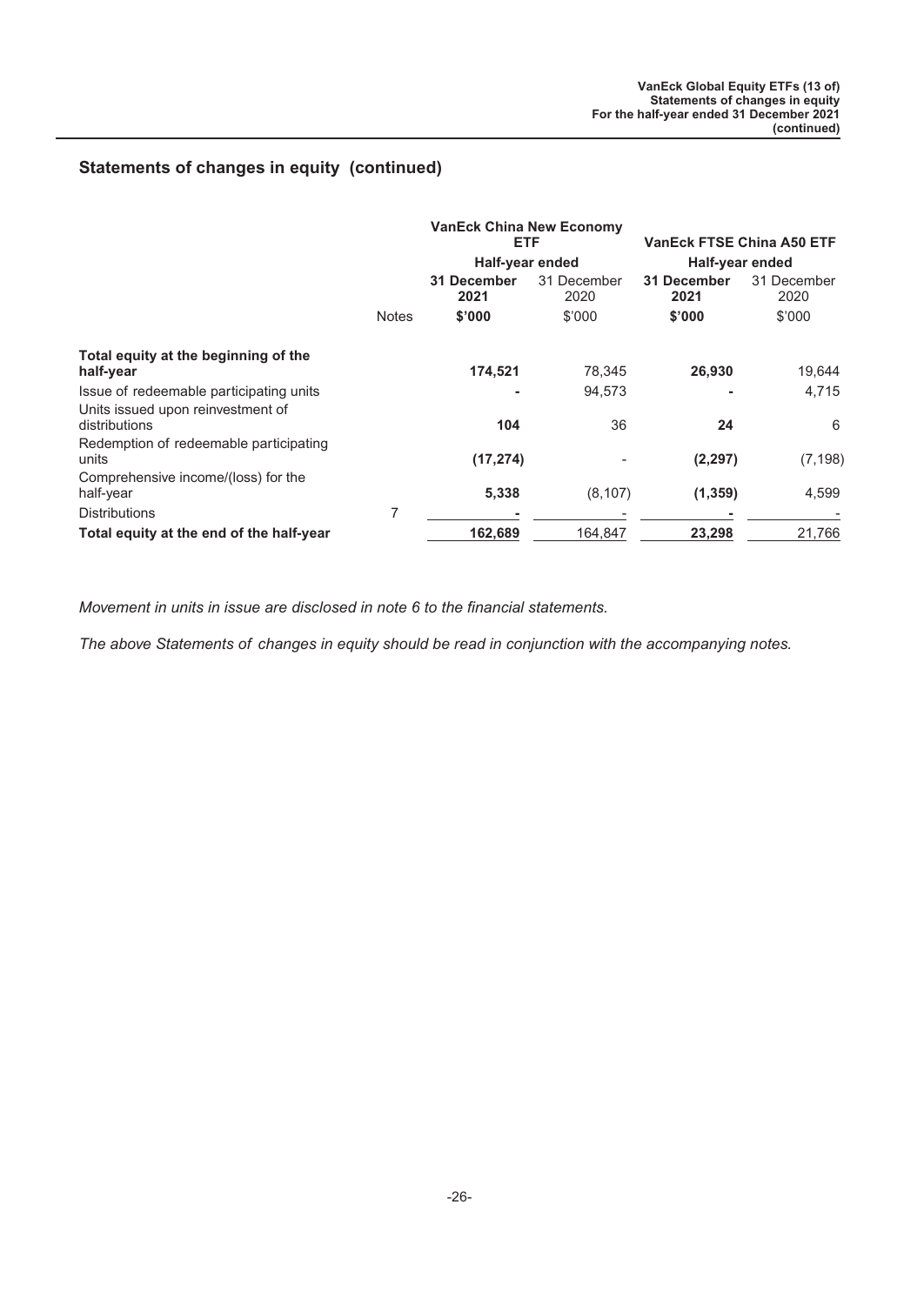|                                                                                               |              | <b>VanEck Gold Miners ETF</b> |                     |                     | <b>VanEck Morningstar Wide</b><br><b>Moat ETF</b> |  |
|-----------------------------------------------------------------------------------------------|--------------|-------------------------------|---------------------|---------------------|---------------------------------------------------|--|
|                                                                                               |              | Half-year ended               |                     | Half-year ended     |                                                   |  |
|                                                                                               |              | 31 December<br>2021           | 31 December<br>2020 | 31 December<br>2021 | 31 December<br>2020                               |  |
|                                                                                               | <b>Notes</b> | \$'000                        | \$'000              | \$'000              | \$'000                                            |  |
| Total equity at the beginning of the<br>half-year                                             |              | 426,301                       | 313,369             | 303,716             | 161,564                                           |  |
| Issue of redeemable participating units<br>Units issued upon reinvestment of<br>distributions |              | 60,897                        | 118,212<br>48       | 100,605             | 24,136<br>134                                     |  |
| Redemption of redeemable participating<br>units                                               |              | (6, 762)                      | (3,510)             |                     |                                                   |  |
| Comprehensive (loss)/income for the<br>half-year                                              |              | (4,298)                       | (56, 472)           | 23,879              | 11,762                                            |  |
| <b>Distributions</b>                                                                          | 7            | (6, 801)                      | (1,673)             | (3,953)             | (2, 425)                                          |  |
| Total equity at the end of the half-year                                                      |              | 469,337                       | 369.974             | 424.247             | 195,171                                           |  |

*Movement in units in issue are disclosed in note 6 to the financial statements.*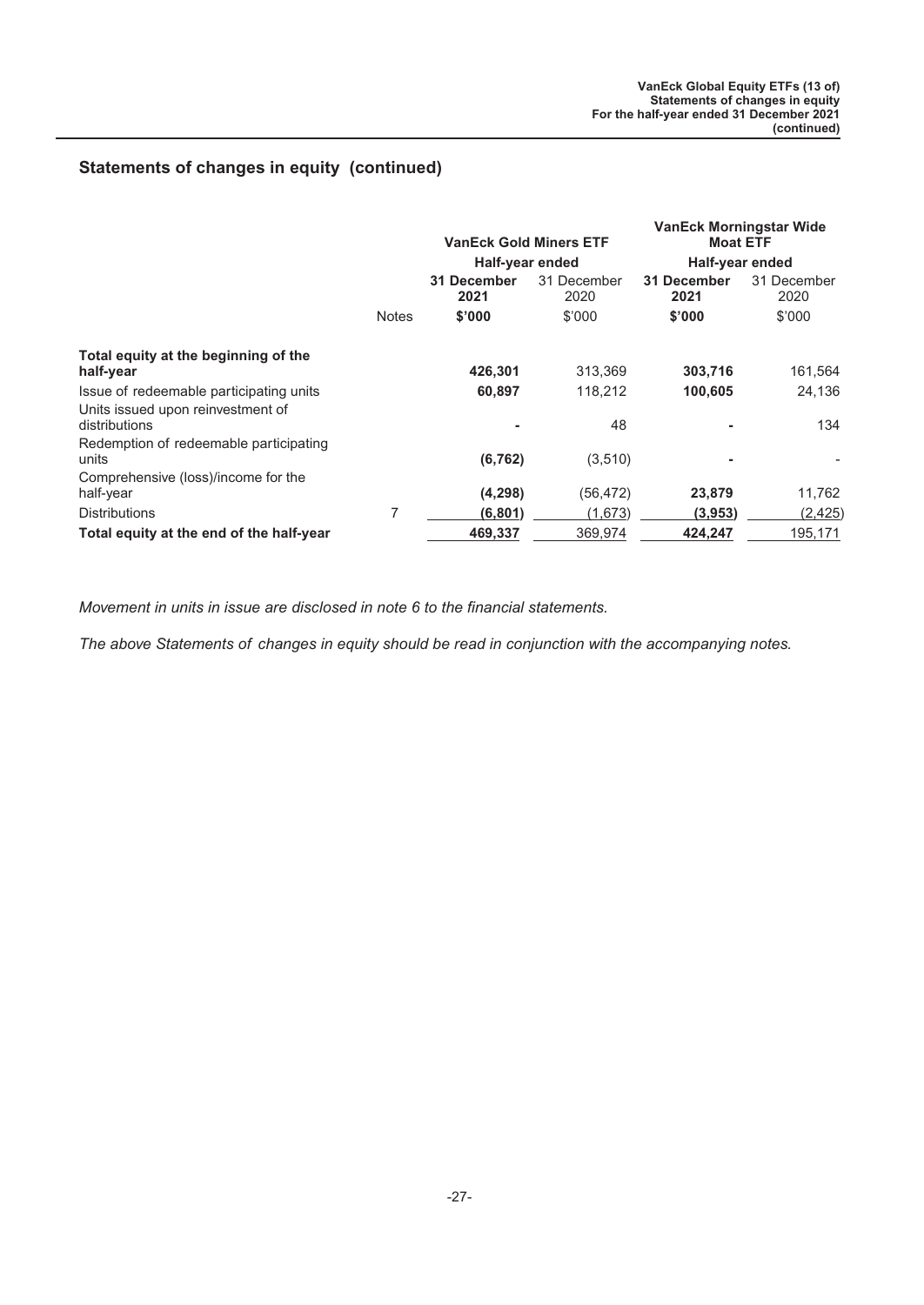|                                                 |              | <b>VanEck MSCI International</b><br><b>Quality (Hedged) ETF</b> |                     | <b>VanEck FTSE International</b><br><b>Property (Hedged) ETF</b> |                     |
|-------------------------------------------------|--------------|-----------------------------------------------------------------|---------------------|------------------------------------------------------------------|---------------------|
|                                                 |              | Half-year ended                                                 |                     | Half-year ended                                                  |                     |
|                                                 |              | 31 December<br>2021                                             | 31 December<br>2020 | 31 December<br>2021                                              | 31 December<br>2020 |
|                                                 | <b>Notes</b> | \$'000                                                          | \$'000              | \$'000                                                           | \$'000              |
| Total equity at the beginning of the            |              | 371,232                                                         |                     |                                                                  | 42,319              |
| half-year                                       |              |                                                                 | 192,448             | 88,922                                                           |                     |
| Issue of redeemable participating units         |              | 58,900                                                          | 74.281              | 101,341                                                          | 23,300              |
| Units issued upon reinvestment of               |              |                                                                 |                     |                                                                  |                     |
| distributions                                   |              | 78                                                              | 29                  | 24                                                               | 10                  |
| Redemption of redeemable participating<br>units |              | (38, 266)                                                       | (9,696)             |                                                                  |                     |
| Comprehensive income for the half-year          |              | 38,669                                                          | 36,191              | 14.150                                                           | 6,317               |
| <b>Distributions</b>                            | 7            |                                                                 |                     | (2,531)                                                          | (1,265)             |
| Total equity at the end of the half-year        |              | 430,613                                                         | 293.253             | 201.906                                                          | 70,681              |

*Movement in units in issue are disclosed in note 6 to the financial statements.*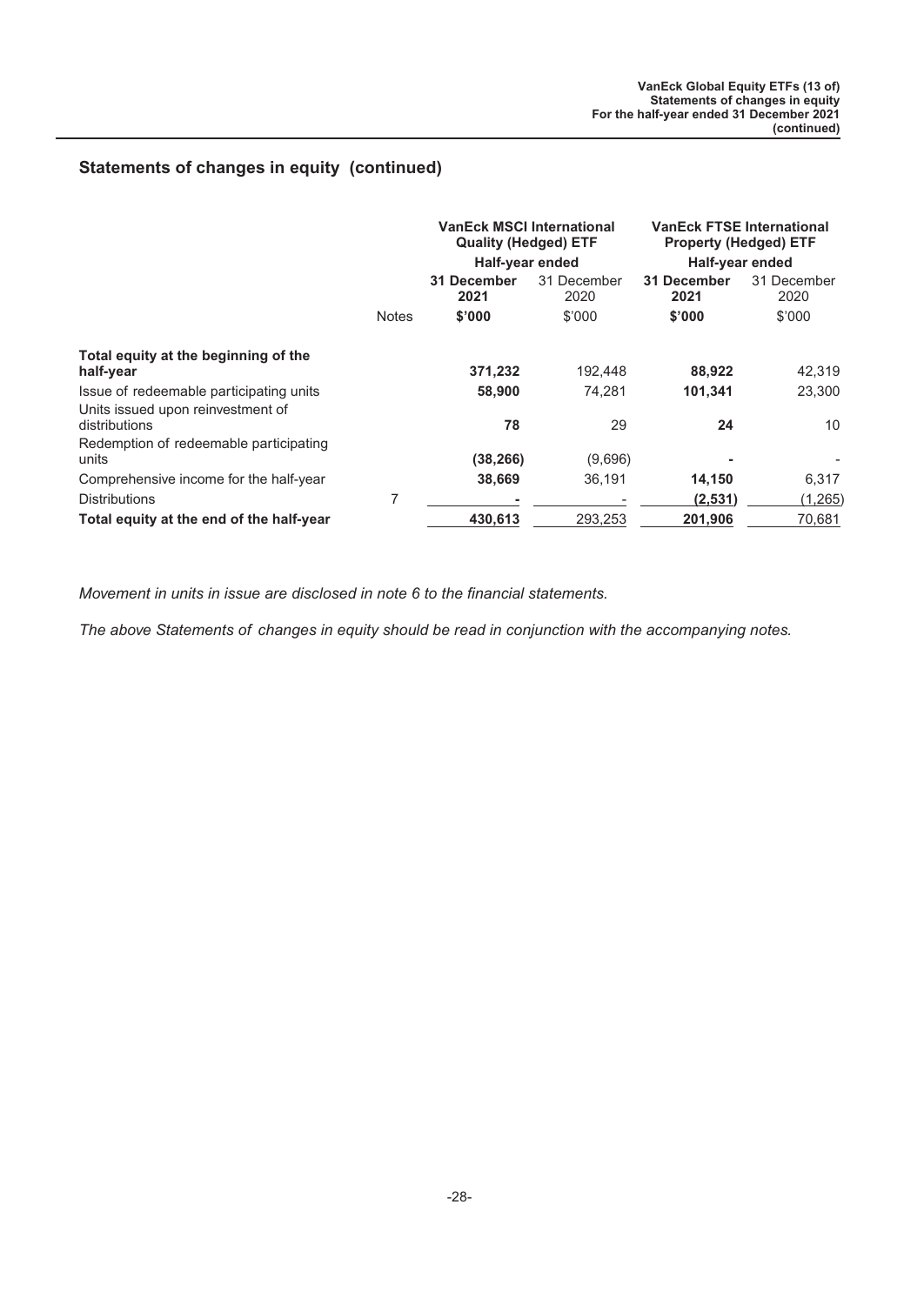|                                                    |              | <b>VanEck Global Healthcare</b><br><b>Leaders ETF</b> |                                                                | <b>VanEck Morningstar</b><br><b>International Wide Moat ETF</b> |                                                                |
|----------------------------------------------------|--------------|-------------------------------------------------------|----------------------------------------------------------------|-----------------------------------------------------------------|----------------------------------------------------------------|
|                                                    |              | Half-year<br>ended<br>31 December<br>2021             | Period from<br>7 September<br>2020<br>to<br>31 January<br>2021 | Half-year<br>ended<br>31 December<br>2021                       | Period from<br>7 September<br>2020<br>to<br>31 January<br>2021 |
|                                                    | <b>Notes</b> | \$'000                                                | \$'000                                                         | \$'000                                                          | \$'000                                                         |
| Total equity at the beginning of the<br>half-year  |              | 49,383                                                |                                                                | 16,679                                                          |                                                                |
| Issue of redeemable participating units            |              | 24,601                                                | 39,037                                                         | 7,487                                                           | 10,343                                                         |
| Units issued upon reinvestment of<br>distributions |              | 4                                                     |                                                                | 5                                                               |                                                                |
| Redemption of redeemable participating<br>units    |              |                                                       |                                                                |                                                                 |                                                                |
| Comprehensive income/(loss) for the<br>half-year   |              | 5,181                                                 | 577                                                            | 1,404                                                           | (10)                                                           |
| <b>Distributions</b>                               | 7            |                                                       |                                                                |                                                                 |                                                                |
| Total equity at the end of the half-year           |              | 79,169                                                | 39,614                                                         | 25,575                                                          | 10,333                                                         |

*Movement in units in issue are disclosed in note 6 to the financial statements.*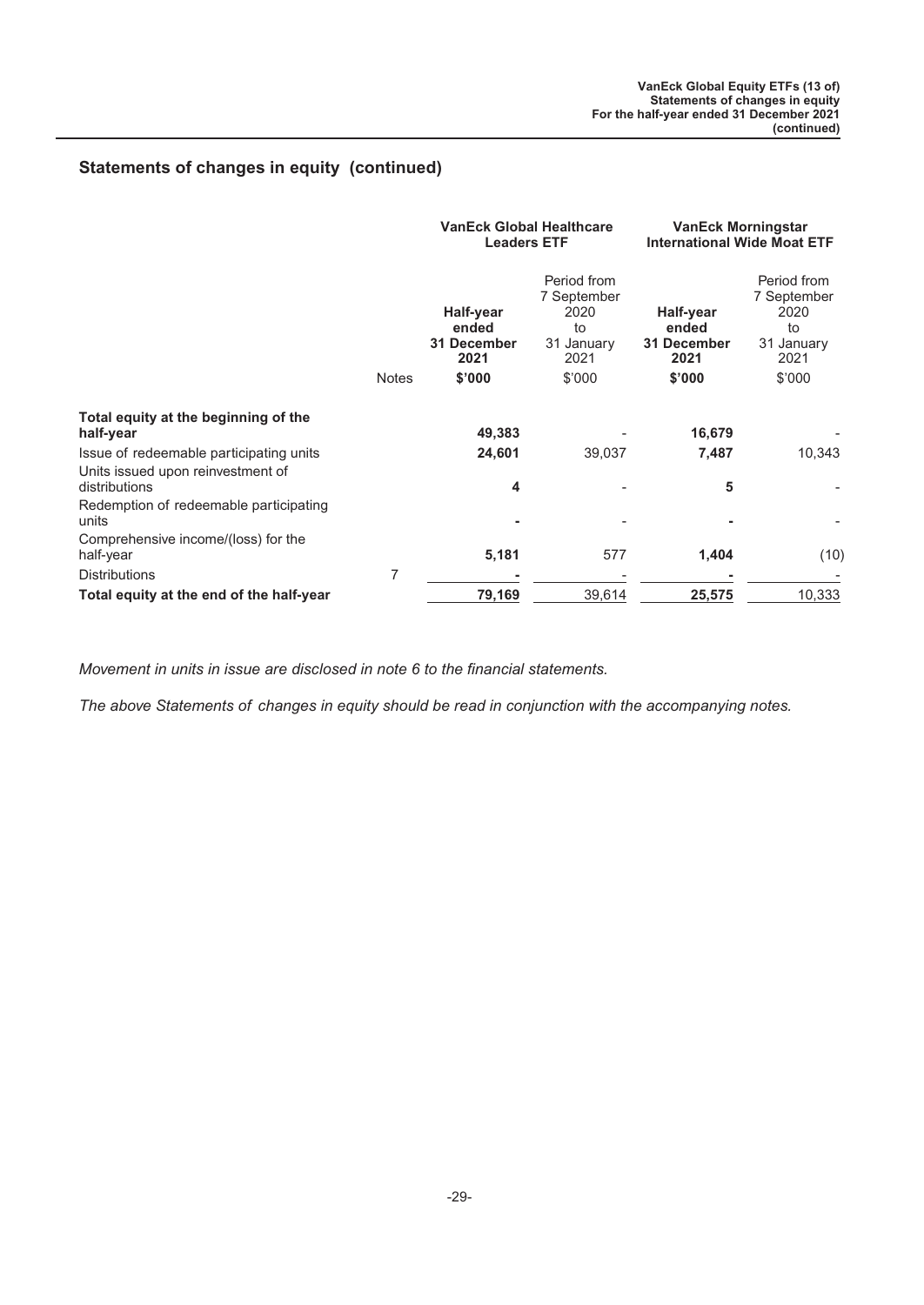|                                                 |              | <b>VanEck Video Gaming and</b><br><b>ESports ETF</b> |                                                                |
|-------------------------------------------------|--------------|------------------------------------------------------|----------------------------------------------------------------|
|                                                 |              | Half-year<br>ended<br>31 December<br>2021            | Period from<br>7 September<br>2020<br>to<br>31 January<br>2021 |
|                                                 | <b>Notes</b> | \$'000                                               | \$'000                                                         |
| Total equity at the beginning of the half-year  |              | 107,292                                              |                                                                |
| Issue of redeemable participating units         |              | 9,012                                                | 67,097                                                         |
| Units issued upon reinvestment of distributions |              | 17                                                   |                                                                |
| Redemption of redeemable participating units    |              | (7, 154)                                             |                                                                |
| Comprehensive (loss)/income for the half-year   |              | (2,221)                                              | 5,865                                                          |
| <b>Distributions</b>                            | 7            |                                                      |                                                                |
| Total equity at the end of the half-year        |              | 106,946                                              | 72,962                                                         |
|                                                 |              |                                                      |                                                                |

*Movement in units in issue are disclosed in note 6 to the financial statements.*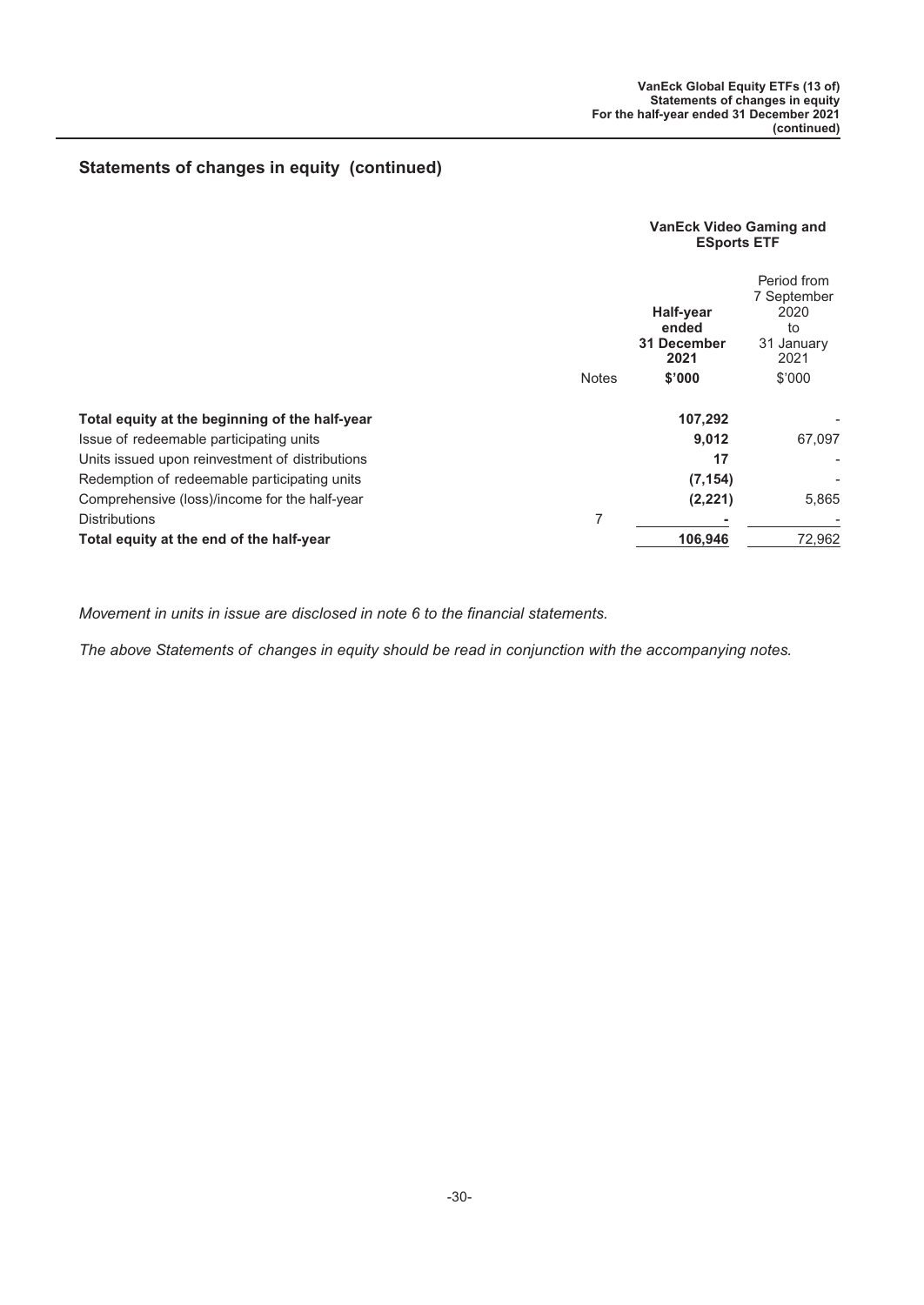### <span id="page-31-0"></span>**Statements of cash flows**

|                                                                                        | <b>VanEck MSCI International</b><br><b>Quality ETF</b> |                     | <b>VanEck FTSE Global</b><br><b>Infrastructure (Hedged) ETF</b> |                     |
|----------------------------------------------------------------------------------------|--------------------------------------------------------|---------------------|-----------------------------------------------------------------|---------------------|
|                                                                                        | Half-year<br>ended                                     | Half-year<br>ended  | Half-year<br>ended                                              | Half-year<br>ended  |
|                                                                                        | 31 December<br>2021                                    | 31 December<br>2020 | <b>31 December</b><br>2021                                      | 31 December<br>2020 |
|                                                                                        | \$'000                                                 | \$'000              | \$'000                                                          | \$'000              |
| <b>Cash flows from operating</b><br>activities                                         |                                                        |                     |                                                                 |                     |
| Proceeds from sale of financial<br>instruments at fair value through<br>profit or loss | 290,075                                                | 247,840             | 86,363                                                          | 40,074              |
| Purchase of financial instruments at<br>fair value through profit or loss              | (693, 072)                                             | (597, 938)          | (207, 987)                                                      | (143, 142)          |
| Dividends and distributions received                                                   | 11,803                                                 | 8,396               | 6,584                                                           | 3,315               |
| Other income received/(paid)                                                           | 480                                                    |                     | (780)                                                           | 290                 |
| Management fees paid                                                                   | (4,696)                                                | (2, 453)            | (1, 265)                                                        | (651)               |
| Payment of other expenses                                                              | (407)                                                  | (541)               | (123)                                                           | (145)               |
| Net cash outflow from operating<br>activities                                          | (395, 817)                                             | (344, 696)          | (117, 208)                                                      | (100, 259)          |
| <b>Cash flows from financing</b><br>activities                                         |                                                        |                     |                                                                 |                     |
| Proceeds from applications by<br>unitholders                                           | 415,206                                                | 356,443             | 124,626                                                         | 104,113             |
| Payments for redemptions by<br>unitholders                                             |                                                        | (18)                |                                                                 |                     |
| Distributions paid                                                                     | (19, 773)                                              | (11, 784)           | (6,967)                                                         | (3,919)             |
| Net cash inflow from financing<br>activities                                           | 395,433                                                | 344,641             | 117,659                                                         | 100,194             |
| Net increase/(decrease) in cash<br>and cash equivalents                                | (384)                                                  | (55)                | 451                                                             | (65)                |
| Cash and cash equivalents at the<br>beginning of the half-year                         | (121)                                                  | (471)               | (737)                                                           | 286                 |
| Effects of foreign exchange rate<br>changes on cash and cash                           |                                                        |                     |                                                                 |                     |
| equivalents                                                                            | 75                                                     | (53)                | (15)                                                            | 33                  |
| Cash and cash equivalents at the<br>end of the half-year                               | (430)                                                  | (579)               | (301)                                                           | 254                 |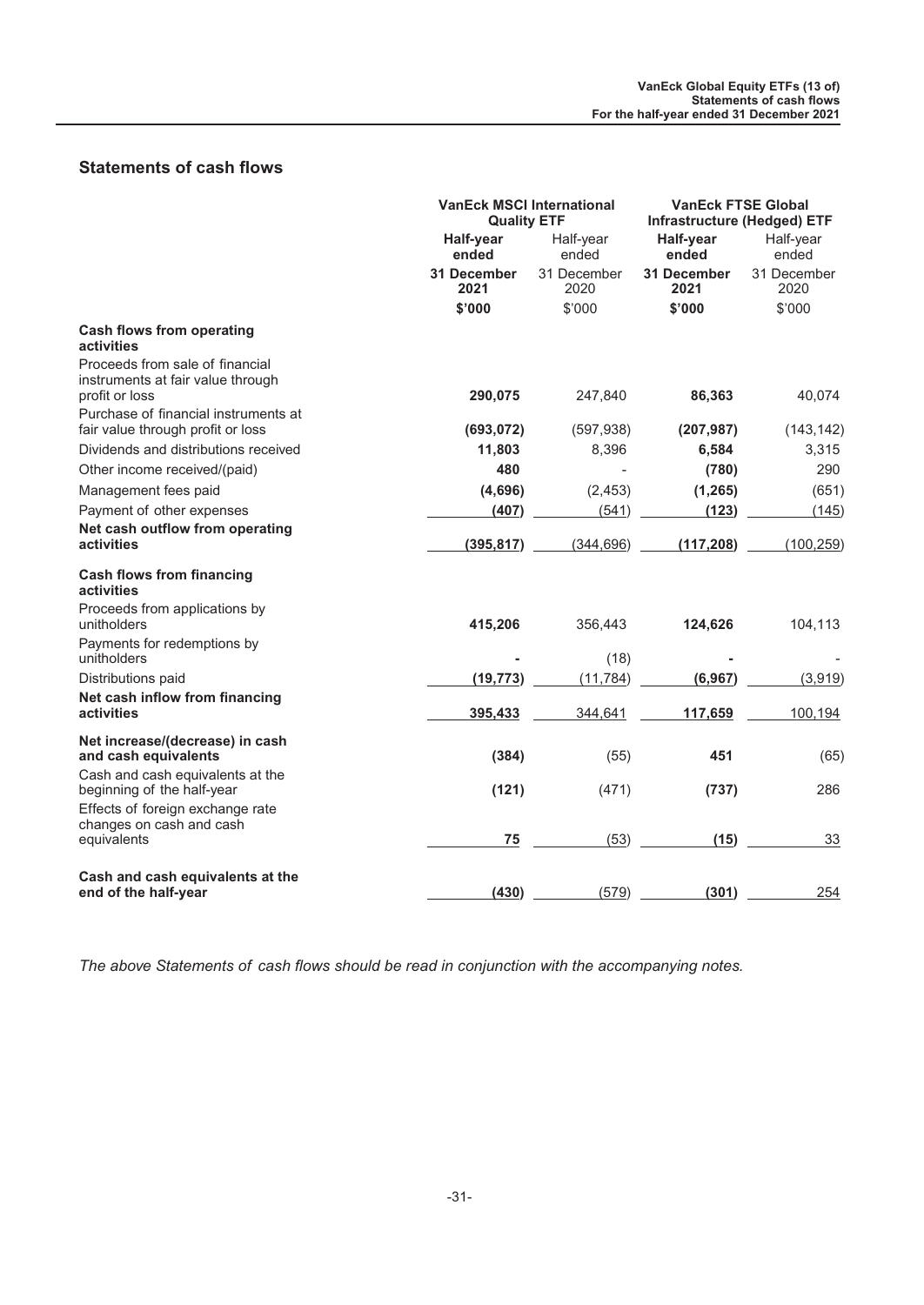|                                                                                        | <b>VanEck MSCI International</b><br><b>Sustainable Equity ETF</b> |                     | <b>VanEck MSCI Multifactor</b><br><b>Emerging Markets Equity ETF</b> |                     |
|----------------------------------------------------------------------------------------|-------------------------------------------------------------------|---------------------|----------------------------------------------------------------------|---------------------|
|                                                                                        | Half-year<br>ended                                                | Half-year<br>ended  | Half-year<br>ended                                                   | Half-year<br>ended  |
|                                                                                        | 31 December<br>2021                                               | 31 December<br>2020 | 31 December<br>2021                                                  | 31 December<br>2020 |
|                                                                                        | \$'000                                                            | \$'000              | \$'000                                                               | \$'000              |
| <b>Cash flows from operating</b><br>activities                                         |                                                                   |                     |                                                                      |                     |
| Proceeds from sale of financial<br>instruments at fair value through<br>profit or loss | 6,046                                                             | 2,596               | 17,401                                                               | 10,140              |
| Purchase of financial instruments at<br>fair value through profit or loss              | (44, 474)                                                         | (19, 418)           | (17, 190)                                                            | (17, 316)           |
| Dividends and distributions received                                                   | 1,296                                                             | 478                 | 1,235                                                                | 503                 |
| Other income received                                                                  | 13                                                                | 4                   | 14                                                                   | $\overline{4}$      |
| Management fees paid                                                                   | (274)                                                             | (118)               | (204)                                                                | (54)                |
| Payment of other expenses                                                              | (39)                                                              | (22)                | (197)                                                                | (37)                |
| Net cash inflow/(outflow) from<br>operating activities                                 | (37, 432)                                                         | (16, 480)           | 1,059                                                                | (6,760)             |
| <b>Cash flows from financing</b><br>activities                                         |                                                                   |                     |                                                                      |                     |
| Proceeds from applications by<br>unitholders                                           | 38,517                                                            | 17,044              | 4,426                                                                | 7,682               |
| Payments for redemptions by<br>unitholders                                             |                                                                   |                     | (4, 387)                                                             |                     |
| Distributions paid                                                                     | (1, 211)                                                          | (540)               | (946)                                                                | (754)               |
| Net cash inflow/(outflow) from<br>financing activities                                 | 37,306                                                            | 16,504              | (907)                                                                | 6,928               |
| Net increase/(decrease) in cash<br>and cash equivalents                                | (126)                                                             | 24                  | 152                                                                  | 168                 |
| Cash and cash equivalents at the<br>beginning of the half-year                         | (50)                                                              | (34)                | (144)                                                                | (108)               |
| Effects of foreign exchange rate<br>changes on cash and cash<br>equivalents            | (16)                                                              | (2)                 | (6)                                                                  |                     |
| Cash and cash equivalents at the<br>end of the half-year                               | (192)                                                             | (12)                | $\overline{2}$                                                       | 60                  |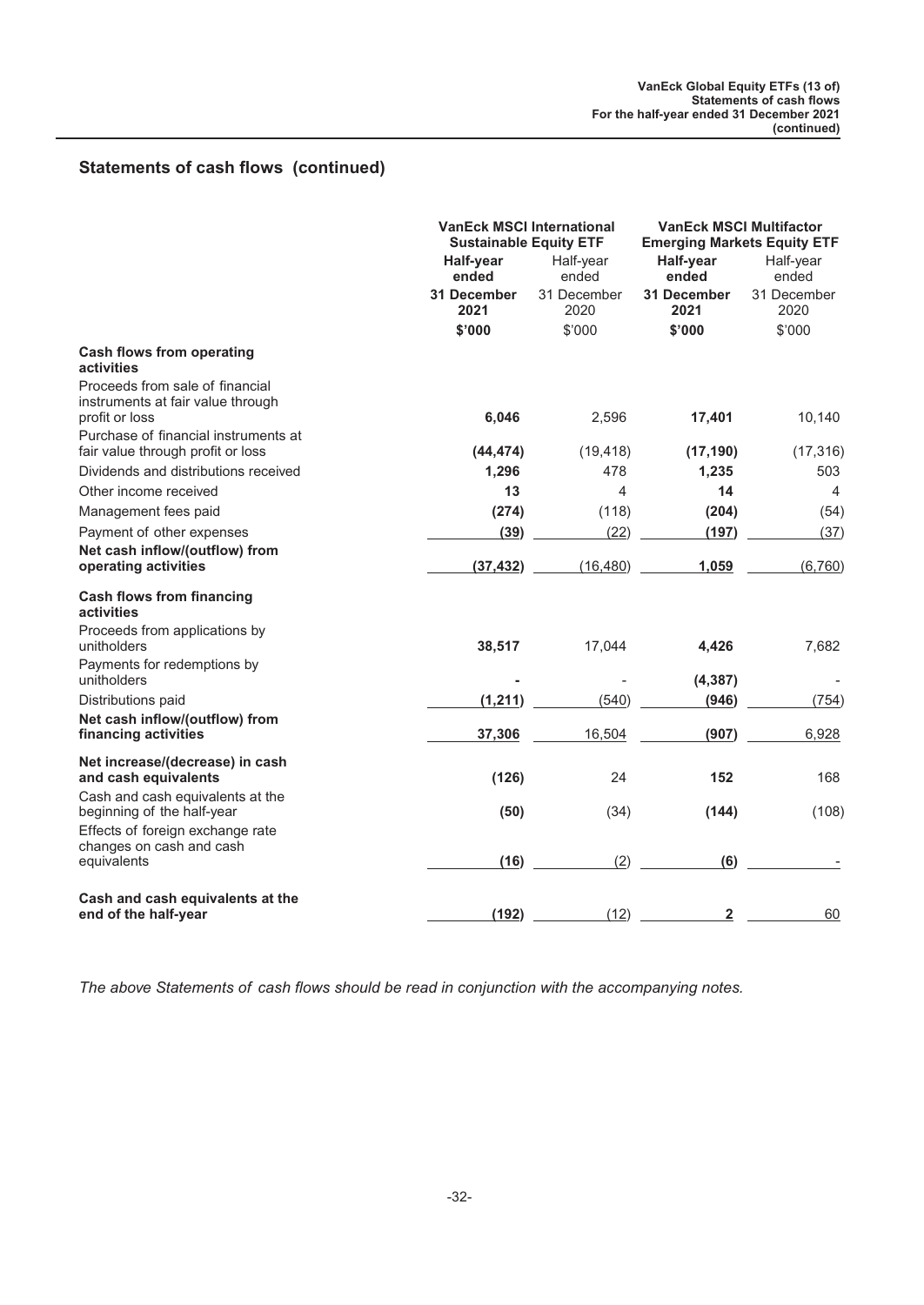|                                                                                        |                            | <b>VanEck China New Economy</b> |                                  |                     |
|----------------------------------------------------------------------------------------|----------------------------|---------------------------------|----------------------------------|---------------------|
|                                                                                        | <b>ETF</b>                 |                                 | <b>VanEck FTSE China A50 ETF</b> |                     |
|                                                                                        | Half-year<br>ended         | Half-year<br>ended              | Half-year<br>ended               | Half-year<br>ended  |
|                                                                                        | <b>31 December</b><br>2021 | 31 December<br>2020             | 31 December<br>2021              | 31 December<br>2020 |
|                                                                                        | \$'000                     | \$'000                          | \$'000                           | \$'000              |
| <b>Cash flows from operating</b><br>activities                                         |                            |                                 |                                  |                     |
| Proceeds from sale of financial<br>instruments at fair value through<br>profit or loss | 148,834                    | 84,250                          | 4,367                            | 9,857               |
| Purchase of financial instruments at<br>fair value through profit or loss              | (129, 655)                 | (176, 808)                      | (2, 352)                         | (7,678)             |
| Dividends and distributions received                                                   | 539                        | 154                             | 275                              | 286                 |
| Interest received                                                                      | 3                          | 4                               |                                  |                     |
| Other income received                                                                  | 13                         | 373                             | 11                               | 12                  |
| Management fees paid                                                                   | (414)                      | (549)                           | (57)                             | (72)                |
| Payment of other expenses                                                              | (195)                      | (870)                           |                                  | (22)                |
| Net cash inflow/(outflow) from<br>operating activities                                 | 19,125                     | (93, 446)                       | 2,244                            | 2,383               |
| <b>Cash flows from financing</b><br>activities                                         |                            |                                 |                                  |                     |
| Proceeds from applications by<br>unitholders                                           |                            | 94,573                          |                                  | 4,715               |
| Payments for redemptions by<br>unitholders                                             | (17, 274)                  |                                 | (2, 297)                         | (7, 198)            |
| Distributions paid                                                                     | (1,747)                    | (1,056)                         | (437)                            | (195)               |
| Net cash inflow/(outflow) from<br>financing activities                                 | (19, 021)                  | 93,517                          | (2,734)                          | (2,678)             |
| Net increase/(decrease) in cash<br>and cash equivalents                                | 104                        | 71                              | (490)                            | (295)               |
| Cash and cash equivalents at the<br>beginning of the half-year                         | 382                        | 98                              | 496                              | 94                  |
| Effects of foreign exchange rate<br>changes on cash and cash<br>equivalents            | 1                          |                                 | (2)                              |                     |
|                                                                                        |                            |                                 |                                  |                     |
| Cash and cash equivalents at the<br>end of the half-year                               | 487                        | 169                             | 4                                | (201)               |
|                                                                                        |                            |                                 |                                  |                     |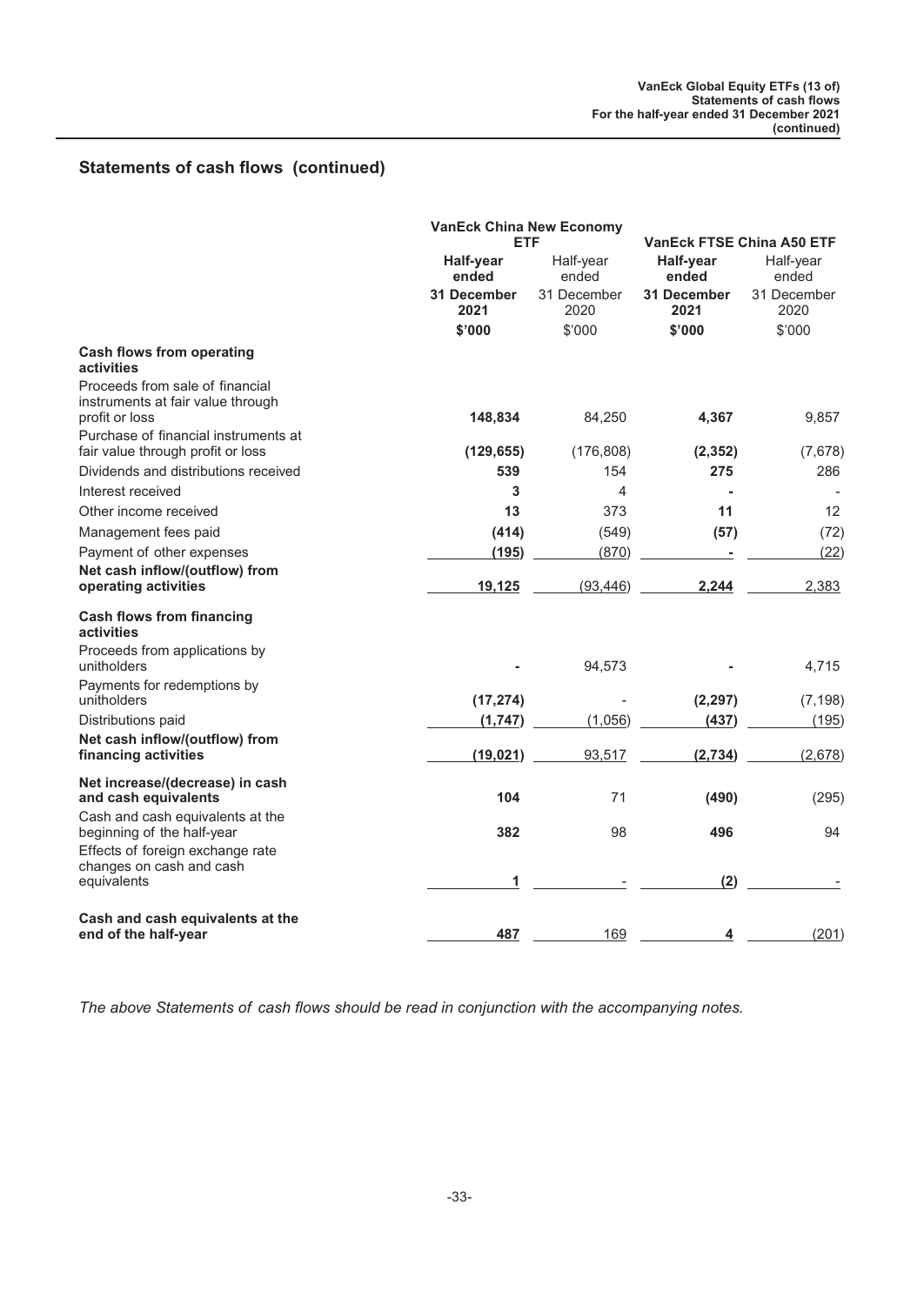|                                                                                        |                            | <b>VanEck Gold Miners ETF</b> |                     | <b>VanEck Morningstar Wide</b><br><b>Moat ETF</b> |  |
|----------------------------------------------------------------------------------------|----------------------------|-------------------------------|---------------------|---------------------------------------------------|--|
|                                                                                        | Half-year<br>ended         | Half-year<br>ended            | Half-year<br>ended  | Half-year<br>ended                                |  |
|                                                                                        | <b>31 December</b><br>2021 | 31 December<br>2020           | 31 December<br>2021 | 31 December<br>2020                               |  |
|                                                                                        | \$'000                     | \$'000                        | \$'000              | \$'000                                            |  |
| <b>Cash flows from operating</b><br>activities                                         |                            |                               |                     |                                                   |  |
| Proceeds from sale of financial<br>instruments at fair value through<br>profit or loss | 6,859                      | 3,510                         | 54                  |                                                   |  |
| Purchase of financial instruments at<br>fair value through profit or loss              | (63, 783)                  | (119, 817)                    | (100, 864)          | (24, 279)                                         |  |
| Dividends and distributions received                                                   | 6,820                      | 32                            | 3,964               | 47                                                |  |
| Other income paid                                                                      |                            |                               | (67)                |                                                   |  |
| Payment of other expenses                                                              | (119)                      | (1)                           |                     | (1)                                               |  |
| Net cash outflow from operating<br>activities                                          | (50, 223)                  | (116, 276)                    | (96, 913)           | (24, 233)                                         |  |
| <b>Cash flows from financing</b><br>activities                                         |                            |                               |                     |                                                   |  |
| Proceeds from applications by<br>unitholders                                           | 63,608                     | 119,765                       | 100,605             | 24,136                                            |  |
| Payments for redemptions by<br>unitholders                                             | (6, 762)                   | (3, 510)                      |                     |                                                   |  |
| Net cash inflow from financing<br>activities                                           | 56,846                     | 116,255                       | 100,605             | 24,136                                            |  |
| Net increase/(decrease) in cash<br>and cash equivalents                                | 6,623                      | (21)                          | 3,692               | (97)                                              |  |
| Cash and cash equivalents at the<br>beginning of the half-year                         | 66                         | 3                             | 73                  | 10                                                |  |
| Effects of foreign exchange rate<br>changes on cash and cash                           |                            |                               | (1)                 |                                                   |  |
| equivalents                                                                            |                            |                               |                     |                                                   |  |
| Cash and cash equivalents at the<br>end of the half-year                               | 6.689                      | (18)                          | 3,764               | (87)                                              |  |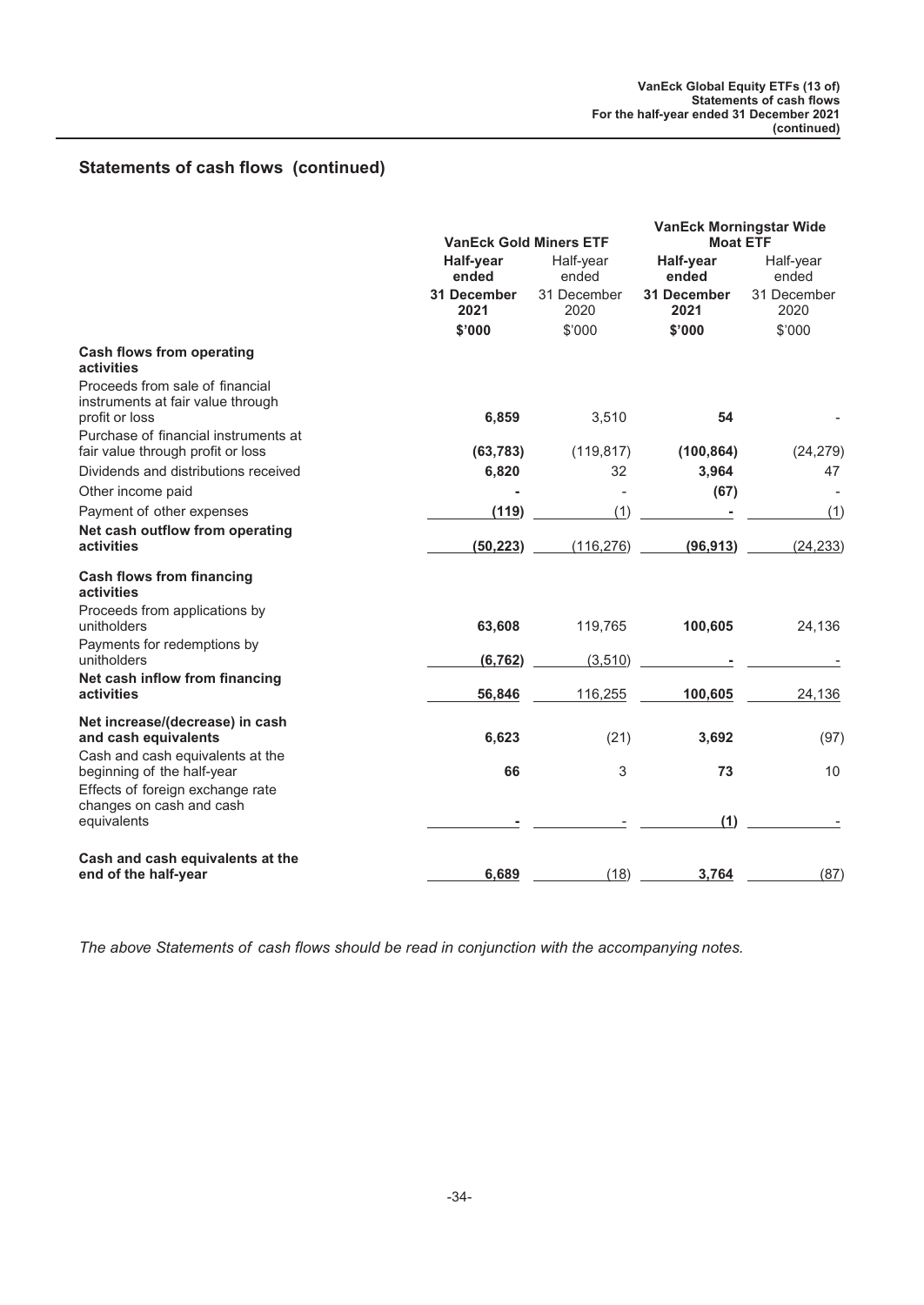|                                                                                        | <b>VanEck MSCI International</b><br><b>Quality (Hedged) ETF</b> |                     | <b>VanEck FTSE International</b><br><b>Property (Hedged) ETF</b> |                     |
|----------------------------------------------------------------------------------------|-----------------------------------------------------------------|---------------------|------------------------------------------------------------------|---------------------|
|                                                                                        | Half-vear<br>ended                                              | Half-year<br>ended  | Half-year<br>ended                                               | Half-year<br>ended  |
|                                                                                        | <b>31 December</b><br>2021                                      | 31 December<br>2020 | <b>31 December</b><br>2021                                       | 31 December<br>2020 |
|                                                                                        | \$'000                                                          | \$'000              | \$'000                                                           | \$'000              |
| <b>Cash flows from operating</b><br>activities                                         |                                                                 |                     |                                                                  |                     |
| Proceeds from sale of financial<br>instruments at fair value through<br>profit or loss | 89,824                                                          | 38,732              | 24,385                                                           | 8,968               |
| Purchase of financial instruments at<br>fair value through profit or loss              | (107, 942)                                                      | (103, 053)          | (126, 383)                                                       | (32, 169)           |
| Dividends and distributions received                                                   | 3,650                                                           | 2,179               | 1,420                                                            | 887                 |
| Other income (paid)/received                                                           | (2,590)                                                         |                     | 80                                                               |                     |
| Management fees paid                                                                   | (52)                                                            | (34)                | (229)                                                            | (109)               |
| Payment of other expenses                                                              |                                                                 | (215)               | (58)                                                             | (32)                |
| Net cash outflow from operating<br>activities                                          | (17, 110)                                                       | (62, 391)           | (100, 785)                                                       | (22, 455)           |
| <b>Cash flows from financing</b><br>activities                                         |                                                                 |                     |                                                                  |                     |
| Proceeds from applications by<br>unitholders                                           | 58,900                                                          | 74,281              | 101,341                                                          | 23,300              |
| Payments for redemptions by<br>unitholders                                             | (38, 266)                                                       | (9,696)             |                                                                  |                     |
| Distributions paid                                                                     | (3, 452)                                                        | (2,077)             | (1,690)                                                          | (1,064)             |
| Net cash inflow from financing<br>activities                                           | 17,182                                                          | 62,508              | 99,651                                                           | 22,236              |
| Net increase/(decrease) in cash<br>and cash equivalents                                | 72                                                              | 117                 | (1, 134)                                                         | (219)               |
| Cash and cash equivalents at the<br>beginning of the half-year                         | (7)                                                             | 259                 | 2,288                                                            | 115                 |
| Effects of foreign exchange rate<br>changes on cash and cash<br>equivalents            |                                                                 |                     | (22)                                                             |                     |
| Cash and cash equivalents at the<br>end of the half-year                               | 65                                                              | 376                 | 1,132                                                            | (104)               |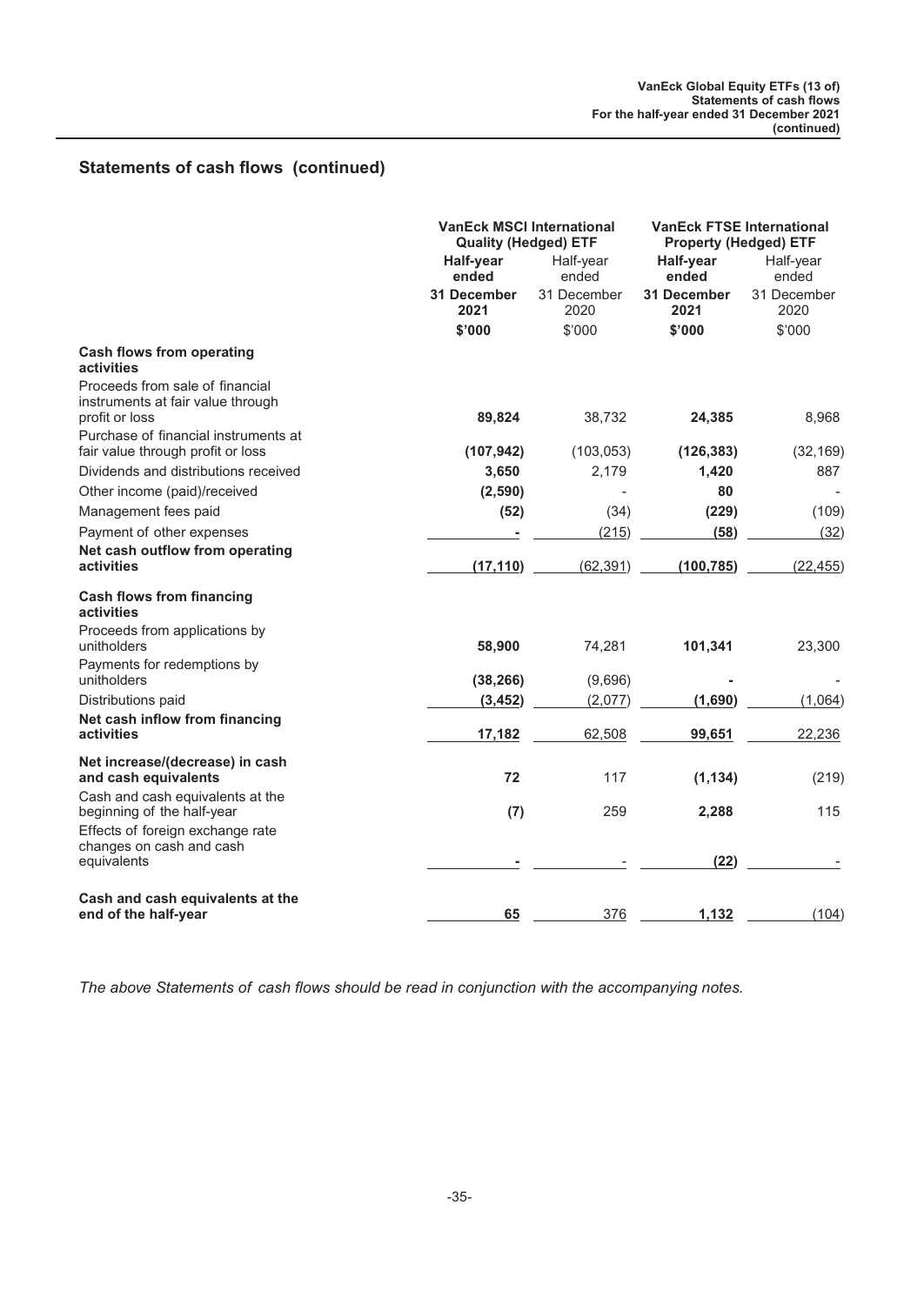|                                                                                                    | <b>VanEck Global Healthcare</b><br><b>Leaders ETF</b> |                                                        | <b>VanEck Morningstar</b><br><b>International Wide Moat ETF</b> |                                                        |
|----------------------------------------------------------------------------------------------------|-------------------------------------------------------|--------------------------------------------------------|-----------------------------------------------------------------|--------------------------------------------------------|
|                                                                                                    |                                                       | Half-year<br>ended                                     |                                                                 | Half-year<br>ended                                     |
|                                                                                                    | Half-year<br>ended<br>31 December                     | Period from<br>7 September<br>2020<br>to<br>31 January | Half-year<br>ended<br>31 December                               | Period from<br>7 September<br>2020<br>to<br>31 January |
|                                                                                                    | 2021                                                  | 2021                                                   | 2021                                                            | 2021                                                   |
|                                                                                                    | \$'000                                                | \$'000                                                 | \$'000                                                          | \$'000                                                 |
| <b>Cash flows from operating</b><br>activities                                                     |                                                       |                                                        |                                                                 |                                                        |
| Proceeds from sale of financial<br>instruments at fair value through                               |                                                       |                                                        |                                                                 |                                                        |
| profit or loss<br>Purchase of financial instruments at                                             | 29,907                                                | 2,688                                                  | 7,380                                                           | 1,929                                                  |
| fair value through profit or loss                                                                  | (54, 306)                                             | (41, 712)                                              | (16, 843)                                                       | (10, 179)                                              |
| Dividends and distributions received                                                               | 152                                                   | 46                                                     | 142                                                             | 30                                                     |
| Other income (paid)/received                                                                       | (32)                                                  | $\overline{a}$                                         | 5                                                               |                                                        |
| Management fees paid                                                                               | (136)                                                 | (17)                                                   | (55)                                                            | (5)                                                    |
| Payment of other expenses                                                                          | (28)                                                  | (24)                                                   | (11)                                                            | (13)                                                   |
| Net cash outflow from operating<br>activities                                                      | (24, 443)                                             | (39,019)                                               | (9, 382)                                                        | (8, 238)                                               |
| <b>Cash flows from financing</b><br>activities                                                     |                                                       |                                                        |                                                                 |                                                        |
| Proceeds from applications by<br>unitholders                                                       | 24,601                                                | 39,037                                                 | 7,487                                                           | 8,235                                                  |
| Distributions paid                                                                                 | (172)                                                 |                                                        | (149)                                                           |                                                        |
| Net cash inflow from financing<br>activities                                                       | 24,429                                                | 39,037                                                 | 7,338                                                           | 8,235                                                  |
| Net increase/(decrease) in cash<br>and cash equivalents                                            | (14)                                                  | 18                                                     | (2,044)                                                         | (3)                                                    |
| Cash and cash equivalents at the<br>beginning of the half-year<br>Effects of foreign exchange rate | (6)                                                   |                                                        | 2,015                                                           |                                                        |
| changes on cash and cash<br>equivalents                                                            | (1)                                                   |                                                        |                                                                 |                                                        |
| Cash and cash equivalents at the<br>end of the half-year                                           | (21)                                                  | 18                                                     | (29)                                                            | (3)                                                    |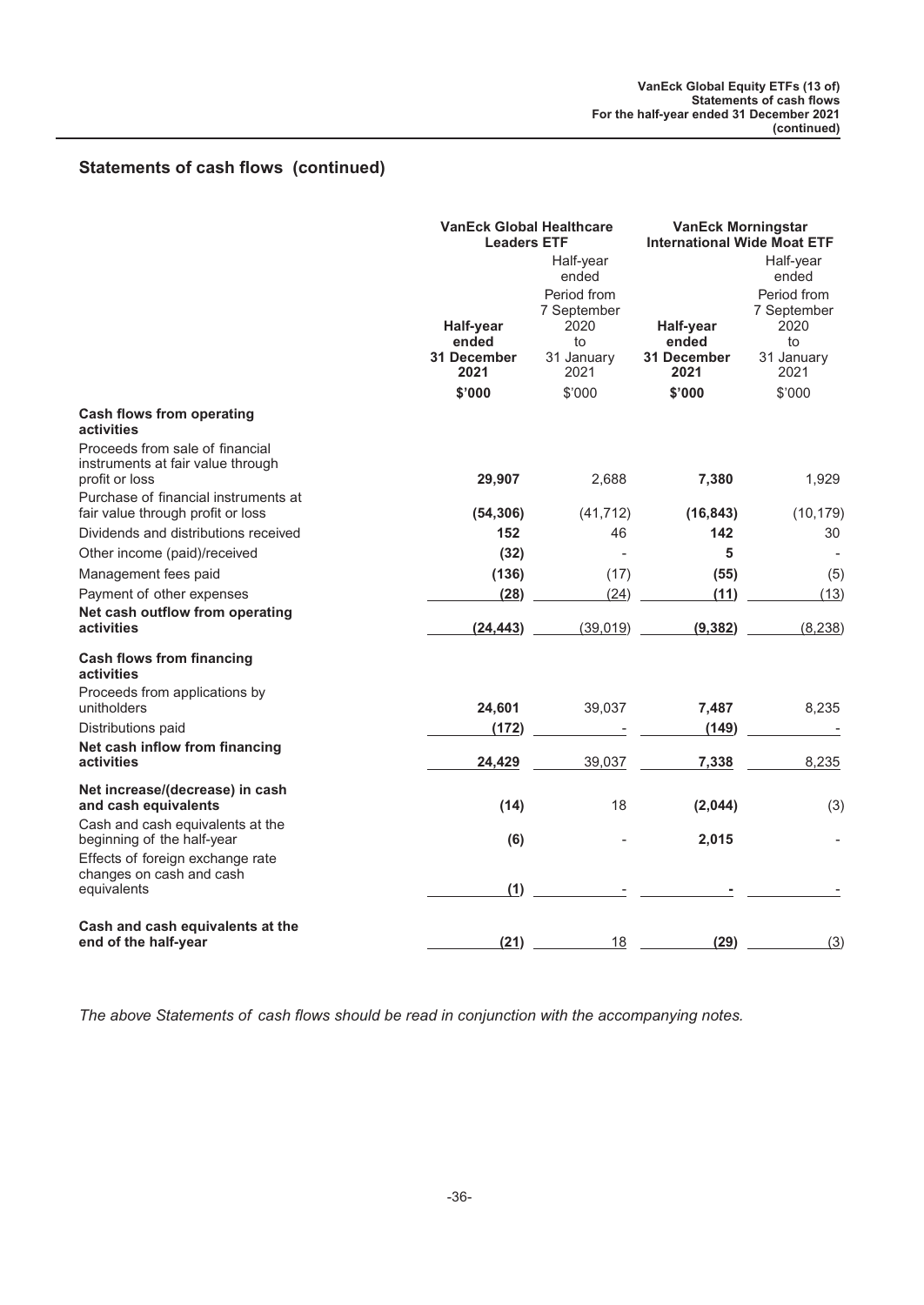|                                                                                                                  | <b>VanEck Video Gaming and</b><br><b>ESports ETF</b> |                                                                                      |
|------------------------------------------------------------------------------------------------------------------|------------------------------------------------------|--------------------------------------------------------------------------------------|
|                                                                                                                  | Half-year<br>ended<br><b>31 December</b><br>2021     | Half-year<br>ended<br>Period from<br>7 September<br>2020<br>to<br>31 January<br>2021 |
|                                                                                                                  | \$'000                                               | \$'000                                                                               |
| <b>Cash flows from operating activities</b><br>Proceeds from sale of financial instruments at fair value through |                                                      |                                                                                      |
| profit or loss                                                                                                   | 25,426                                               | 4,985                                                                                |
| Purchase of financial instruments at fair value through profit or loss                                           | (27, 013)                                            | (72,096)                                                                             |
| Dividends and distributions received                                                                             | 218                                                  | 27                                                                                   |
| Other income paid                                                                                                | (33)                                                 |                                                                                      |
| Management fees paid                                                                                             | (299)                                                | (37)                                                                                 |
| Payment of other expenses                                                                                        | (1)                                                  | (41)                                                                                 |
| Net cash outflow from operating activities                                                                       | (1, 702)                                             | (67, 162)                                                                            |
| <b>Cash flows from financing activities</b>                                                                      |                                                      |                                                                                      |
| Proceeds from applications by unitholders                                                                        | 9,012                                                | 67,097                                                                               |
| Payments for redemptions by unitholders                                                                          | (7, 154)                                             |                                                                                      |
| Distributions paid                                                                                               | (259)                                                |                                                                                      |
| Net cash inflow from financing activities                                                                        | 1,599                                                | 67,097                                                                               |
| Net decrease in cash and cash equivalents                                                                        | (103)                                                | (65)                                                                                 |
| Cash and cash equivalents at the beginning of the half-year                                                      | 127                                                  |                                                                                      |
| Effects of foreign exchange rate changes on cash and cash<br>equivalents                                         | 2                                                    |                                                                                      |
| Cash and cash equivalents at the end of the half-year                                                            | 26                                                   | (65)                                                                                 |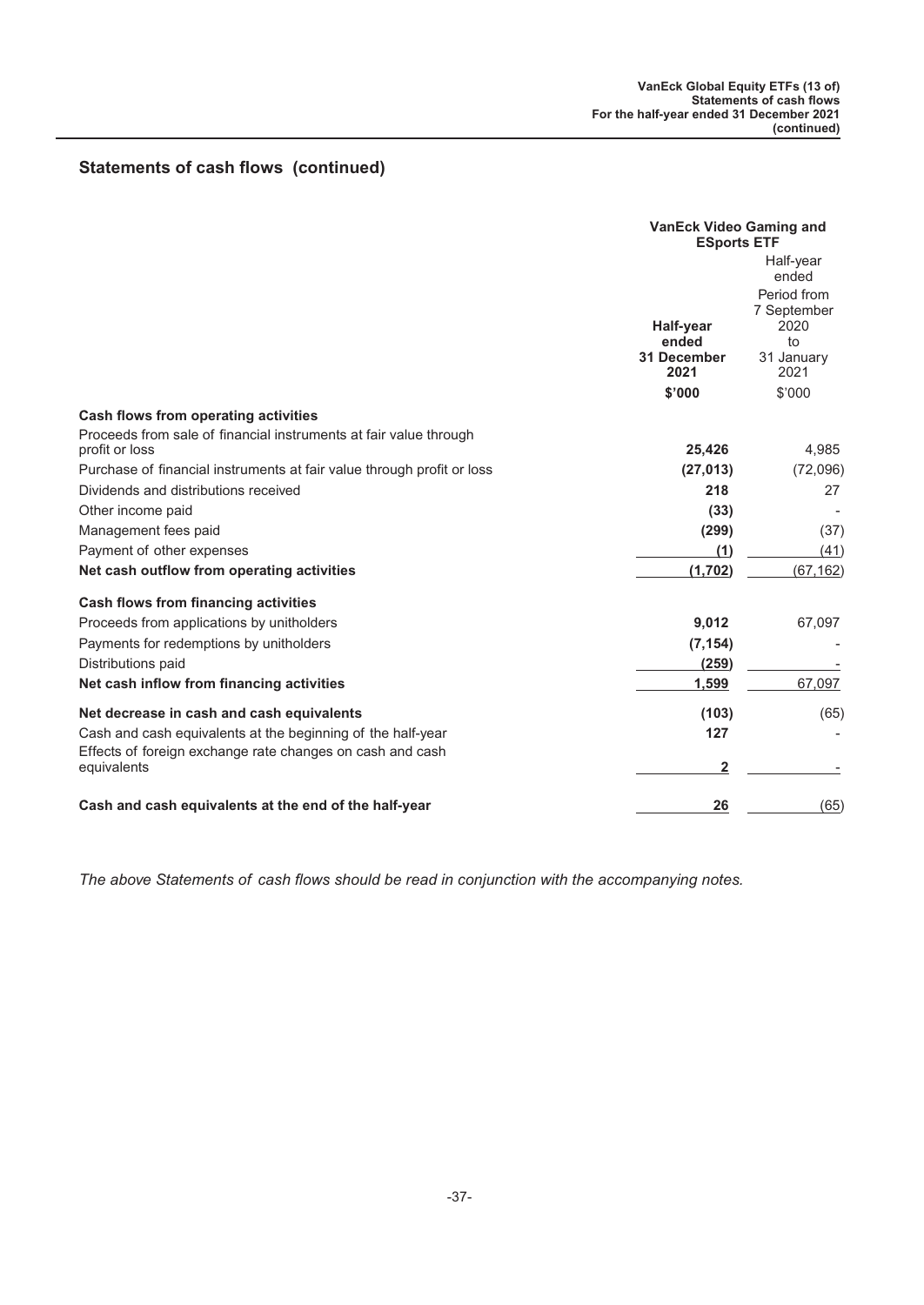### **Contents of the notes to the financial statements**

|   |                                                            | Page |
|---|------------------------------------------------------------|------|
| 1 | General information                                        | 39   |
| 2 | Summary of significant accounting policies                 | 40   |
| 3 | Fair value measurement                                     | 46   |
| 4 | Financial assets at fair value through profit or loss      | 55   |
| 5 | Financial liabilities at fair value through profit or loss | 57   |
| 6 | Units in issue                                             | 58   |
|   | Distributions to unitholders                               | 61   |
| 8 | Events occurring after the reporting period                | 61   |
| 9 | Contingent assets and liabilities and commitments          | 62   |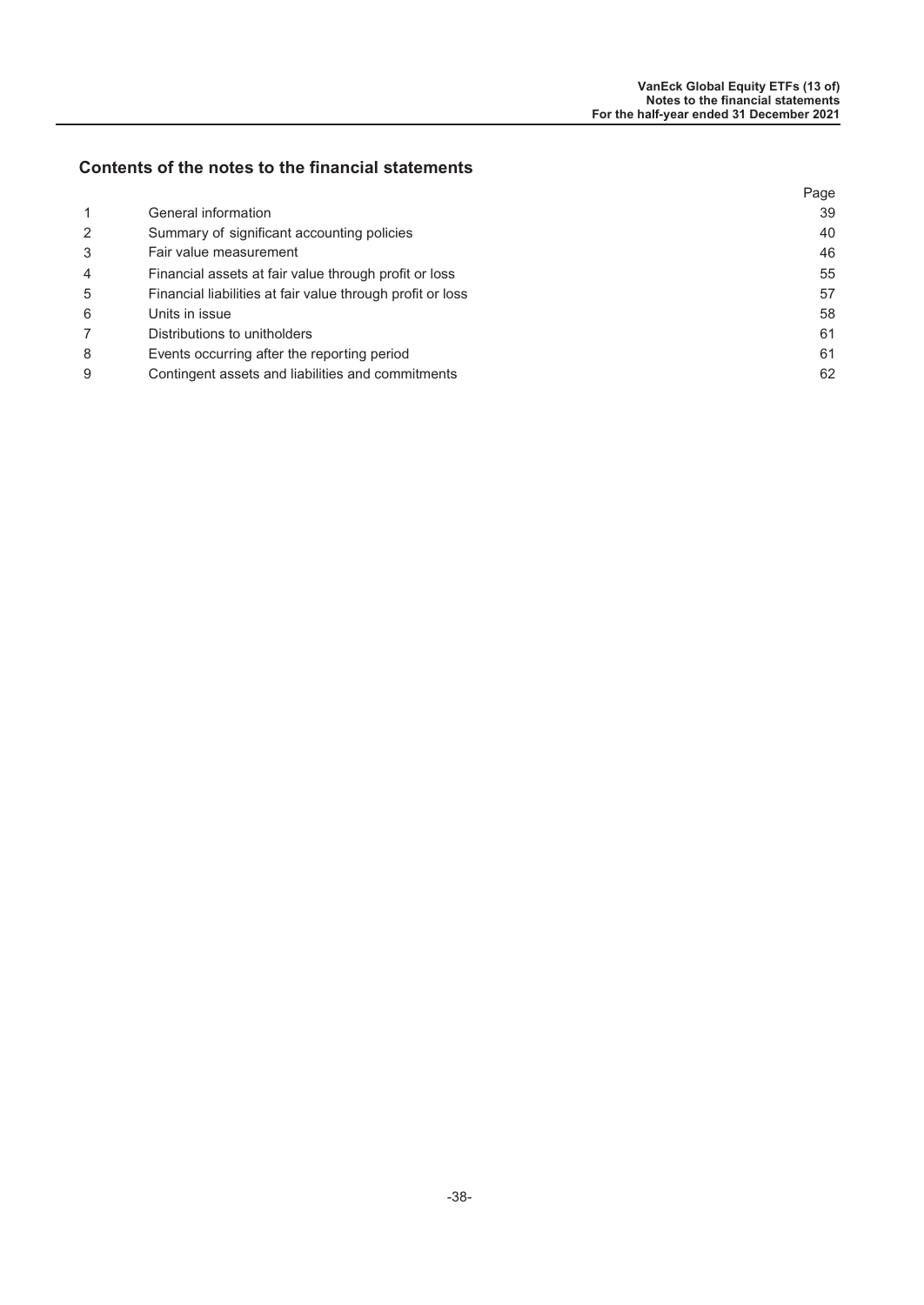### <span id="page-39-0"></span>**1 General information**

These financial statements for the half-year ended 31 December 2021 cover the VanEck MSCI International Quality ETF, VanEck FTSE Global Infrastructure (Hedged) ETF, VanEck MSCI International Sustainable Equity ETF, VanEck MSCI Multifactor Emerging Markets Equity ETF, VanEck China New Economy ETF, VanEck FTSE China A50 ETF, VanEck Gold Miners ETF, VanEck Morningstar Wide Moat ETF, VanEck MSCI International Quality (Hedged) ETF, VanEck FTSE International Property (Hedged) ETF, VanEck Global Healthcare Leaders ETF, VanEck Morningstar International Wide Moat ETF and VanEck Video Gaming and ESports ETF (the "Funds") as individual entities.

Effective from 26 July 2021, the following Funds have been renamed by removing the word "Vectors" and replacing "World ex Australia" with "International".

#### **New name** Old name

**VanEck MSCI International Quality ETF** VanEck Vectors MSCI World ex Australia Quality ETF

**VanEck Morningstar International Wide Moat ETF** VanEck Vectors Morningstar World ex Australia Wide Moat ETF **VanEck MSCI International Quality (Hedged) ETF** VanEck Vectors MSCI World ex Australia Quality (Hedged) ETF

Effective from 26 July 2021, all other Funds have been renamed by removing the word "Vectors".

#### **New name** Old name **New name** Old name

**VanEck FTSE Global Infrastructure (Hedged) ETF VanEck MSCI International Sustainable Equity ETF VanEck MSCI Multifactor Emerging Markets Equity ETF VanEck China New Economy ETF VanEck FTSE China A50 ETF VanEck Gold Miners ETF** VanEck Vectors Gold Miners ETF **VanEck Morningstar Wide Moat ETF VanEck FTSE International Property (Hedged) ETF VanEck Global Healthcare Leaders ETF VanEck Video Gaming and ESports ETF** 

| VanEck Vectors FTSE Global Infrastructure (Hedged) ETF      |
|-------------------------------------------------------------|
| VanEck Vectors MSCI International Sustainable Equity ETF    |
| VanEck Vectors MSCI Multifactor Emerging Markets Equity ETF |
| VanEck Vectors China New Economy ETF                        |
| VanEck Vectors FTSE China A50 ETF                           |
| VanEck Vectors Gold Miners ETF                              |
| VanEck Vectors Morningstar Wide Moat ETF                    |
| VanEck Vectors FTSE International Property (Hedged) ETF     |
| VanEck Vectors Global Healthcare Leaders ETF                |
| VanEck Vectors Video Gaming and eSports ETF                 |

VanEck MSCI International Quality ETF was constituted on 12 September 2014 and started trading on ASX on 31 October 2014.

VanEck FTSE Global Infrastructure (Hedged) ETF was constituted on 16 March 2016 and started trading on ASX on 3 May 2016.

VanEck MSCI International Sustainable Equity ETF was constituted on 13 October 2017 and started trading on ASX on 8 March 2018.

VanEck MSCI Multifactor Emerging Markets Equity ETF was constituted on 13 October 2017 and started trading on ASX on 12 April 2018.

VanEck China New Economy ETF was constituted on 3 September 2018 and started trading on ASX on 9 November 2018.

VanEck FTSE China A50 ETF was constituted on 27 June 2019 and started trading on ASX on 9 October 2019.

VanEck Gold Miners ETF was constituted on 27 June 2019 and started trading on ASX on 9 October 2019.

VanEck Morningstar Wide Moat ETF was constituted on 27 June 2019 and started trading on ASX on 9 October 2019.

VanEck MSCI International Quality (Hedged) ETF was constituted on 15 February 2019 and started trading on ASX on 25 March 2019.

VanEck FTSE International Property (Hedged) ETF was constituted on 7 February 2019 and started trading on ASX on 2 April 2019.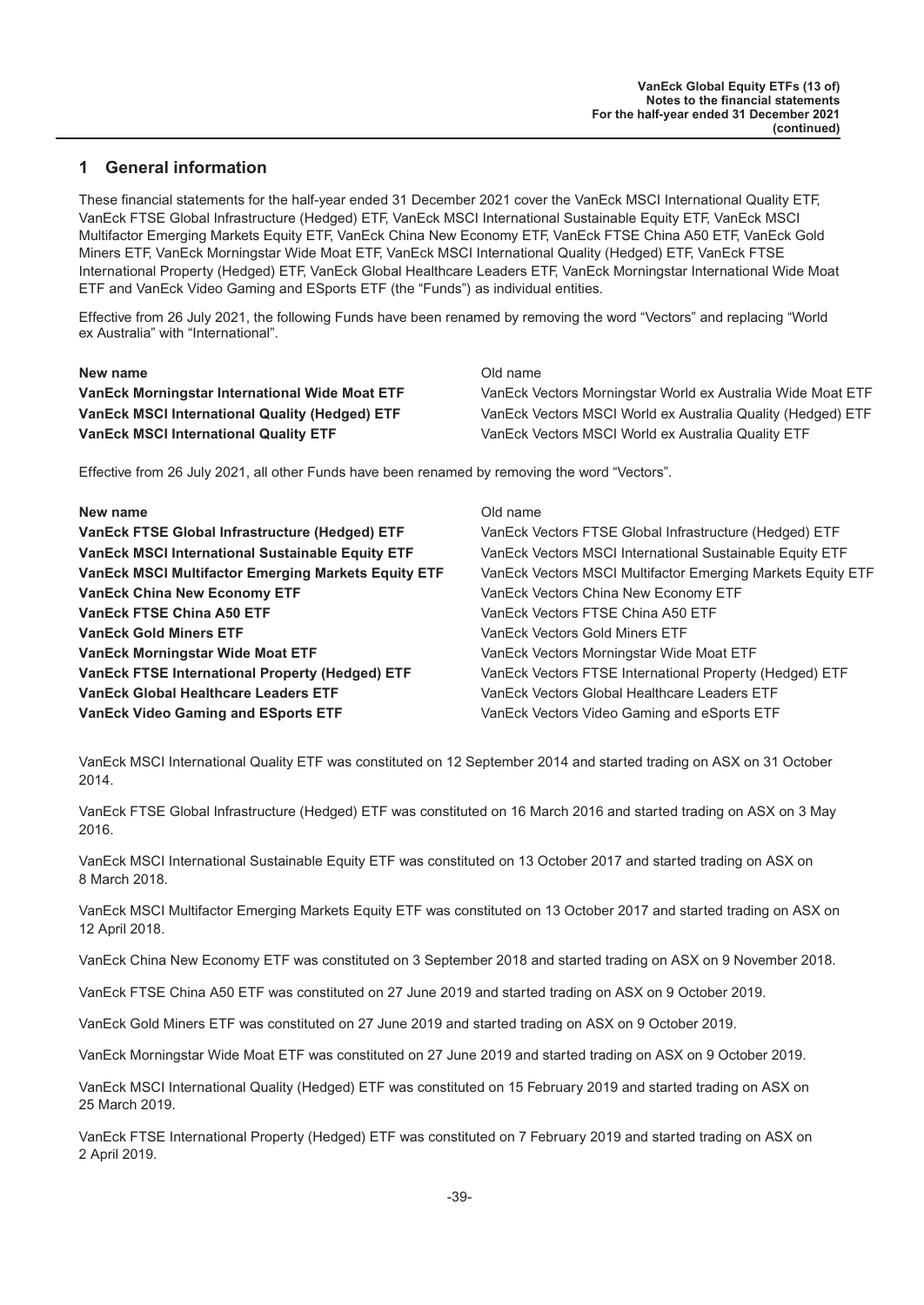### <span id="page-40-0"></span>**1 General information (continued)**

VanEck Global Healthcare Leaders ETF was constituted on 28 July 2020 and started trading on ASX on 10 September 2020.

VanEck Morningstar International Wide Moat ETF was constituted on 28 July 2020 and started trading on ASX on 10 September 2020.

VanEck Video Gaming and ESports ETF was constituted on 28 July 2020 and started trading on ASX on 10 September 2020.

The Funds will terminate in accordance with the provisions of the Funds' Constitutions.

The Responsible Entity of the Funds is VanEck Investments Limited (the "Responsible Entity"). The Responsible Entity's registered office is Level 47, Suite 2, 25 Martin Place, Sydney, NSW, Australia, 2000.

These financial statements are presented in Australian dollars, which is the Funds' functional and presentation currency.

The financial statements were authorised for issue by the Directors on 11 March 2022. The Directors of the Responsible Entity have the power to amend and reissue the financial statements.

The custodian and administrator of the Funds is State Street Australia Limited (the "Custodian"). The ultimate holding company of the Custodian is State Street Corporation (incorporated in the United States of America).

### **2 Summary of significant accounting policies**

The principal accounting policies applied in the preparation of these financial statements are set out below. These policies have been consistently applied throughout the period presented, unless otherwise stated in the following text.

#### **(a) Basis of preparation**

These general purpose financial statements have been prepared in accordance with Australian Accounting Standards AASB 134 Interim Financial Reporting and Interpretations issued by the Australian Accounting Standards Board ("AASB") and the Corporations Act 2001 in Australia. Compliance with AASB 134 ensures compliance with International Financial Reporting Standards IAS 34 Interim Financial Reporting.

The Funds are for-profit funds for the purpose of preparing the financial statements.

The financial statements are prepared on the basis of fair value measurement of assets and liabilities except where otherwise stated.

The Statements of financial position are presented on a liquidity basis.

Assets and liabilities are presented in decreasing order of liquidity and are not distinguished between current and non-current. All balances are expected to be recovered or settled within twelve months, except for investments in financial assets at fair value through profit or loss and net assets attributable to unitholders.

The Funds manage financial assets at fair value through profit or loss based on the economic circumstances at any given point in time, as well as to meet any liquidity requirements. As such, it is expected that a portion of the portfolio will be realised within twelve months, however, an estimate of that amount cannot be determined as at reporting date.

In the case of net assets attributable to unitholders, the units are redeemable on demand at the unitholders' option. However, holders of these instruments typically retain them for the medium to long term. As such, the amount expected to be settled within twelve months cannot be reliably determined.

#### *(i) Compliance with International Financial Reporting Standards (IFRS)*

The financial statements of the Funds also comply with IFRS as issued by the International Accounting Standards Board (IASB).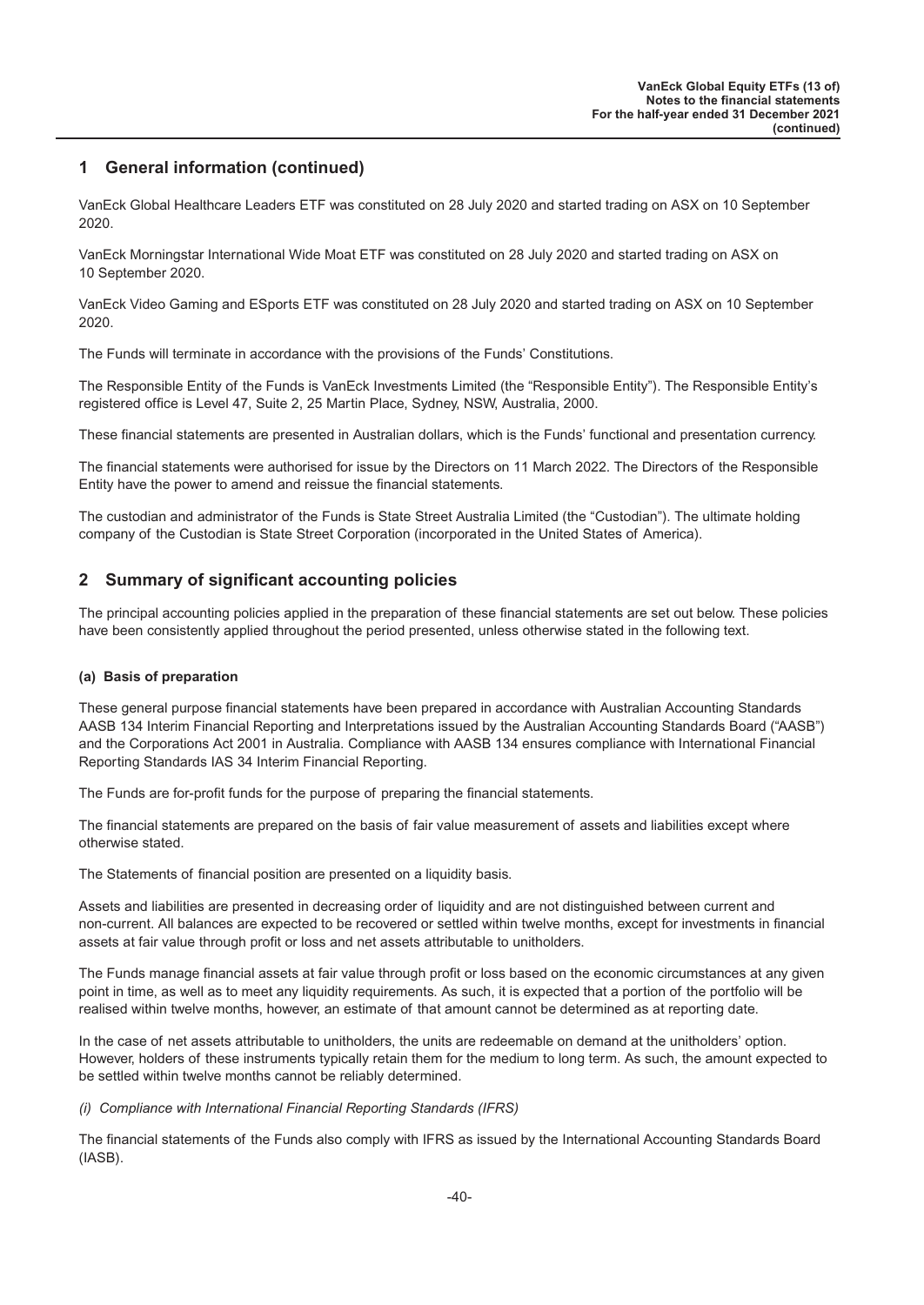#### **(b) Financial instruments**

#### *(i) Recognition/derecognition*

The Funds recognise financial assets and financial liabilities on the date it becomes party to the contractual agreement (trade date) and recognise changes in fair value of the financial assets or financial liabilities from this date. Financial assets are derecognised when the right to receive cash flows from the investments have expired or the Funds has transferred substantially all risks and rewards of ownership.

#### *(ii) Classification*

The Funds classify its financial assets and financial liabilities at initial recognition into the categories of financial assets and financial liabilities discussed below.

#### Financial assets

The Funds classify its financial assets as subsequently measured at amortised cost or measured at fair value through profit or loss on the basis of both:

- The entity's business model for managing the financial assets
- The contractual cash flow characteristics of the financial asset

#### Financial assets measured at amortised cost

A debt instrument is measured at amortised cost if it is held within a business model whose objective is to hold financial assets in order to collect contractual cash flows and its contractual terms give rise on specified dates to cash flows that are solely payments of principal and interest on the principal amount outstanding. The Funds include in this category cash and cash equivalents, due from brokers - receivable for securities sold, and receivables.

Financial assets measured at fair value through profit or loss (FVPL)

A financial asset is measured at fair value through profit or loss if:

- Its contractual terms do not give rise to cash flows on specified dates that are solely payments of principal and interest on the principal amount outstanding;
- It is not held within a business model whose objective is either to collect contractual cash flows, or to both collect contractual cash flows and sell; or
- At initial recognition, it is irrevocably designated as measured at FVPL when doing so eliminates or significantly reduces a measurement or recognition inconsistency that would otherwise arise from measuring assets or liabilities or recognising the gains and losses on them on different bases.

The equity securities are mandatorily classified as fair value through profit or loss.

In applying that classification, a financial asset or financial liability is considered to be held for trading if it is:

- acquired or incurred principally for the purpose of selling or repurchasing it in the near term;
- on initial recognition, it is part of a portfolio of identified financial instruments that are managed together and for which, there is evidence of a recent actual pattern of short-term profit-taking; or
- it is a derivative (except for a derivative that is a financial guarantee contract or a designated and effective hedging instrument).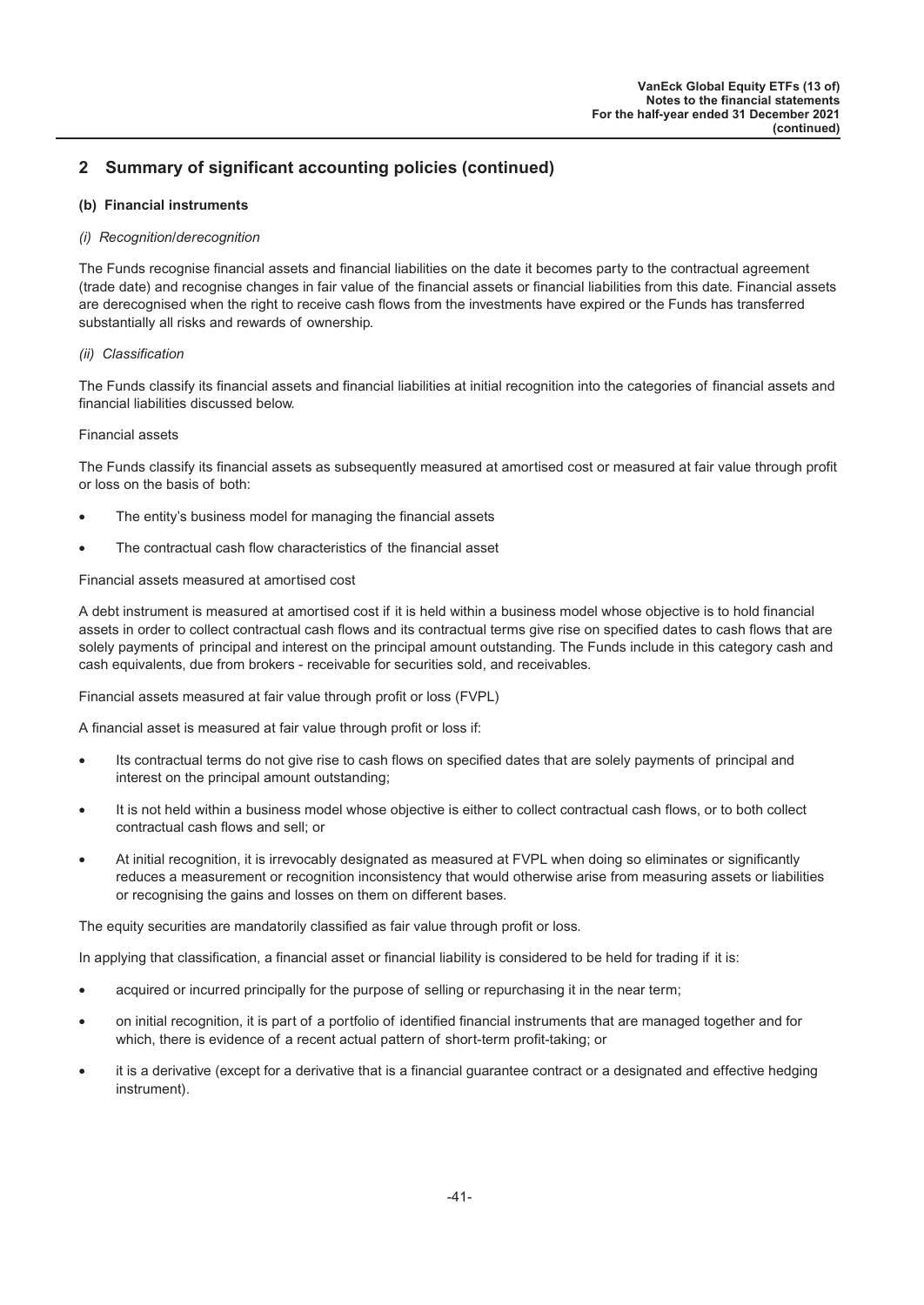#### **(b) Financial instruments (continued)**

#### *(ii) Classification (continued)*

#### Financial liabilities

#### Financial liabilities measured at amortised cost

This category includes all financial liabilities, other than those measured at fair value through profit or loss. The Funds include in this category bank overdraft, due to broker - payable for securities purchased, payables and distributions payable.

#### Financial liabilities measured at FVPL

A financial liability is measured at FVPL if it meets the definition of held for trading. Financial liabilities at fair value through profit or loss include financial liabilities held for trading and financial liabilities designated upon initial recognition as at fair value through profit or loss. Financial liabilities are classified as held for trading if they are incurred for the purpose of repurchasing in the near term. This category also includes derivative financial instruments entered into by the Funds that are not designated as hedging instruments in hedge relationships as defined. The Funds include in this category derivative contracts in a liability position.

The derivatives are mandatorily classified as fair value through profit or loss.

#### *(iii) Measurement*

Financial assets and financial liabilities at fair value through profit or loss are recorded in the Statement of financial position initially at fair value. All transaction costs for such instruments are recognised directly in the Statement of comprehensive income. Financial assets and liabilities, other than those classified as FVPL, are initially measured at fair value adjusted by transaction costs and subsequently measured using the effective interest rate method less impairment losses for financial assets, if any.

Subsequent to initial recognition, all financial assets and financial liabilities at fair value through profit or loss are measured at fair value. Gains and losses arising from changes in the fair value of the 'financial assets or financial liabilities at fair value through profit or loss' category are presented in the Statement of comprehensive income in the period in which they arise.

Fair value is the price that would be received to sell an asset or paid to transfer a liability in an orderly transaction between market participants at the measurement date. The fair value of financial assets and liabilities traded in active markets is subsequently based on their quoted market prices at the end of the reporting period without any deduction for estimated future selling costs. The quoted market price used for financial assets and liabilities held by the Funds is the last traded price.

The fair value of financial assets and liabilities that are not traded in an active market are determined using valuation techniques. The Funds uses a variety of methods and makes assumptions that are based on market conditions existing at each reporting date. Valuation techniques used include the use of comparable recent arm's length transactions, reference to other instruments that are substantially the same, discounted cash flow analysis, option pricing models and other valuation techniques commonly used by market participants making the maximum use of market inputs and relying as little as possible on entity-specific inputs. Further details on how the fair values of financial instruments are determined are disclosed in note 3.

#### *(iv) Impairment of Financial assets*

The Funds hold only cash and cash equivalents, receivables and due from brokers with no financing component and which have maturities of less than 12 months at amortised cost and, as such, has chosen to apply the simplified approach for expected credit losses (ECL) under AASB 9. Therefore, the Funds do not track changes in credit risk, but instead recognises a loss allowance based on lifetime ECLs at each reporting date.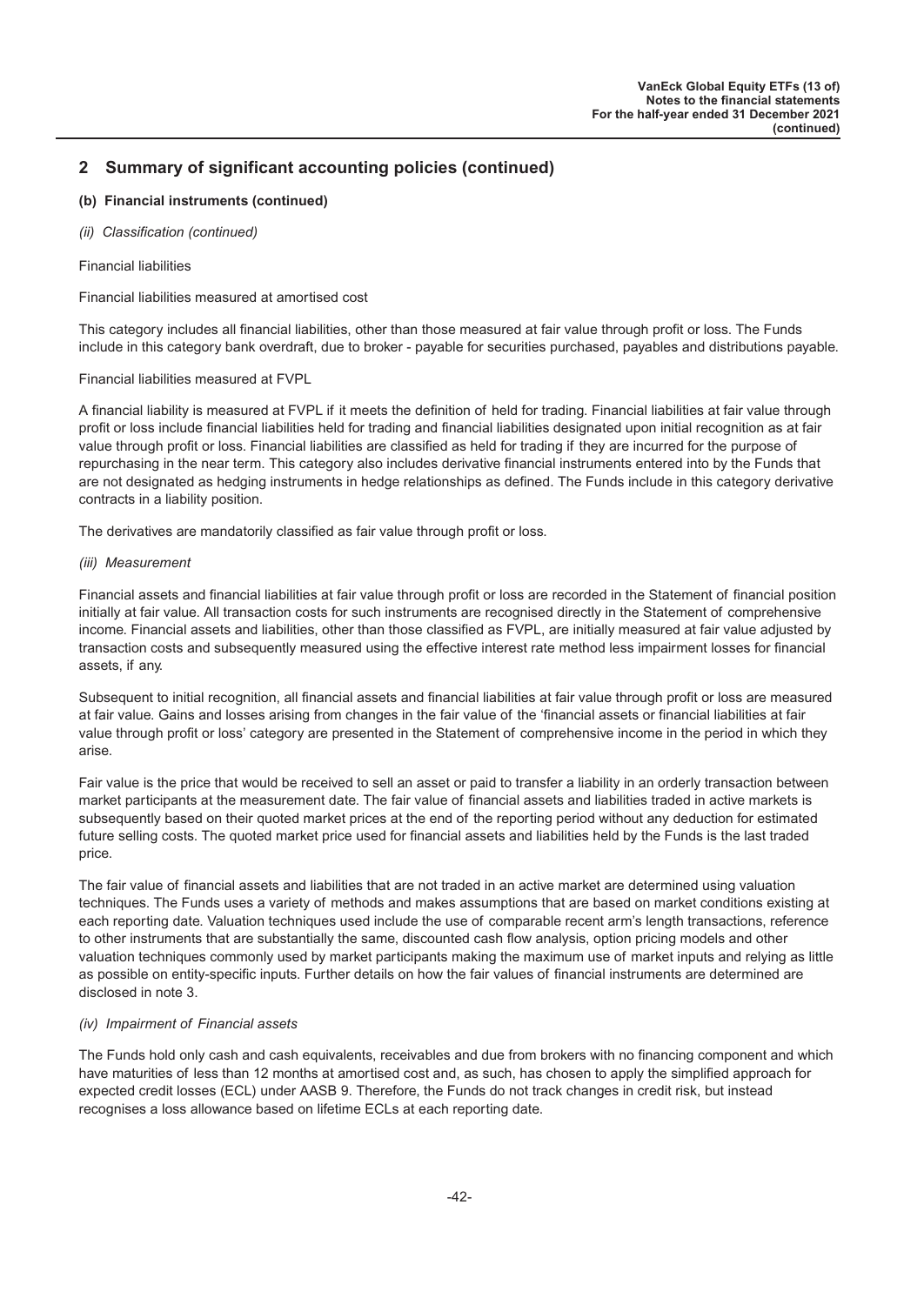#### **(c) Significant accounting policies**

The significant accounting policies adopted in the preparation of these financial statements are consistent with those applied in the preparation of the Funds' financial statements for the year ended 30 June 2021.

There are no other standards, interpretations or amendments to existing standards that are effective for the first time for the half-year beginning 1 July 2021 that have a material impact on the amounts recognised in the prior periods or will affect the current or future periods.

#### **(d) Significant accounting judgements and estimates**

The preparation of the Funds' financial statements requires management to make judgements, estimates and assumptions that affect the amounts recognised in the financial statements. However, uncertainty about these assumptions and estimates could result in outcomes that could require a material adjustment to the carrying amount of the asset or liability affected in the future periods.

The significant accounting policies have been consistently applied in the current financial period and the comparative period, unless otherwise stated.

#### **(e) Redeemable participating units**

Units are classified as equity. Notwithstanding the obligation of the Funds to redeem the units at the Authorised Participants' option, as defined in the Funds' product disclosure statement, the Responsible Entity considers the Units to meet the requirements for equity classification within AASB 132.16A and B. The Constitutions state that the distributions are at the discretion of the Responsible Entity. The units can be put back to the Funds at any time for cash based on the redemption price. The fair value of redeemable units is measured at the redemption amount that is payable (based on the redemption unit price) at the end of the reporting period if the Authorised Participants exercised their right to redeem the units in the Funds.

#### **(f) Capital management**

The Responsible Entity manages its net assets attributable to unitholders as equity. The amount of the net assets attributable to unitholders can change significantly on a basis as the Funds are subject to daily applications and redemptions at the discretion of the Authorised Participants.

The Responsible Entity monitors the level of daily applications and redemptions relative to the liquid assets in the Funds.

In order to maintain or adjust the capital structure, the Responsible Entity may return capital to unitholders. The Funds are not subject to any externally imposed capital requirements.

#### **(g) Cash and cash equivalents**

For the purpose of presentation in the Statements of cash flows, cash and cash equivalents includes cash on hand, deposits held at call with financial institutions, other short term, highly liquid investments with original maturities of three months or less from the date of acquisition that are readily convertible to known amounts of cash and which are subject to an insignificant risk of changes in value and bank overdrafts. Bank overdrafts are classified as liabilities in the Statements of financial position.

Cash and cash equivalents are measured at amortised cost using the effective interest rate method, reduced by impairment losses.

Payments and receipts relating to the purchase and sale of investment securities are classified as cash flows from operating activities, as movements in the fair value of these securities represent the Funds' main income generating activity.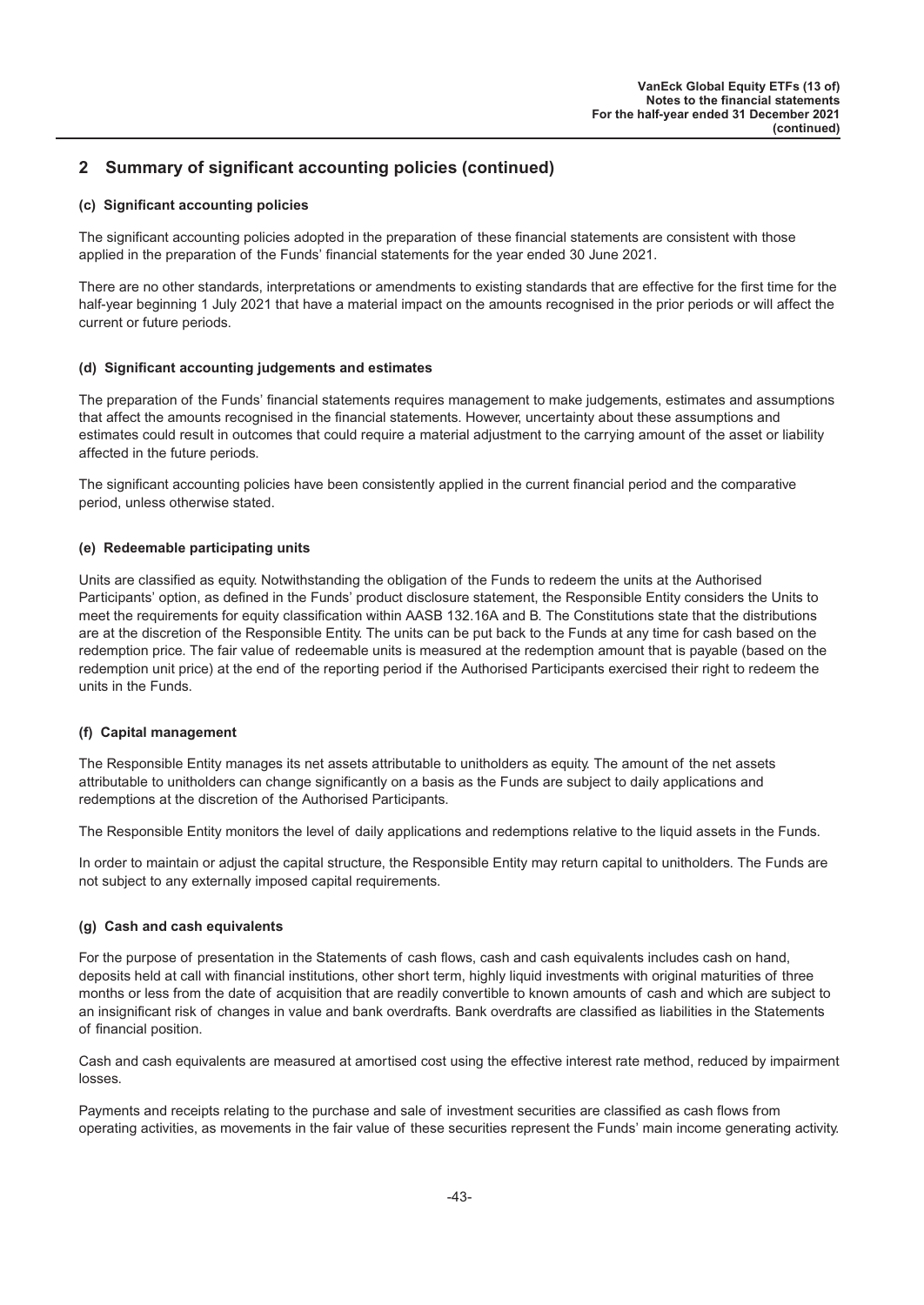#### **(h) Investment income**

Interest income is recognised in the Statements of comprehensive income using the effective interest method.

The effective interest method is a method of calculating the amortised cost of a financial asset or financial liability and of allocating the interest income or interest expense over the relevant period. The effective interest rate is the rate that exactly discounts estimated future cash payments or receipts throughout the expected life of the financial instrument, or a shorter period where appropriate, to the net carrying amount of the financial asset or liability. When calculating the effective interest rate, the Funds estimates cash flows considering all contractual terms of the financial instrument (for example, prepayment options) but does not consider future credit losses. The calculation includes all fees paid or received between the parties to the contract that are an integral part of the effective interest rate, including transaction costs and all other premiums or discounts.

Dividend and distribution income is recognised on the ex-dividend date with any related foreign withholding tax recorded as an expense. The Funds currently incurs withholding tax imposed by certain countries on investment income. Such income is recorded gross of withholding tax in the Statements of comprehensive income.

Net changes in fair value of financial assets and liabilities at fair value through profit or loss are recognised as income and are determined as the difference between the fair value at the balance date or consideration received (if sold during the financial year) and the fair value as the prior balance date or initial fair value (if acquired during the financial year). This includes both realised and unrealised gains and losses, but does not include interest or dividend income.

#### **(i) Expenses**

All expenses are recognised in the Statements of comprehensive income on an accruals basis.

#### **(j) Income tax**

Under current legislation, the Funds are not subject to income tax as the income tax liability is attributed to unitholders under the AMIT regime.

The benefits of tax credits paid are passed on to unitholders.

The Funds currently incurs withholding tax imposed by certain countries on investment income. Such income is recorded gross of withholding tax in the Statements of comprehensive income.

#### **(k) Distributions**

In accordance with the Funds' Constitutions, the Funds usually pay a distribution on an annual or quarterly basis. The distributions to unitholders are recognised in the Statements of changes in equity.

#### **(l) Foreign currency translation**

#### *(i) Functional and presentation currency*

Items included in the Funds' financial statements are measured using the currency of the primary economic environment in which it operates (the "functional currency"). This is the Australian dollar, which reflects the currency of the economy in which the Funds compete for funds and are regulated. The Australian dollar is also the Funds' presentation currency.

#### *(ii) Transactions and balances*

Foreign currency transactions are translated into the functional currency using the exchange rates prevailing at the dates of the transactions. Foreign exchange gains and losses resulting from the settlement of such transactions and from the translations at year/reporting period end exchange rates, of monetary assets and liabilities denominated in foreign currencies are recognised in the Statements of comprehensive income.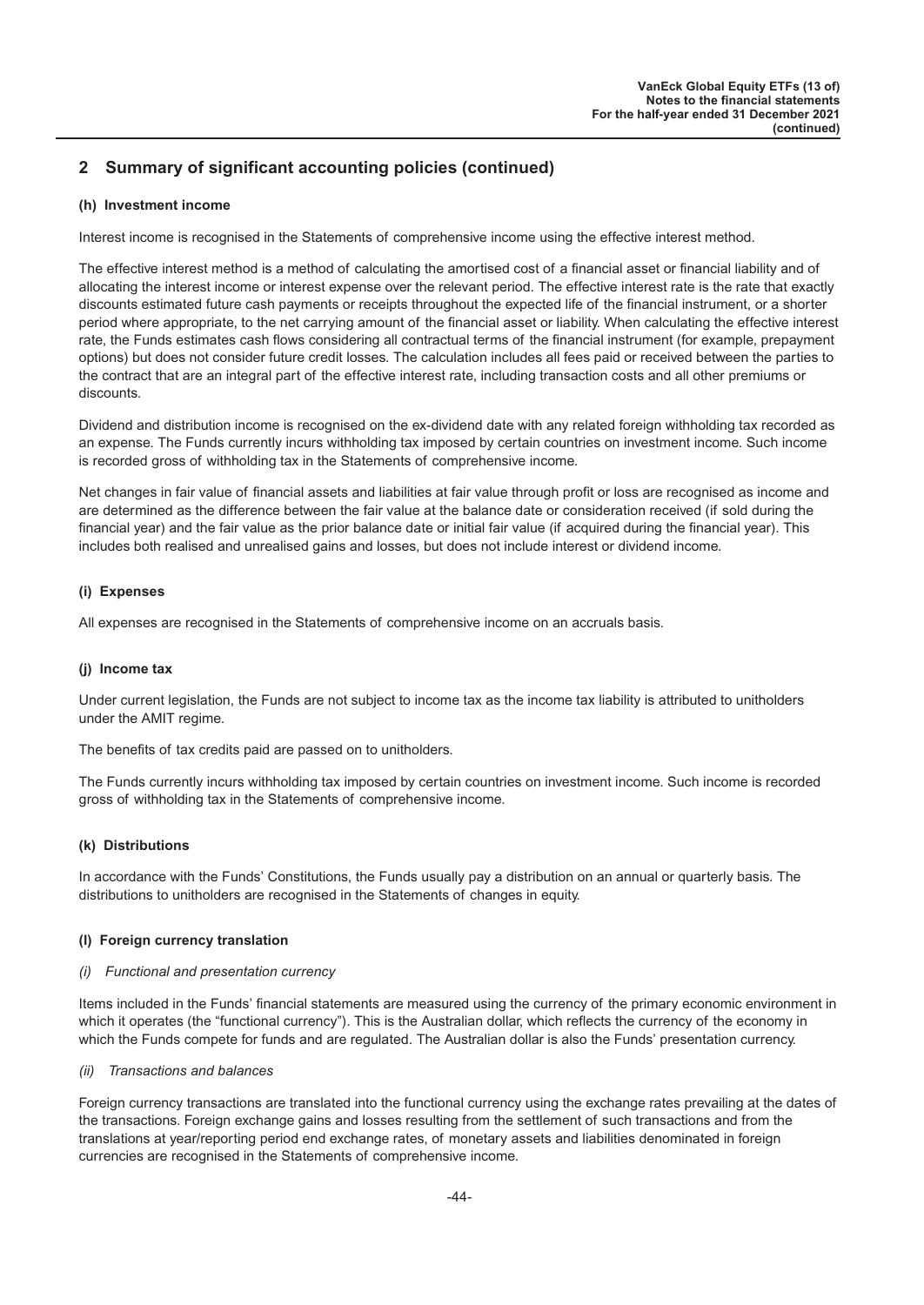#### **(l) Foreign currency translation (continued)**

Non-monetary items that are measured at fair value in a foreign currency are translated using the exchange rates at the date when fair value was determined. Translation differences on assets and liabilities carried at fair value are reported in the Statements of comprehensive income on a net basis within net gains/(losses) on financial instruments at fair value through profit or loss.

#### **(m) Due from/to brokers**

Amounts due from/to brokers represent receivables for securities sold and payables for securities purchased that have been contracted for but not yet delivered as at period end. Trades are recorded on trade date, and for equities, normally settled within three business days.

#### **(n) Receivables**

Receivables may include amounts for dividends, trust distributions, interest and applications received for units in the Funds. Dividends and trust distributions are accrued when the right to receive payment is established. Interest is accrued at the end of the reporting period from the time of last payment. Amounts are generally received within 30 days of being recorded as receivables.

#### **(o) Payables**

Payables include liabilities and accrued expenses owed by the Funds which are unpaid as at the end of the reporting period.

The distribution amount payable to unitholders as at the end of the reporting period is recognised separately on the Statements of financial position as unitholders are presently entitled to the distributable income under the Funds' Constitutions.

#### **(p) Applications and redemptions**

Application amounts can be paid by cash or in the form of a parcel of prescribed securities transferred to the Responsible Entity's custodian. The parcel of securities related to in-specie applications generally reflect the characteristics of the Funds. Investors may purchase units by trading on ASX.

Unitholders can only redeem units if they are Authorised Participants. Units can be sold by trading on ASX.

Unit prices are determined by reference to the net assets of the Funds divided by the number of units on issue. For unit pricing purposes, net assets are determined using the last reported trade price for securities. These prices may differ from the market.

#### **(q) Goods and Services Tax (GST)**

The GST incurred on the costs of various services provided to the Funds by third parties such as management, administration and custodian services where applicable have been passed onto the Funds. The Funds qualify for Reduced Input Tax Credits (RITC) at a rate of at least 55%. Hence, fees for these services and any other expenses have been recognised in the Statements of comprehensive income net of the amount of GST recoverable from the Australian Taxation Office (ATO). Accounts payable are inclusive of GST. The net amount of GST recoverable from the ATO is included in receivables in the Statements of financial position. Cash flows relating to GST are included in the Statements of cash flows on a gross basis.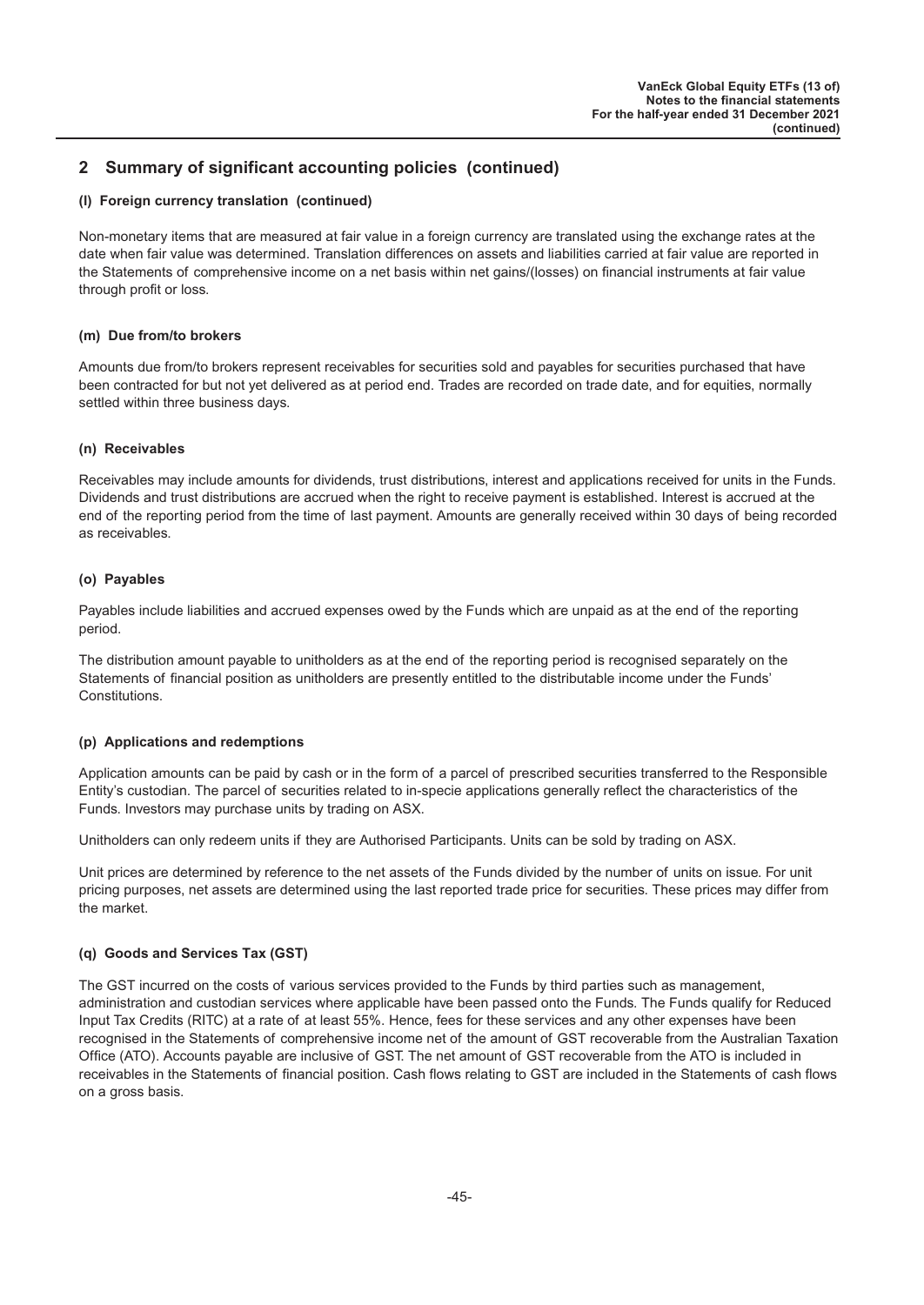#### <span id="page-46-0"></span>**(r) Use of estimates**

The Funds may make estimates and assumptions that affect the reported amounts of assets and liabilities within the next financial year. Estimates are continually evaluated and based on historical experience and other factors, including expectations of future events that are believed to be reasonable under the circumstances.

For certain other financial instruments, including amounts due from/to brokers, accounts payable and accrued expenses, the carrying amounts approximate fair value due to the immediate or short-term nature of these financial instruments.

#### **(s) Derivative financial instruments**

The Funds use derivative financial instruments such as forward currency contracts to economically hedge its foreign currency risks. Such derivative financial instruments are initially recognised at fair value on the date on which a derivative contract is entered into and are subsequently remeasured at fair value with movements through profit or loss. Derivatives are carried as financial assets when the fair value is positive and as financial liabilities when the fair value is negative.

#### **(t) New accounting standards and interpretations not yet adopted**

There are no standards that are not yet effective and that are expected to have a material impact on the Funds in the current or future reporting periods and on foreseeable future transactions.

#### **(u) Rounding of amounts**

The Funds are entities of the kind referred to in ASIC Corporations (Rounding in Financial/Directors' Reports) Instrument 2016/191 issued by the Australian Securities and Investments Commission (ASIC) relating to the "rounding off" of amounts in the financial statements. Amounts in the financial statements have been rounded to the nearest thousand dollars in accordance with that ASIC Corporations Instrument, unless otherwise indicated.

#### **3 Fair value measurement**

The Funds measure and recognise the following assets and liabilities at fair value on a recurring basis:

- Financial assets / liabilities at fair value through profit or loss (see note 4 and note 5)
- Derivative financial instruments

The Funds have no assets or liabilities measured at fair value on a non-recurring basis in the current reporting period.

AASB 13 requires disclosure of fair value measurements by level of the following fair value hierarchy:

- (a) quoted prices (unadjusted) in active markets for identical assets or liabilities (level 1);
- (b) inputs other than quoted prices included within level 1 that are observable for the asset or liability, either directly or indirectly (level 2); and
- (c) inputs for the asset or liability that are not based on observable market data (unobservable inputs) (level 3)

#### *(i) Fair value in an active market (level 1)*

The fair value of financial assets and liabilities traded in active markets is based on their quoted market prices at the end of the reporting period without any deduction for estimated future selling costs.

The Funds value their investments in accordance with the accounting policies set out in note 2 to the annual financial statements.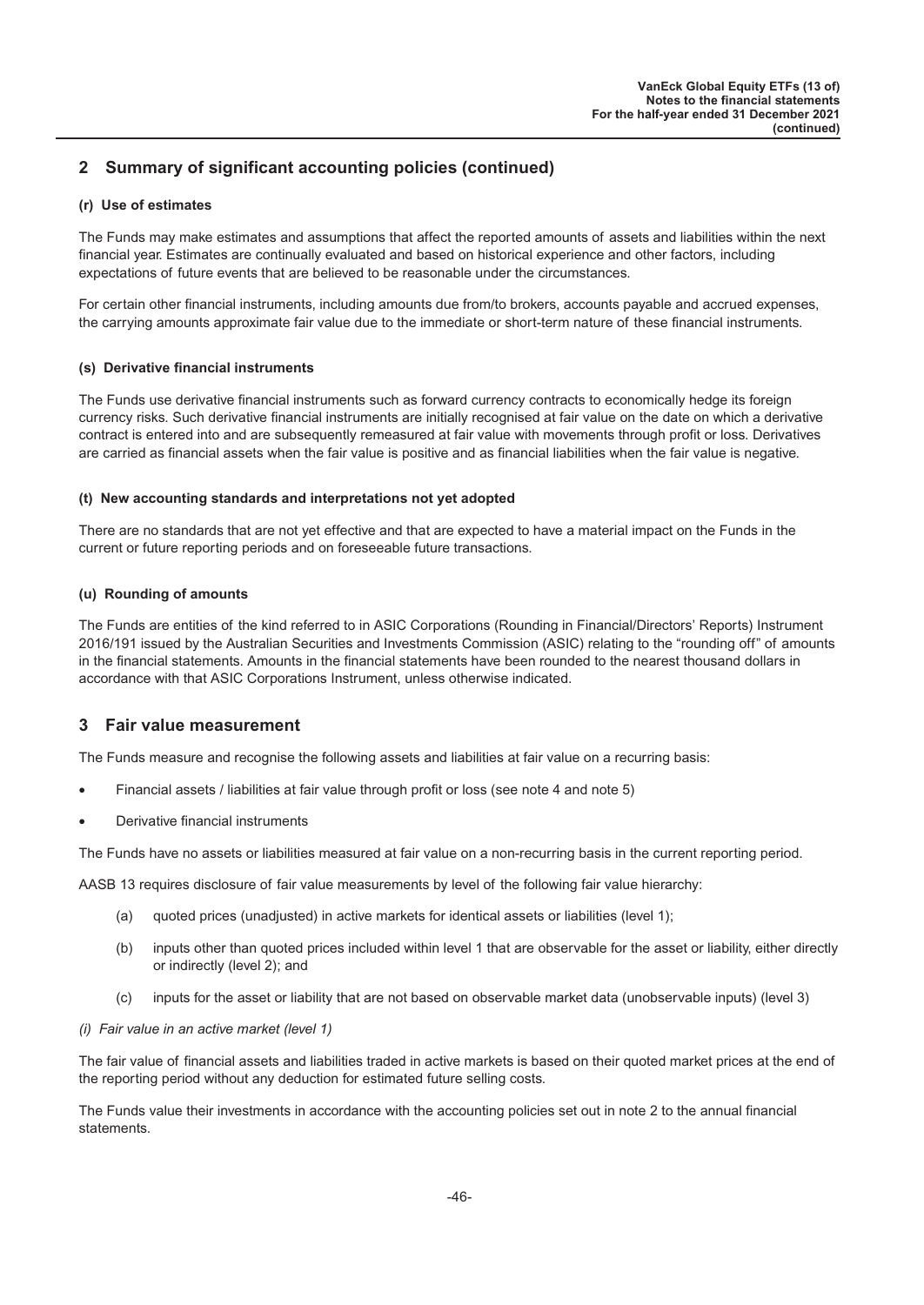#### *(i) Fair value in an active market (level 1) (continued)*

The quoted market price used for financial assets held by the Funds are the last traded price; the appropriate quoted market price for financial liabilities is the last traded price. When the Funds hold derivatives with offsetting market risks, they use mid-market prices as a basis for establishing fair values for the offsetting risk positions and apply this last traded price to the net open position, as appropriate.

A financial instrument is regarded as quoted in an active market if quoted prices are readily and regularly available from an exchange, dealer, broker, industry group, pricing service, or regulatory agency, and those prices represent actual and regularly occurring market transactions on an arm's length basis.

#### *(ii) Valuation techniques used to derive level 2 and level 3 fair value*

The fair value of financial assets and liabilities that are not traded in an active market is determined using valuation techniques. These include the use of recent arm's length market transactions, reference to the current fair value of a substantially similar other instrument, discounted cash flow techniques, option pricing models or any other valuation technique that provides a reliable estimate of prices obtained in actual market transactions.

Where discounted cash flow techniques are used, estimated future cash flows are based on management's best estimates and the discount rate used is a market rate at the end of the reporting period applicable for an instrument with similar terms and conditions.

For other pricing models, inputs are based on market data at the end of the reporting period. Fair values for unquoted equity investments are estimated, if possible, using applicable price/earnings ratios for similar listed companies adjusted to reflect the specific circumstances of the issuer.

The fair value of derivatives that are not exchange traded is estimated at the amount that the Funds would receive or pay to terminate the contract at the end of the reporting period taking into account current market conditions (volatility and appropriate yield curve) and the current creditworthiness of the counterparties. The fair value of a forward contract is determined as a net present value of estimated future cash flows, discounted at appropriate market rates as at the valuation date.

Some of the inputs to these models may not be market observable and are therefore estimated based on assumptions.

The output of a model is always an estimate or approximation of a value that cannot be determined with certainty, and valuation techniques employed may not fully reflect all factors relevant to the positions the Funds hold. Valuations are therefore adjusted, where appropriate, to allow for additional factors including liquidity risk and counterparty risk.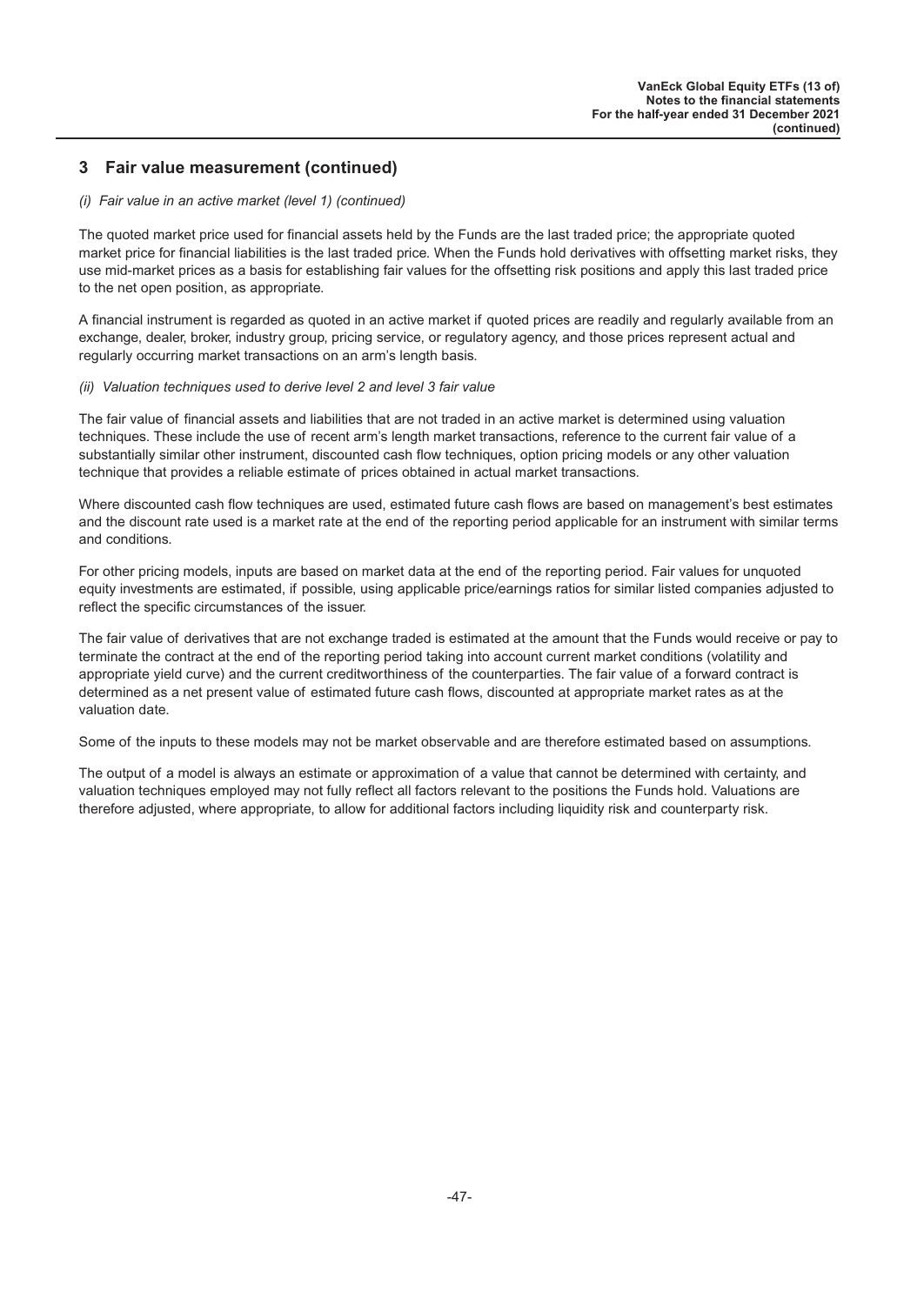#### **Recognised fair value measurements**

The table below presents the Funds' financial assets measured at fair value according to the fair value hierarchy as at 31 December 2021 and 30 June 2021.

#### **VanEck MSCI International Quality ETF**

|                                                          | Level 1<br>\$'000 | Level <sub>2</sub><br>\$'000 | Level 3 | <b>Total</b> |
|----------------------------------------------------------|-------------------|------------------------------|---------|--------------|
|                                                          |                   |                              | \$'000  | \$'000       |
| As at 31 December 2021                                   |                   |                              |         |              |
| Financial assets at fair value through profit or<br>loss |                   |                              |         |              |
| Listed equities                                          | 2,803,573         | ۰                            | ۰       | 2,803,573    |
| Listed unit trusts                                       | 8,464             |                              |         | 8,464        |
| Total                                                    | 2,812,037         |                              |         | 2,812,037    |
| As at 30 June 2021                                       |                   |                              |         |              |
| Financial assets at fair value through profit or loss    |                   |                              |         |              |
| Listed equities                                          | 2,079,315         |                              |         | 2,079,315    |
| Listed unit trusts                                       | 5,563             |                              |         | 5,563        |
| Total                                                    | 2.084.878         |                              |         | 2.084.878    |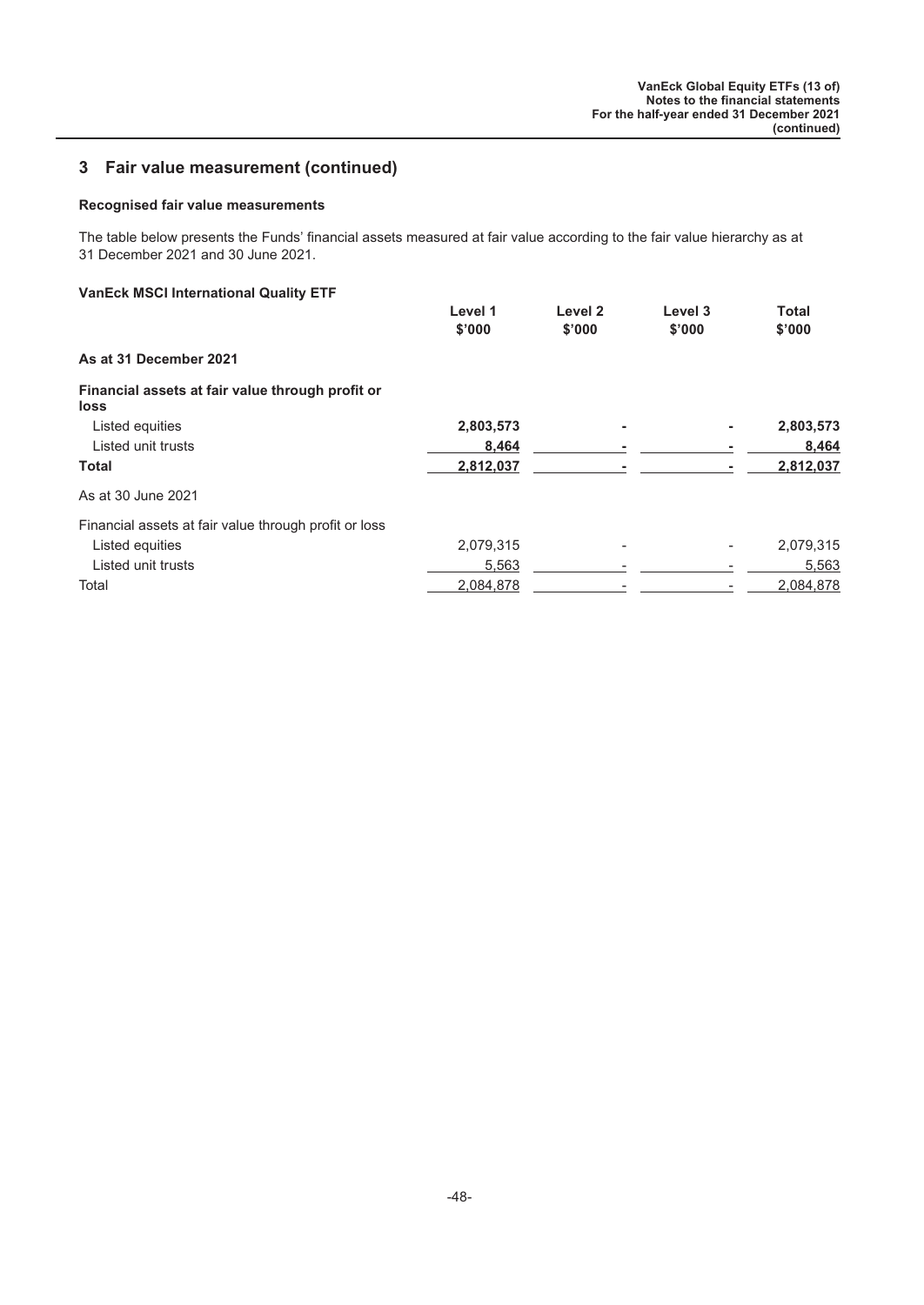**Recognised fair value measurements (continued)**

#### **VanEck FTSE Global Infrastructure (Hedged) ETF**

| an=ok + + 0= 010par mmaou aouaro (110agoa) = 11               | Level 1<br>\$'000 | Level <sub>2</sub><br>\$'000 | Level 3<br>\$'000 | <b>Total</b><br>\$'000 |
|---------------------------------------------------------------|-------------------|------------------------------|-------------------|------------------------|
| As at 31 December 2021                                        |                   |                              |                   |                        |
| Financial assets at fair value through profit or<br>loss      |                   |                              |                   |                        |
| Forwards                                                      |                   | 10,590                       |                   | 10,590                 |
| Listed equities                                               | 534,586           |                              |                   | 534,586                |
| Listed unit trusts                                            | 51,308            |                              |                   | 51,308                 |
| <b>Total</b>                                                  | 585,894           | 10,590                       |                   | 596,484                |
| Financial liabilities at fair value through profit or<br>loss |                   |                              |                   |                        |
| Forwards                                                      |                   | 193                          |                   | 193                    |
| <b>Total</b>                                                  |                   | 193                          |                   | 193                    |
| As at 30 June 2021                                            |                   |                              |                   |                        |
| Financial assets at fair value through profit or loss         |                   |                              |                   |                        |
| Forwards                                                      |                   | 81                           |                   | 81                     |
| Listed equities                                               | 390,002           |                              |                   | 390,002                |
| Listed unit trusts                                            | 41,355            |                              |                   | 41,355                 |
| Total                                                         | 431,357           | 81                           |                   | 431,438                |
| Financial liabilities at fair value through profit or loss    |                   |                              |                   |                        |
| Forwards                                                      |                   | 7,851                        |                   | 7,851                  |
| Total                                                         |                   | 7,851                        |                   | 7,851                  |
|                                                               |                   |                              |                   |                        |

#### **VanEck MSCI International Sustainable Equity ETF**

|                                                          | Level 1<br>\$'000 | Level 2<br>\$'000 | Level 3<br>\$'000 | <b>Total</b><br>\$'000 |
|----------------------------------------------------------|-------------------|-------------------|-------------------|------------------------|
| As at 31 December 2021                                   |                   |                   |                   |                        |
| Financial assets at fair value through profit or<br>loss |                   |                   |                   |                        |
| Listed equities                                          | 128,843           | ۰                 |                   | 128,843                |
| Listed unit trusts                                       | 1,473             |                   |                   | 1,473                  |
| <b>Total</b>                                             | 130,316           |                   |                   | 130,316                |
| As at 30 June 2021                                       |                   |                   |                   |                        |
| Financial assets at fair value through profit or loss    |                   |                   |                   |                        |
| Listed equities                                          | 80,709            | $\blacksquare$    |                   | 80,709                 |
| Listed unit trusts                                       | 912               |                   |                   | 912                    |
| Total                                                    | 81,621            |                   |                   | 81,621                 |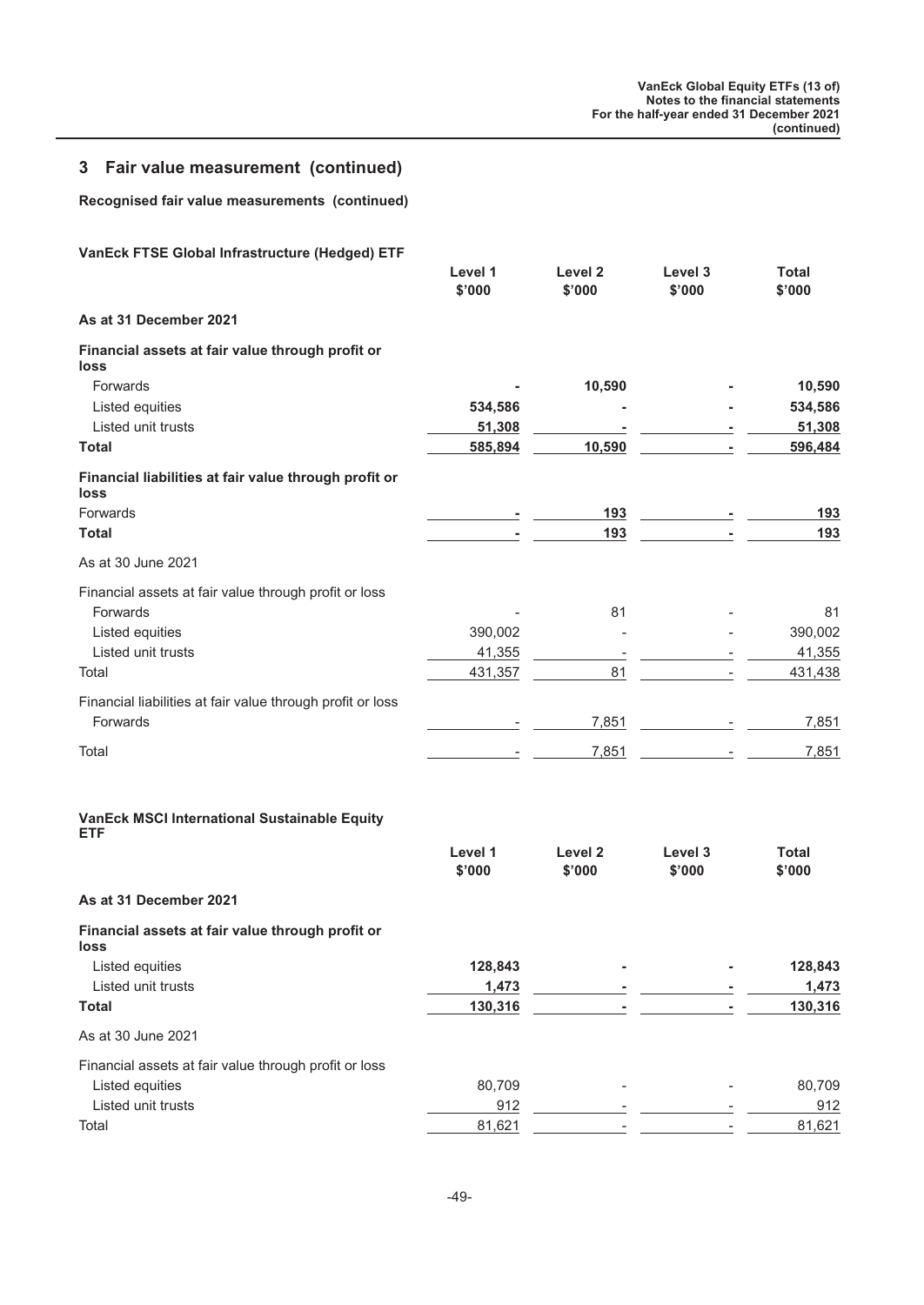**Recognised fair value measurements (continued)**

#### **VanEck MSCI Multifactor Emerging Markets**

| <b>Equity ETF</b>                                        |                   |                                                         |                                        |                        |
|----------------------------------------------------------|-------------------|---------------------------------------------------------|----------------------------------------|------------------------|
|                                                          | Level 1<br>\$'000 | Level 2<br>\$'000                                       | Level 3<br>\$'000                      | <b>Total</b><br>\$'000 |
| As at 31 December 2021                                   |                   |                                                         |                                        |                        |
| Financial assets at fair value through profit or<br>loss |                   |                                                         |                                        |                        |
| Listed equities                                          | 57,810            | <u> 1989 - John Harry Harry Harry Harry Harry Harry</u> |                                        | 57,810                 |
| <b>Total</b>                                             | 57,810            |                                                         |                                        | 57,810                 |
| As at 30 June 2021                                       |                   |                                                         |                                        |                        |
| Financial assets at fair value through profit or loss    |                   |                                                         |                                        |                        |
| Listed equities                                          | 58,296            |                                                         | the control of the control of the con- | 58,296                 |
| Total                                                    | 58,296            | <u> 1990 - Jan Barbara III, martxa</u>                  | $\sim$                                 | 58,296                 |
| <b>VanEck China New Economy ETF</b>                      |                   |                                                         |                                        |                        |
|                                                          | Level 1<br>\$'000 | Level 2<br>\$'000                                       | Level 3<br>\$'000                      | <b>Total</b><br>\$'000 |
| As at 31 December 2021                                   |                   |                                                         |                                        |                        |
| Financial assets at fair value through profit or<br>loss |                   |                                                         |                                        |                        |
| Listed equities                                          | 162,612           | the control of the control of the con-                  |                                        | 162,612                |
| <b>Total</b>                                             | 162,612           |                                                         | with the company of the                | 162,612                |
| As at 30 June 2021                                       |                   |                                                         |                                        |                        |
| Financial assets at fair value through profit or loss    |                   |                                                         |                                        |                        |
| Listed equities                                          | 174,402           |                                                         | <b>E</b> a complete the state of       | 174,402                |
| Total                                                    | 174,402           | $\sim$                                                  |                                        | 174,402                |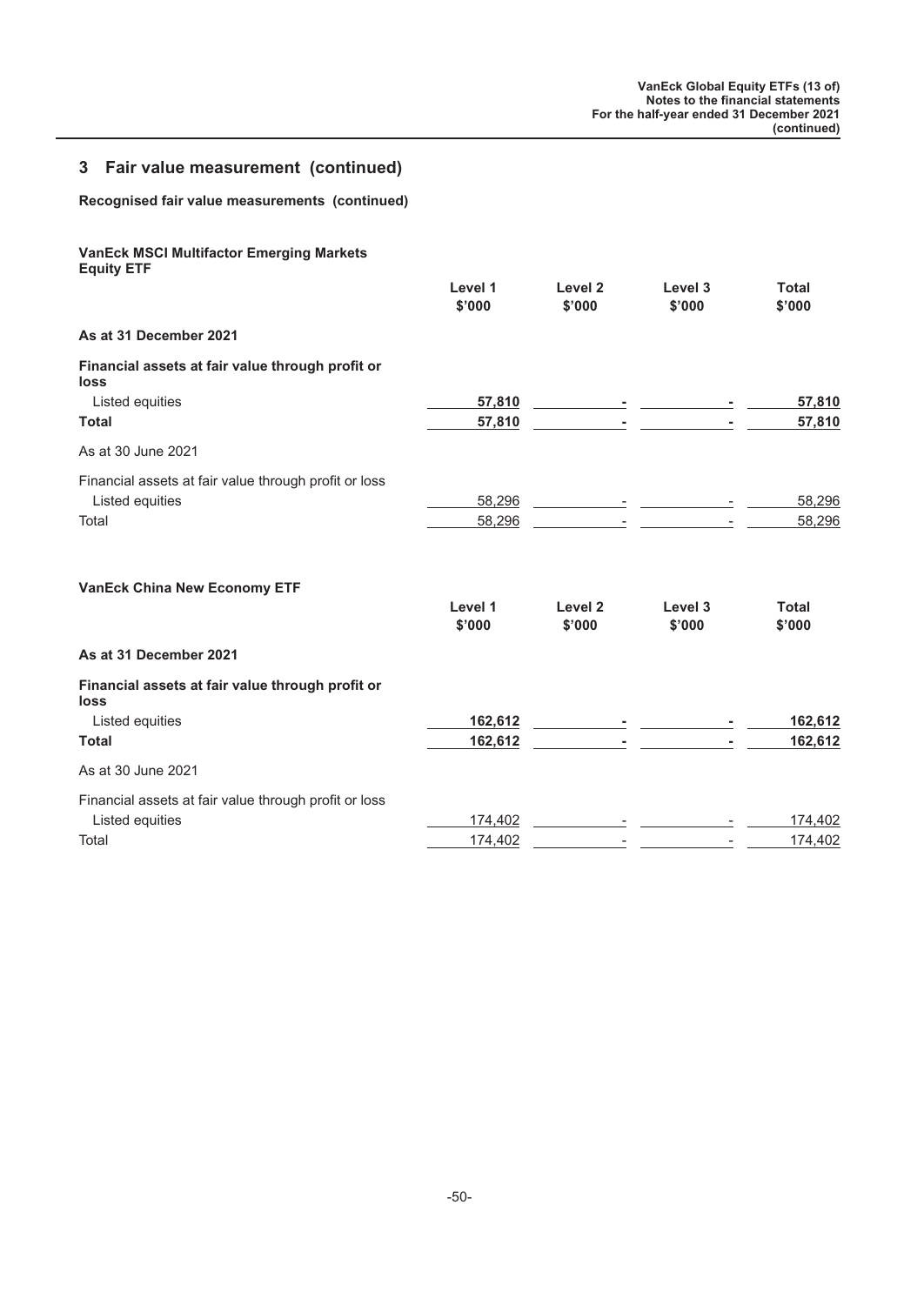**Recognised fair value measurements (continued)**

| <b>VanEck FTSE China A50 ETF</b>                         |                   |                              |                                                 |                        |
|----------------------------------------------------------|-------------------|------------------------------|-------------------------------------------------|------------------------|
|                                                          | Level 1<br>\$'000 | Level <sub>2</sub><br>\$'000 | Level 3<br>\$'000                               | <b>Total</b><br>\$'000 |
| As at 31 December 2021                                   |                   |                              |                                                 |                        |
| Financial assets at fair value through profit or<br>loss |                   |                              |                                                 |                        |
| Listed equities                                          | 23,306            |                              | the contract of the contract of the contract of | 23,306                 |
| <b>Total</b>                                             | 23,306            |                              |                                                 | 23,306                 |
| As at 30 June 2021                                       |                   |                              |                                                 |                        |
| Financial assets at fair value through profit or loss    |                   |                              |                                                 |                        |
| Listed equities                                          | 26,897            |                              | the company's company's company's               | 26,897                 |
| Total                                                    | 26,897            |                              |                                                 | 26,897                 |
| <b>VanEck Gold Miners ETF</b>                            |                   |                              |                                                 |                        |
|                                                          | Level 1<br>\$'000 | Level <sub>2</sub><br>\$'000 | Level 3<br>\$'000                               | <b>Total</b><br>\$'000 |
| As at 31 December 2021                                   |                   |                              |                                                 |                        |
| Financial assets at fair value through profit or<br>loss |                   |                              |                                                 |                        |
| Listed unit trusts                                       | 469,512           |                              |                                                 | 469,512                |
| <b>Total</b>                                             | 469,512           | $\sim$                       |                                                 | 469,512                |
| As at 30 June 2021                                       |                   |                              |                                                 |                        |
| Financial assets at fair value through profit or loss    |                   |                              |                                                 |                        |
| Listed unit trusts                                       | 426,298           | $\sim$                       |                                                 | 426,298                |
| Total                                                    | 426,298           |                              |                                                 | 426,298                |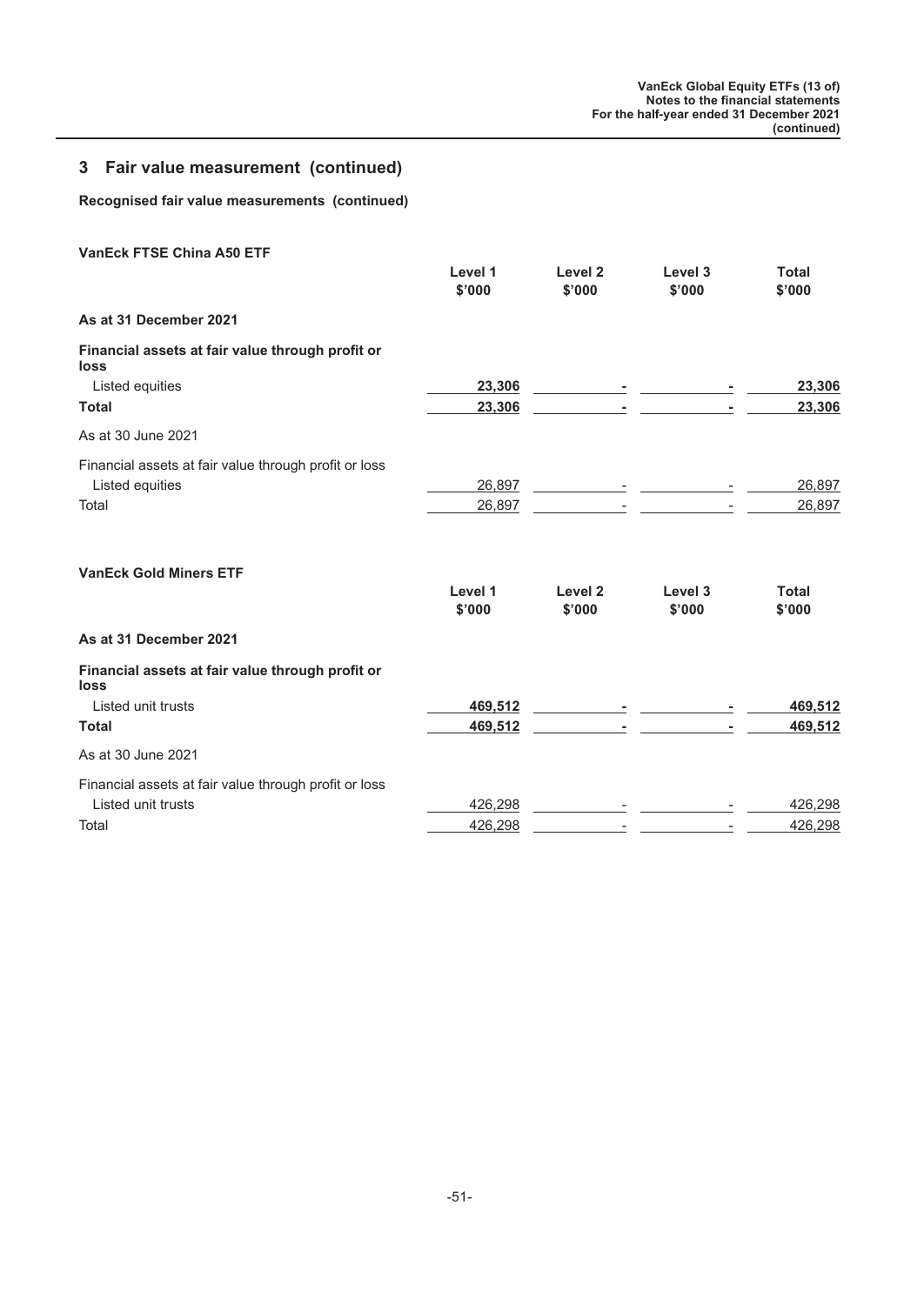**Recognised fair value measurements (continued)**

| VanEck Morningstar Wide Moat ETF                              |                   |                                                                                                                       |                                                                                                                                                                                                              |                        |
|---------------------------------------------------------------|-------------------|-----------------------------------------------------------------------------------------------------------------------|--------------------------------------------------------------------------------------------------------------------------------------------------------------------------------------------------------------|------------------------|
|                                                               | Level 1<br>\$'000 | Level 2<br>\$'000                                                                                                     | Level 3<br>\$'000                                                                                                                                                                                            | <b>Total</b><br>\$'000 |
| As at 31 December 2021                                        |                   |                                                                                                                       |                                                                                                                                                                                                              |                        |
| Financial assets at fair value through profit or<br>loss      |                   |                                                                                                                       |                                                                                                                                                                                                              |                        |
| Listed unit trusts                                            | 424,504           | and the contract of the                                                                                               | and the contract of the con-                                                                                                                                                                                 | 424,504                |
| Total                                                         | 424,504           |                                                                                                                       | $\begin{array}{c} \bullet \end{array} \qquad \qquad \underline{\hspace{1cm}} \qquad \qquad \underline{\hspace{1cm}} \qquad \qquad \underline{\hspace{1cm}} \qquad \qquad \underline{\hspace{1cm}}$<br>$\sim$ | 424,504                |
| As at 30 June 2021                                            |                   |                                                                                                                       |                                                                                                                                                                                                              |                        |
| Financial assets at fair value through profit or loss         |                   |                                                                                                                       |                                                                                                                                                                                                              |                        |
| Listed unit trusts                                            | 303,711           | <u> 1999 - John Harry Harry Harry Harry Harry Harry Harry Harry Harry Harry Harry Harry Harry Harry Harry Harry H</u> |                                                                                                                                                                                                              | 303,711                |
| Total                                                         | 303,711           |                                                                                                                       |                                                                                                                                                                                                              | 303,711                |
| VanEck MSCI International Quality (Hedged) ETF                | Level 1           | Level 2                                                                                                               | Level 3                                                                                                                                                                                                      | <b>Total</b>           |
|                                                               | \$'000            | \$'000                                                                                                                | \$'000                                                                                                                                                                                                       | \$'000                 |
| As at 31 December 2021                                        |                   |                                                                                                                       |                                                                                                                                                                                                              |                        |
| Financial assets at fair value through profit or<br>loss      |                   |                                                                                                                       |                                                                                                                                                                                                              |                        |
| Forwards                                                      |                   | 9,381                                                                                                                 |                                                                                                                                                                                                              | 9,381                  |
| Listed unit trusts                                            | 421,198           | $\sim$                                                                                                                |                                                                                                                                                                                                              | 421,198                |
| <b>Total</b>                                                  | 421,198           | 9,381                                                                                                                 |                                                                                                                                                                                                              | 430,579                |
| Financial liabilities at fair value through profit or<br>loss |                   |                                                                                                                       |                                                                                                                                                                                                              |                        |
| Forwards                                                      |                   |                                                                                                                       | $\overline{4}$ $\overline{2}$<br>$\sim$                                                                                                                                                                      | 4                      |
| Total                                                         |                   | $\overline{\mathbf{4}}$                                                                                               | $\sim$                                                                                                                                                                                                       | 4                      |
| As at 30 June 2021                                            |                   |                                                                                                                       |                                                                                                                                                                                                              |                        |
| Financial assets at fair value through profit or loss         |                   |                                                                                                                       |                                                                                                                                                                                                              |                        |
| Forwards                                                      |                   | 14                                                                                                                    |                                                                                                                                                                                                              | 14                     |
| Listed unit trusts                                            | 374,838           | $\sim$                                                                                                                |                                                                                                                                                                                                              | 374,838                |
| Total                                                         | 374,838           | 14                                                                                                                    |                                                                                                                                                                                                              | 374,852                |
| Financial liabilities at fair value through profit or loss    |                   |                                                                                                                       |                                                                                                                                                                                                              |                        |
| Forwards                                                      |                   | 8,529                                                                                                                 |                                                                                                                                                                                                              | 8,529                  |
| Total                                                         |                   | 8,529                                                                                                                 |                                                                                                                                                                                                              | 8,529                  |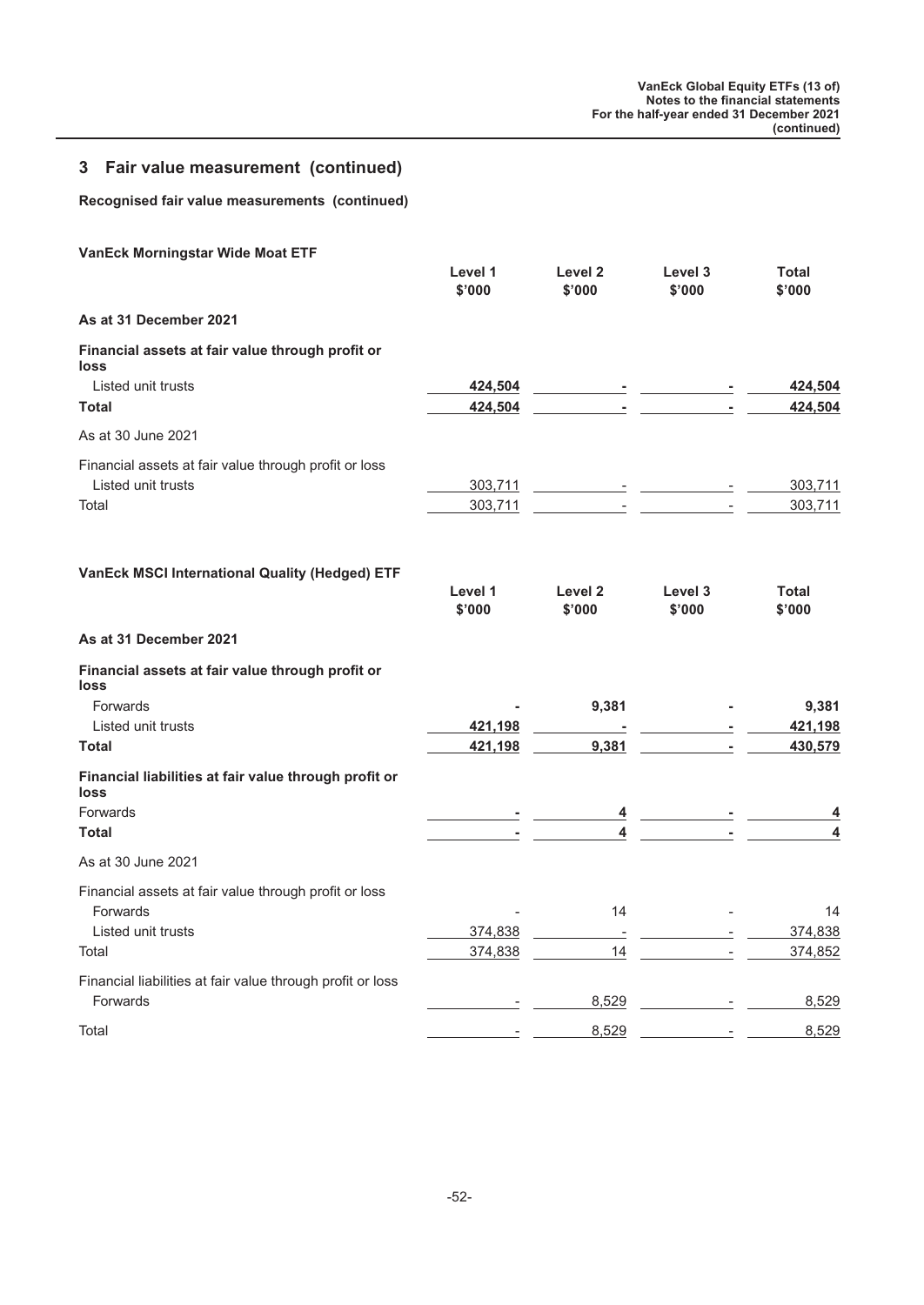**Recognised fair value measurements (continued)**

#### **VanEck FTSE International Property (Hedged) ETF**

|                                                               | Level 1<br>\$'000 | Level <sub>2</sub><br>\$'000 | Level 3<br>\$'000 | <b>Total</b><br>\$'000 |
|---------------------------------------------------------------|-------------------|------------------------------|-------------------|------------------------|
| As at 31 December 2021                                        |                   |                              |                   |                        |
| Financial assets at fair value through profit or<br>loss      |                   |                              |                   |                        |
| <b>Forwards</b>                                               |                   | 3,729                        |                   | 3,729                  |
| Listed equities                                               | 18,750            |                              |                   | 18,750                 |
| Listed unit trusts                                            | 180,183           |                              |                   | 180,183                |
| <b>Total</b>                                                  | 198,933           | 3,729                        |                   | 202,662                |
| Financial liabilities at fair value through profit or<br>loss |                   |                              |                   |                        |
| Forwards                                                      |                   | 79                           |                   | 79                     |
| <b>Total</b>                                                  |                   | 79                           |                   | 79                     |
| As at 30 June 2021                                            |                   |                              |                   |                        |
| Financial assets at fair value through profit or loss         |                   |                              |                   |                        |
| Forwards                                                      |                   | 4                            |                   | 4                      |
| Listed equities                                               | 10,015            |                              |                   | 10,015                 |
| Listed unit trusts                                            | 78,993            | $\overline{\phantom{a}}$     |                   | 78,993                 |
| Total                                                         | 89,008            | 4                            |                   | 89,012                 |
| Financial liabilities at fair value through profit or loss    |                   |                              |                   |                        |
| Forwards                                                      |                   | 1,870                        |                   | 1,870                  |
| Total                                                         |                   | 1,870                        |                   | 1,870                  |
| <b>VanEck Global Healthcare Leaders ETF</b>                   | Level 1           | Level <sub>2</sub>           | Level 3           | <b>Total</b>           |
|                                                               | \$'000            | \$'000                       | \$'000            | \$'000                 |
| As at 31 December 2021                                        |                   |                              |                   |                        |
| Financial assets at fair value through profit or<br>loss      |                   |                              |                   |                        |
| Listed equities                                               | 79,178            |                              |                   | 79,178                 |
| <b>Total</b>                                                  | 79,178            |                              |                   | 79,178                 |
| As at 30 June 2021                                            |                   |                              |                   |                        |

| Financial assets at fair value through profit or loss |        |                          |        |        |
|-------------------------------------------------------|--------|--------------------------|--------|--------|
| Listed equities                                       | 49.378 | $\overline{\phantom{a}}$ | $\sim$ | 49.378 |
| Total                                                 |        | $\overline{\phantom{0}}$ | $\sim$ | 49.378 |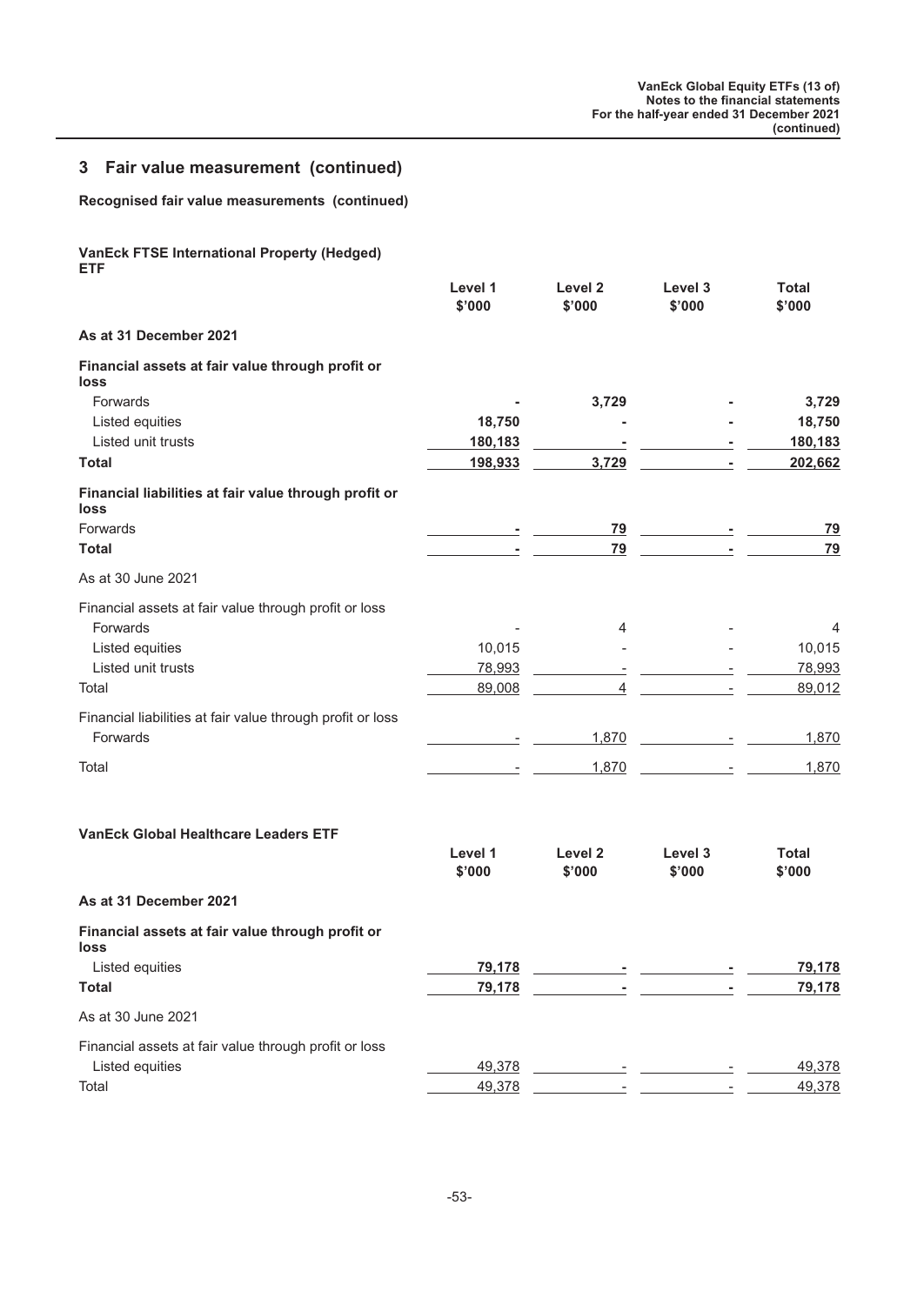**Recognised fair value measurements (continued)**

| VanEck Morningstar International Wide Moat ETF           |                   |                              |                   |                        |
|----------------------------------------------------------|-------------------|------------------------------|-------------------|------------------------|
|                                                          | Level 1<br>\$'000 | Level <sub>2</sub><br>\$'000 | Level 3<br>\$'000 | <b>Total</b><br>\$'000 |
| As at 31 December 2021                                   |                   |                              |                   |                        |
| Financial assets at fair value through profit or<br>loss |                   |                              |                   |                        |
| Listed equities                                          | 25,554            |                              |                   | 25,554                 |
| <b>Total</b>                                             | 25,554            |                              |                   | 25,554                 |
| As at 30 June 2021                                       |                   |                              |                   |                        |
| Financial assets at fair value through profit or loss    |                   |                              |                   |                        |
| Listed equities                                          | 16,679            |                              |                   | 16,679                 |
| Total                                                    | 16,679            |                              |                   | 16,679                 |
| <b>VanEck Video Gaming and ESports ETF</b>               |                   |                              |                   |                        |
|                                                          | Level 1<br>\$'000 | Level <sub>2</sub><br>\$'000 | Level 3<br>\$'000 | <b>Total</b><br>\$'000 |
| As at 31 December 2021                                   |                   |                              |                   |                        |
| Financial assets at fair value through profit or<br>loss |                   |                              |                   |                        |
| Listed equities                                          | 106,876           |                              |                   | 106,876                |
| <b>Total</b>                                             | 106,876           |                              |                   | 106,876                |
| As at 30 June 2021                                       |                   |                              |                   |                        |
| Financial assets at fair value through profit or loss    |                   |                              |                   |                        |
| Listed equities                                          | 107,282           |                              |                   | 107,282                |
| Total                                                    | 107,282           |                              |                   | 107,282                |

The Funds' policy is to recognise transfers into and transfers out of fair value hierarchy levels as at the end of the reporting period.

#### *(i) Transfers between levels*

There were no transfers between the levels in the fair value hierarchy for the half-year ended 31 December 2021 and year/period ended 30 June 2021. There were also no changes made to any of the valuation techniques applied as at 31 December 2021.

#### *(ii) Fair value measurements using significant unobservable inputs (level 3)*

The Funds did not hold any financial instruments with fair value measurements using significant unobservable inputs during the half-year ended 31 December 2021 or year/period ended 30 June 2021.

#### *(iii) Fair values of other financial instruments*

Due to their short-term nature, the carrying amounts of receivables and payables are assumed to approximate fair value.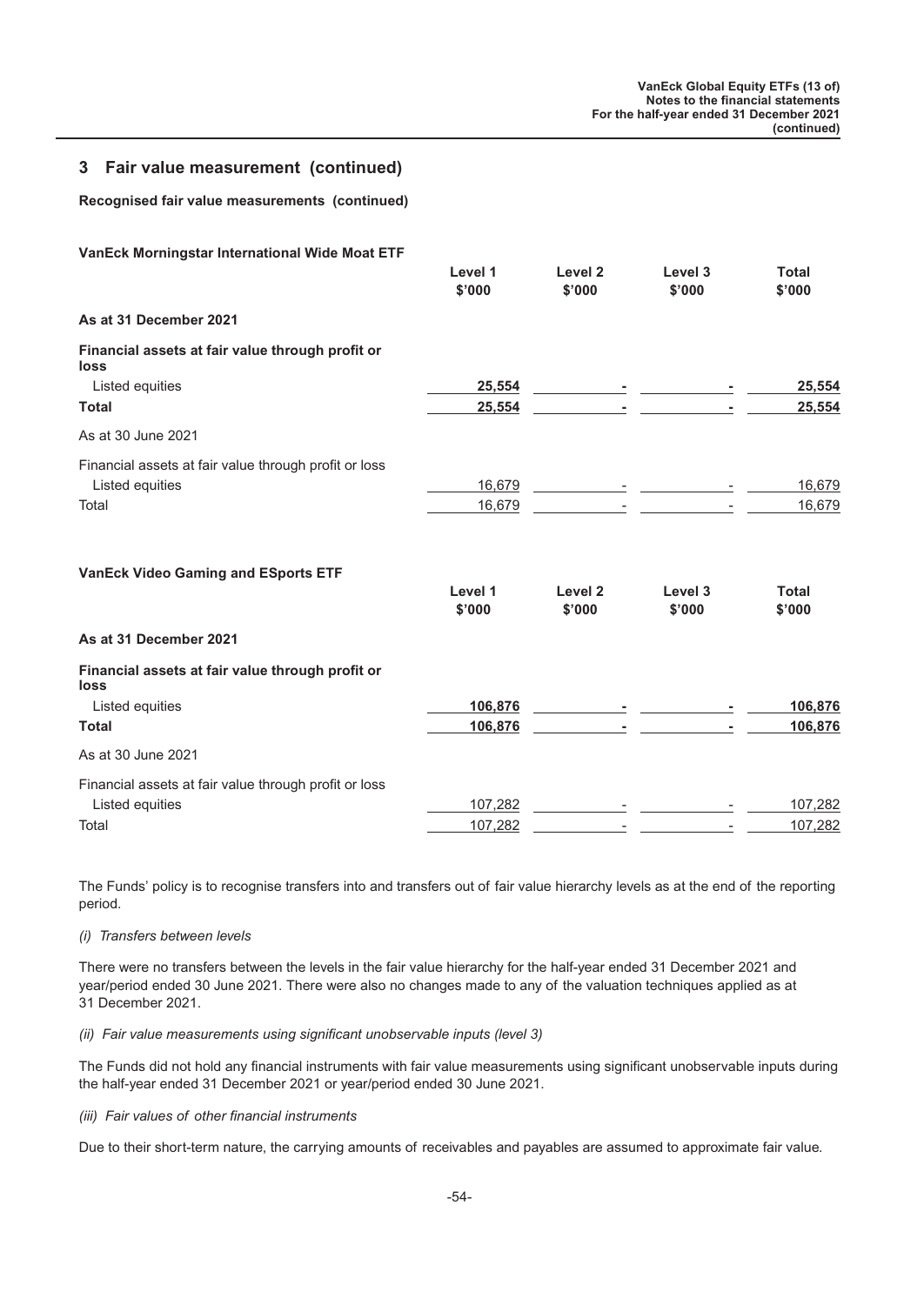### <span id="page-55-0"></span>**4 Financial assets at fair value through profit or loss**

|                                                                | <b>VanEck MSCI International</b><br><b>Quality ETF</b>            |                 | <b>VanEck FTSE Global</b><br><b>Infrastructure (Hedged) ETF</b>      |                 |
|----------------------------------------------------------------|-------------------------------------------------------------------|-----------------|----------------------------------------------------------------------|-----------------|
|                                                                | As at                                                             |                 | As at                                                                |                 |
|                                                                | 31 December<br>2021                                               | 30 June<br>2021 | <b>31 December</b><br>2021                                           | 30 June<br>2021 |
|                                                                | \$'000                                                            | \$'000          | \$'000                                                               | \$'000          |
| Financial assets at fair value through profit or<br>loss       |                                                                   |                 |                                                                      |                 |
| Forwards                                                       |                                                                   |                 | 10,590                                                               | 81              |
| Listed equities                                                | 2,803,573                                                         | 2,079,315       | 534,586                                                              | 390,002         |
| Listed unit trusts                                             | 8,464                                                             | 5,563           | 51,308                                                               | 41,355          |
| Total financial assets at fair value through profit<br>or loss | 2,812,037                                                         | 2,084,878       | 596,484                                                              | 431,438         |
|                                                                | <b>VanEck MSCI International</b><br><b>Sustainable Equity ETF</b> |                 | <b>VanEck MSCI Multifactor</b><br><b>Emerging Markets Equity ETF</b> |                 |
|                                                                | As at                                                             |                 | As at                                                                |                 |
|                                                                | 31 December<br>2021                                               | 30 June<br>2021 | 31 December<br>2021                                                  | 30 June<br>2021 |
|                                                                | \$'000                                                            | \$'000          | \$'000                                                               | \$'000          |
| Financial assets at fair value through profit or<br>loss       |                                                                   |                 |                                                                      |                 |
| Listed equities                                                | 128,843                                                           | 80,709          | 57,810                                                               | 58,296          |
| Listed unit trusts                                             | 1,473                                                             | 912             |                                                                      |                 |
|                                                                |                                                                   |                 |                                                                      |                 |
| Total financial assets at fair value through profit<br>or loss | 130,316                                                           | 81,621          | 57.810                                                               | 58,296          |

|                                                                 | <b>VanEck China New Economy</b><br><b>ETF</b><br>As at |                                        | <b>VanEck FTSE China A50 ETF</b><br>As at |        |                 |
|-----------------------------------------------------------------|--------------------------------------------------------|----------------------------------------|-------------------------------------------|--------|-----------------|
|                                                                 |                                                        |                                        |                                           |        |                 |
|                                                                 | 31 December<br>2021                                    | 31 December<br>30 June<br>2021<br>2021 |                                           |        | 30 June<br>2021 |
|                                                                 | \$'000                                                 | \$'000                                 | \$'000                                    | \$'000 |                 |
| Financial assets at fair value through profit or<br><b>loss</b> |                                                        |                                        |                                           |        |                 |
| Listed equities                                                 | 162,612                                                | 174,402                                | 23.306                                    | 26,897 |                 |
| Total financial assets at fair value through profit             |                                                        |                                        |                                           |        |                 |
| or loss                                                         | 162.612                                                | 174.402                                | 23.306                                    | 26,897 |                 |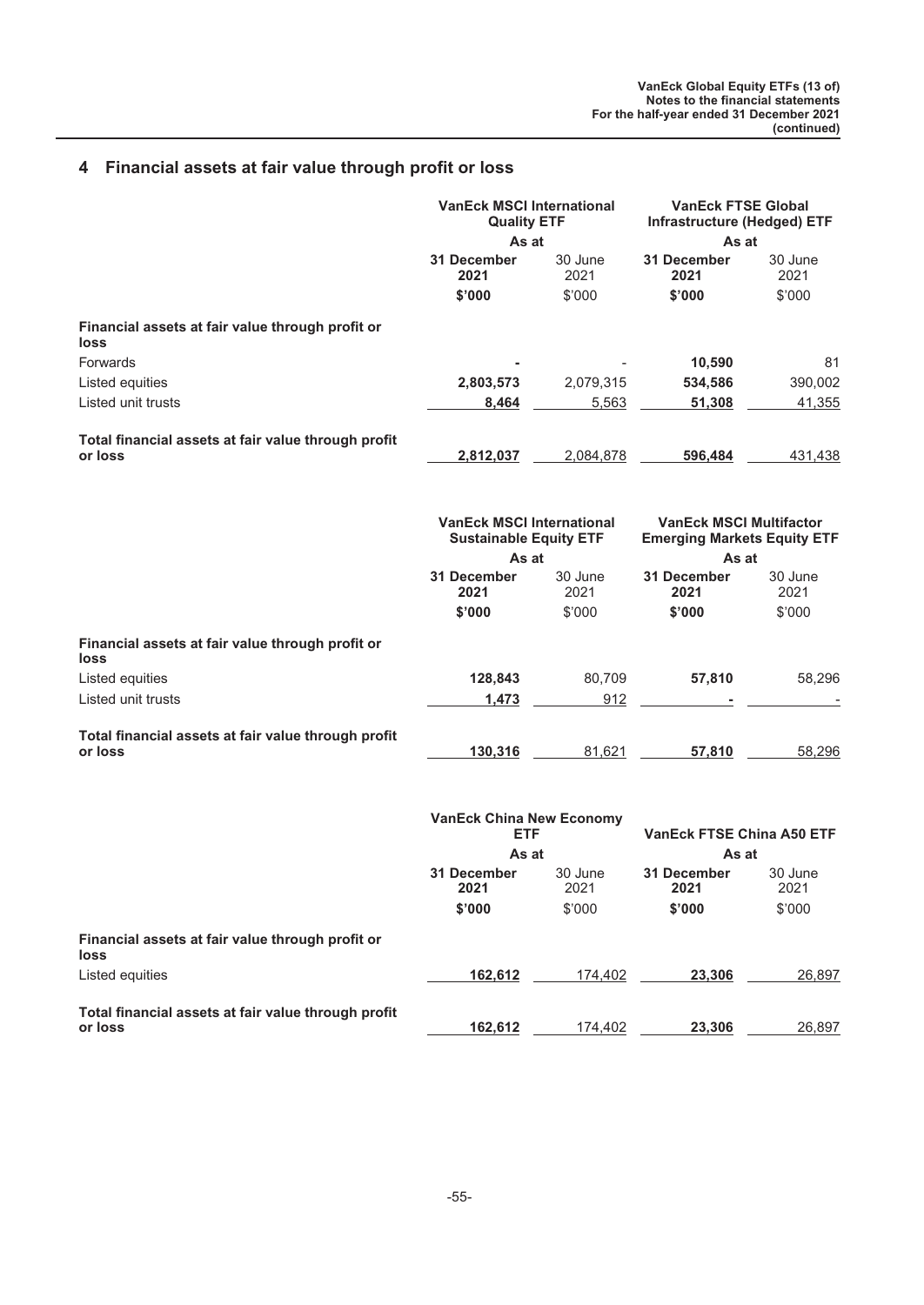### **4 Financial assets at fair value through profit or loss (continued)**

|                                                                | <b>VanEck Gold Miners ETF</b>                                            |                 | <b>VanEck Morningstar Wide</b><br><b>Moat ETF</b>                         |                 |
|----------------------------------------------------------------|--------------------------------------------------------------------------|-----------------|---------------------------------------------------------------------------|-----------------|
|                                                                | As at                                                                    |                 | As at                                                                     |                 |
|                                                                | 31 December<br>2021                                                      | 30 June<br>2021 | 31 December<br>2021                                                       | 30 June<br>2021 |
|                                                                | \$'000                                                                   | \$'000          | \$'000                                                                    | \$'000          |
| Financial assets at fair value through profit or<br>loss       |                                                                          |                 |                                                                           |                 |
| Listed unit trusts                                             | 469,512                                                                  | 426,298         | 424,504                                                                   | 303,711         |
| Total financial assets at fair value through profit<br>or loss | 469,512                                                                  | 426,298         | 424,504                                                                   | 303,711         |
|                                                                | <b>VanEck MSCI International</b><br><b>Quality (Hedged) ETF</b><br>As at |                 | <b>VanEck FTSE International</b><br><b>Property (Hedged) ETF</b><br>As at |                 |
|                                                                | <b>31 December</b>                                                       | 30 June         | <b>31 December</b>                                                        | 30 June         |
|                                                                | 2021                                                                     | 2021            | 2021                                                                      | 2021            |
|                                                                | \$'000                                                                   | \$'000          | \$'000                                                                    | \$'000          |
| Financial assets at fair value through profit or<br>loss       |                                                                          |                 |                                                                           |                 |
| Forwards                                                       | 9,381                                                                    | 14              | 3,729                                                                     | $\overline{4}$  |
| Listed equities                                                |                                                                          |                 | 18,750                                                                    | 10,015          |
| Listed unit trusts                                             | 421,198                                                                  | 374,838         | 180,183                                                                   | 78,993          |
| Total financial assets at fair value through profit<br>or loss | 430,579                                                                  | 374,852         | 202,662                                                                   | 89,012          |
|                                                                | <b>VanEck Global Healthcare</b><br><b>Leaders ETF</b>                    |                 | <b>VanEck Morningstar</b><br><b>International Wide Moat ETF</b>           |                 |
|                                                                | As at                                                                    |                 | As at                                                                     |                 |
|                                                                | 31 December<br>2021                                                      | 30 June<br>2021 | 31 December<br>2021                                                       | 30 June<br>2021 |
|                                                                | \$'000                                                                   | \$'000          | \$'000                                                                    | \$'000          |
| Financial assets at fair value through profit or               |                                                                          |                 |                                                                           |                 |

| loss                                                           |        |        |        |        |
|----------------------------------------------------------------|--------|--------|--------|--------|
| Listed equities                                                | 79.178 | 49.378 | 25.554 | 16.679 |
| Total financial assets at fair value through profit<br>or loss | 79.178 | 49.378 | 25.554 | 16.679 |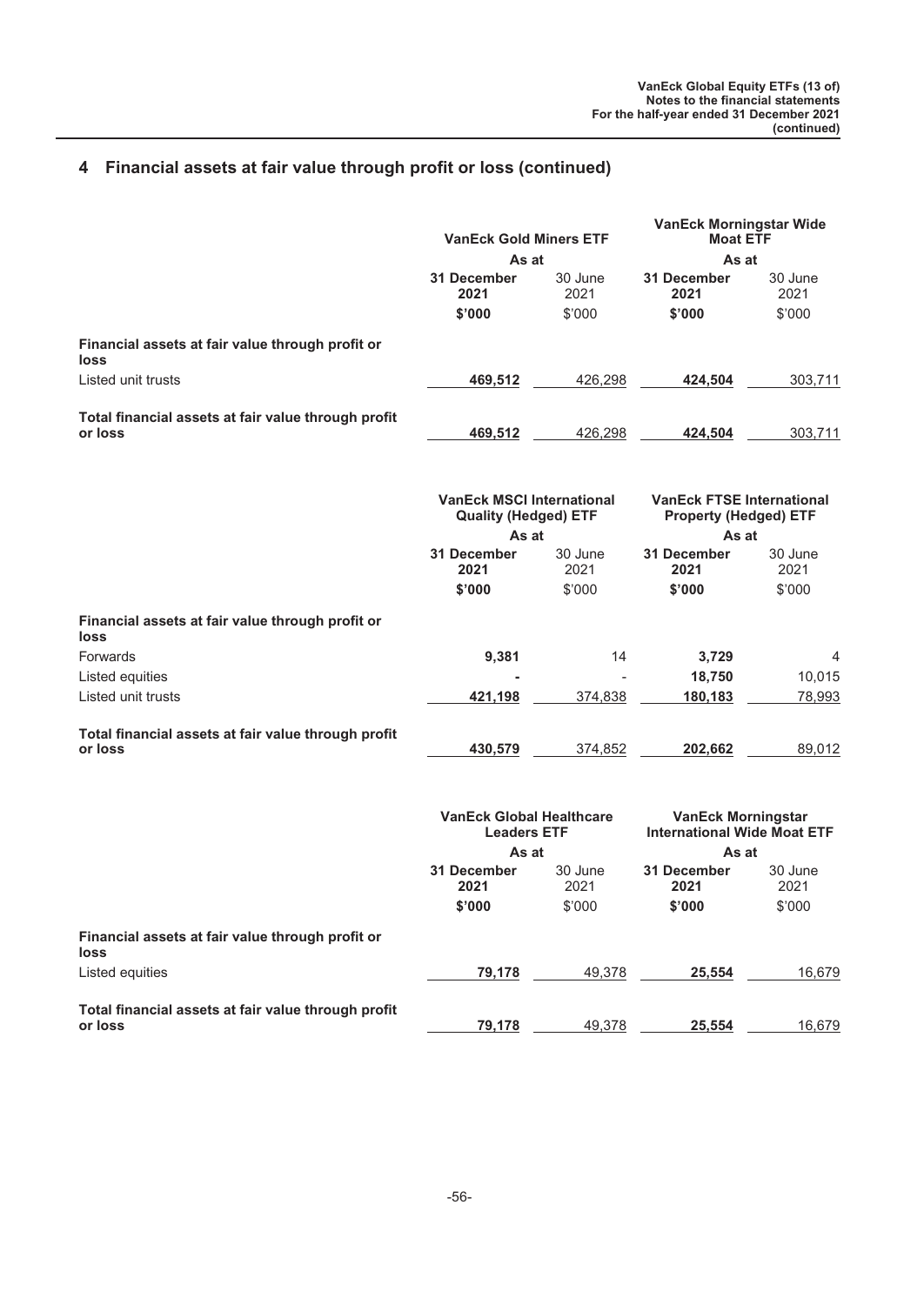### <span id="page-57-0"></span>**4 Financial assets at fair value through profit or loss (continued)**

|                                                             | <b>VanEck Video Gaming and</b><br><b>ESports ETF</b> |                 |
|-------------------------------------------------------------|------------------------------------------------------|-----------------|
|                                                             | As at                                                |                 |
|                                                             | 31 December<br>2021                                  | 30 June<br>2021 |
|                                                             | \$'000                                               | \$'000          |
| Financial assets at fair value through profit or loss       |                                                      |                 |
| Listed equities                                             | 106,876                                              | 107.282         |
| Total financial assets at fair value through profit or loss | 106.876                                              | 107.282         |

For VanEck FTSE Global Infrastructure (Hedged) ETF , the risk is managed by hedging the exposure using foreign currency contracts. As at 31 December 2021 the net fair value of the financial assets being hedged was \$526,769,204 (June 2021: \$392,777,192). The net fair value of the gains/(losses) arising from the hedging instruments during the year was \$(10,415,600) (June 2021: \$11,522,371).

For VanEck MSCI International Quality (Hedged) ETF , the risk is managed by hedging the exposure using foreign currency contracts. As at 31 December 2021 the net fair value of the financial assets being hedged was \$Nil (June 2021: \$Nil). The net fair value of the gains/(losses) arising from the hedging instruments during the year was \$(8,503,215) (June 2021: \$15,286,920).

For VanEck FTSE International Property (Hedged) ETF , the risk is managed by hedging the exposure using foreign currency contracts. As at 31 December 2021 the net fair value of the financial assets being hedged was \$198,933,281 (June 2021: \$89,008,397). The net fair value of the gains/(losses) arising from the hedging instruments during the year was \$(2,019,316) (June 2021: \$3,693,923).

The fair value of the net gains/(losses) arising on the hedged items resulted from factors that included but were not restricted to foreign movements.

### **5 Financial liabilities at fair value through profit or loss**

|                                                                     | <b>VanEck FTSE Global</b><br>Infrastructure (Hedged) ETF |                 | <b>VanEck MSCI International</b><br><b>Quality (Hedged) ETF</b> |                 |
|---------------------------------------------------------------------|----------------------------------------------------------|-----------------|-----------------------------------------------------------------|-----------------|
|                                                                     | As at                                                    |                 | As at                                                           |                 |
|                                                                     | 31 December<br>2021                                      | 30 June<br>2021 | 31 December<br>2021                                             | 30 June<br>2021 |
|                                                                     | \$'000                                                   | \$'000          | \$'000                                                          | \$'000          |
| Financial liabilities at fair value through profit or<br>loss       |                                                          |                 |                                                                 |                 |
| Forwards                                                            | 193                                                      | 7.851           | 4                                                               | 8,529           |
| Total financial liabilities at fair value through<br>profit or loss | 193                                                      | 7.851           | 4                                                               | 8.529           |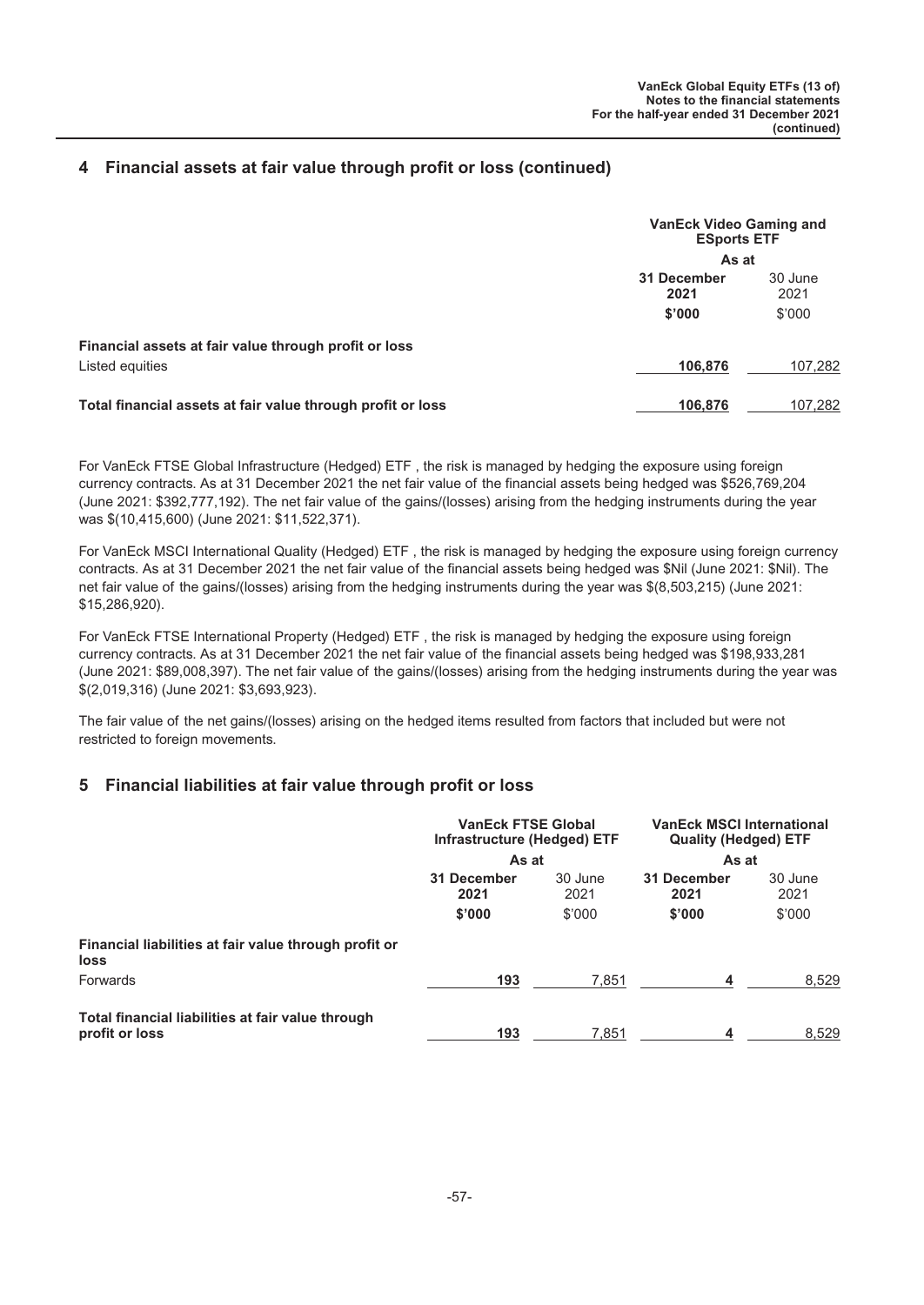### <span id="page-58-0"></span>**5 Financial liabilities at fair value through profit or loss (continued)**

|                                                                  | <b>VanEck FTSE International</b><br><b>Property (Hedged) ETF</b> |                 |
|------------------------------------------------------------------|------------------------------------------------------------------|-----------------|
|                                                                  | As at                                                            |                 |
|                                                                  | 31 December<br>2021                                              | 30 June<br>2021 |
|                                                                  | \$'000                                                           | \$'000          |
| Financial liabilities at fair value through profit or loss       |                                                                  |                 |
| Forwards                                                         | 79                                                               | 1.870           |
| Total financial liabilities at fair value through profit or loss | 79                                                               | 1,870           |

#### **6 Units in issue**

Movements in the number of units during the half-year were as follows:

|                                                 | <b>VanEck MSCI International</b><br><b>Quality ETF</b><br>Half-year ended |                     | <b>VanEck FTSE Global</b><br>Infrastructure (Hedged) ETF<br>Half-year ended |                          |
|-------------------------------------------------|---------------------------------------------------------------------------|---------------------|-----------------------------------------------------------------------------|--------------------------|
|                                                 | 31 December<br>2021                                                       | 31 December<br>2020 | 31 December<br>2021                                                         | 31 December<br>2020      |
|                                                 | No.'000                                                                   | No.'000             | No.'000                                                                     | No.'000                  |
| Opening balance                                 | 53,915                                                                    | 34,967              | 21,045                                                                      | 11,785                   |
| Applications                                    | 10.370                                                                    | 11.014              | 5,880                                                                       | 5,520                    |
| Redemptions                                     | ۰                                                                         | (1)                 |                                                                             | $\overline{\phantom{a}}$ |
| Units issued upon reinvestment of distributions | 19                                                                        | 14                  | 12                                                                          | 9                        |
| Closing balance                                 | 64.304                                                                    | 45.994              | 26.937                                                                      | 17,314                   |

|                                                 | <b>VanEck MSCI International</b><br><b>Sustainable Equity ETF</b> |                     | <b>VanEck MSCI Multifactor</b><br><b>Emerging Markets Equity ETF</b> |                     |
|-------------------------------------------------|-------------------------------------------------------------------|---------------------|----------------------------------------------------------------------|---------------------|
|                                                 | Half-year ended                                                   |                     | Half-year ended                                                      |                     |
|                                                 | 31 December<br>2021                                               | 31 December<br>2020 | 31 December<br>2021                                                  | 31 December<br>2020 |
|                                                 | No.'000                                                           | No.'000             | No.'000                                                              | No.'000             |
| Opening balance                                 | 2,902                                                             | 1,500               | 2,601                                                                | 1,600               |
| Applications                                    | 1.300                                                             | 700                 | 200                                                                  | 400                 |
| Redemptions                                     |                                                                   |                     | (200)                                                                | ۰                   |
| Units issued upon reinvestment of distributions |                                                                   |                     |                                                                      |                     |
| Closing balance                                 | 4,204                                                             | 2,201               | 2,602                                                                | 2,001               |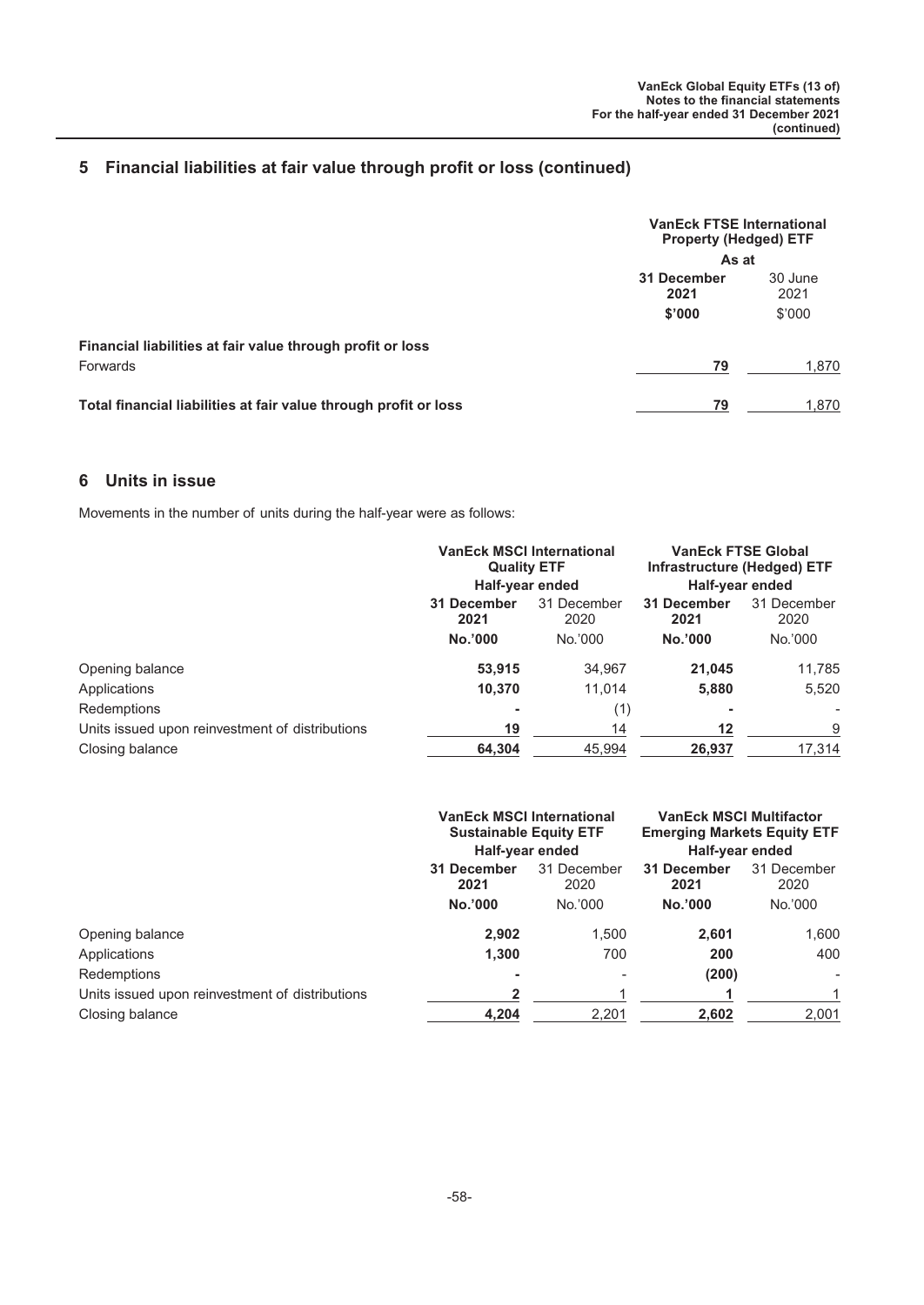## **6 Units in issue (continued)**

|                                                 | <b>VanEck China New Economy</b><br><b>ETF</b> |                     | <b>VanEck FTSE China A50 ETF</b> |         |                     |
|-------------------------------------------------|-----------------------------------------------|---------------------|----------------------------------|---------|---------------------|
|                                                 | Half-year ended                               |                     | Half-year ended                  |         |                     |
|                                                 | 31 December<br>2021                           | 31 December<br>2020 | 31 December<br>2021              |         | 31 December<br>2020 |
|                                                 | No.'000                                       | No.'000             | No.'000                          | No.'000 |                     |
| Opening balance                                 | 18,505                                        | 9,101               | 381                              | 346     |                     |
| Applications                                    |                                               | 10.200              |                                  | 70      |                     |
| Redemptions                                     | (1,900)                                       |                     | (35)                             | (105)   |                     |
| Units issued upon reinvestment of distributions | 11                                            |                     |                                  |         |                     |
| Closing balance                                 | 16,616                                        | 19.305              | 347                              | 311     |                     |

|                                                 | <b>VanEck Gold Miners ETF</b><br>Half-year ended |         | <b>VanEck Morningstar Wide</b><br><b>Moat ETF</b><br>Half-year ended |                     |  |                     |                     |
|-------------------------------------------------|--------------------------------------------------|---------|----------------------------------------------------------------------|---------------------|--|---------------------|---------------------|
|                                                 | 31 December<br>2021                              |         |                                                                      | 31 December<br>2020 |  | 31 December<br>2021 | 31 December<br>2020 |
|                                                 | No.'000                                          | No.'000 | No.'000                                                              | No.'000             |  |                     |                     |
| Opening balance                                 | 9.434                                            | 5,893   | 3.079                                                                | 2,128               |  |                     |                     |
| Applications                                    | 1.380                                            | 2,100   | 975                                                                  | 300                 |  |                     |                     |
| Redemptions                                     | (150)                                            | (60)    | ٠                                                                    |                     |  |                     |                     |
| Units issued upon reinvestment of distributions |                                                  |         |                                                                      | 2                   |  |                     |                     |
| Closing balance                                 | 10,664                                           | 7,934   | 4,054                                                                | 2,430               |  |                     |                     |

|                                                 | <b>VanEck MSCI International</b><br><b>Quality (Hedged) ETF</b><br>Half-year ended |                     | <b>VanEck FTSE International</b><br><b>Property (Hedged) ETF</b><br>Half-year ended |                     |
|-------------------------------------------------|------------------------------------------------------------------------------------|---------------------|-------------------------------------------------------------------------------------|---------------------|
|                                                 | 31 December<br>2021                                                                | 31 December<br>2020 | 31 December<br>2021                                                                 | 31 December<br>2020 |
|                                                 | No.'000                                                                            | No.'000             | No.'000                                                                             | No.'000             |
| Opening balance                                 | 9,541                                                                              | 6,580               | 4,502                                                                               | 2,700               |
| Applications                                    | 1.440                                                                              | 2.320               | 4.800                                                                               | 1.440               |
| Redemptions                                     | (980)                                                                              | (320)               |                                                                                     |                     |
| Units issued upon reinvestment of distributions |                                                                                    |                     |                                                                                     |                     |
| Closing balance                                 | 10.003                                                                             | 8,581               | 9.303                                                                               | 4,141               |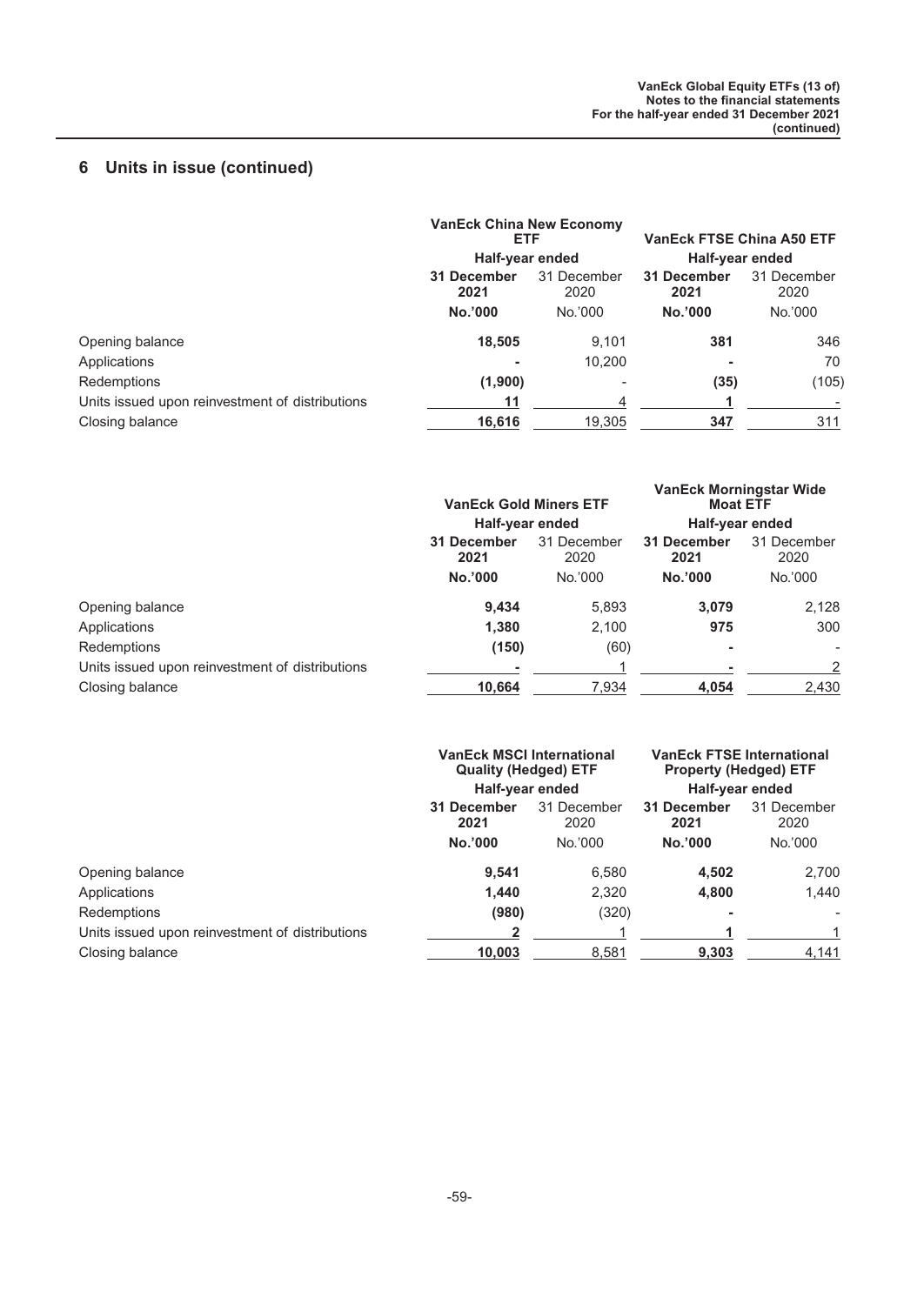### **6 Units in issue (continued)**

|                 |                                           | <b>VanEck Global Healthcare</b><br><b>Leaders ETF</b> |                                           | <b>VanEck Morningstar</b><br><b>International Wide Moat ETF</b> |  |
|-----------------|-------------------------------------------|-------------------------------------------------------|-------------------------------------------|-----------------------------------------------------------------|--|
|                 |                                           | Period from                                           |                                           | Period from                                                     |  |
|                 | Half-year<br>ended<br>31 December<br>2021 | 7 September<br>2020<br>to<br>31 January<br>2021       | Half-year<br>ended<br>31 December<br>2021 | 7 September<br>2020<br>to<br>31 January<br>2021                 |  |
|                 | No.'000                                   | No.'000                                               | No.'000                                   | No.'000                                                         |  |
| Opening balance | 4,400                                     |                                                       | 700                                       |                                                                 |  |
| Applications    | 2,000                                     | 3,800                                                 | 300                                       | 500                                                             |  |
| Closing balance | 6,400                                     | 3,800                                                 | 1.000                                     | 500                                                             |  |

|                                                 | <b>VanEck Video Gaming and</b><br><b>ESports ETF</b> |                                                                |
|-------------------------------------------------|------------------------------------------------------|----------------------------------------------------------------|
|                                                 | Half-year<br>ended<br>31 December<br>2021            | Period from<br>7 September<br>2020<br>to<br>31 January<br>2021 |
|                                                 | No.'000                                              | No.'000                                                        |
| Opening balance                                 | 9,200                                                |                                                                |
| Applications                                    | 800                                                  | 6,400                                                          |
| Redemptions                                     | (600)                                                | $\overline{\phantom{0}}$                                       |
| Units issued upon reinvestment of distributions |                                                      | ۰                                                              |
| Closing balance                                 | 9,401                                                | 6,400                                                          |

As stipulated within the Funds' Constitutions, a unit confers an equal undivided, vested, and indefeasible interest in the assets as a whole, subject to the liabilities. There are no separate classes of units and each unit has the same rights attaching to it as all other units of the Funds.

#### **Capital risk management**

The amount of net assets attributable to unitholders can change significantly on a daily basis as the Funds are subject to daily applications and redemptions at the discretion of the Authorised Participants.

Daily applications and redemptions are reviewed relative to the liquidity of the Funds' underlying assets on a daily basis by the Responsible Entity. Under the terms of the Funds' Constitutions, the Responsible Entity has the discretion to reject an application for units and to defer or adjust a redemption of units if the exercise of such discretion is in the best interests of unitholders.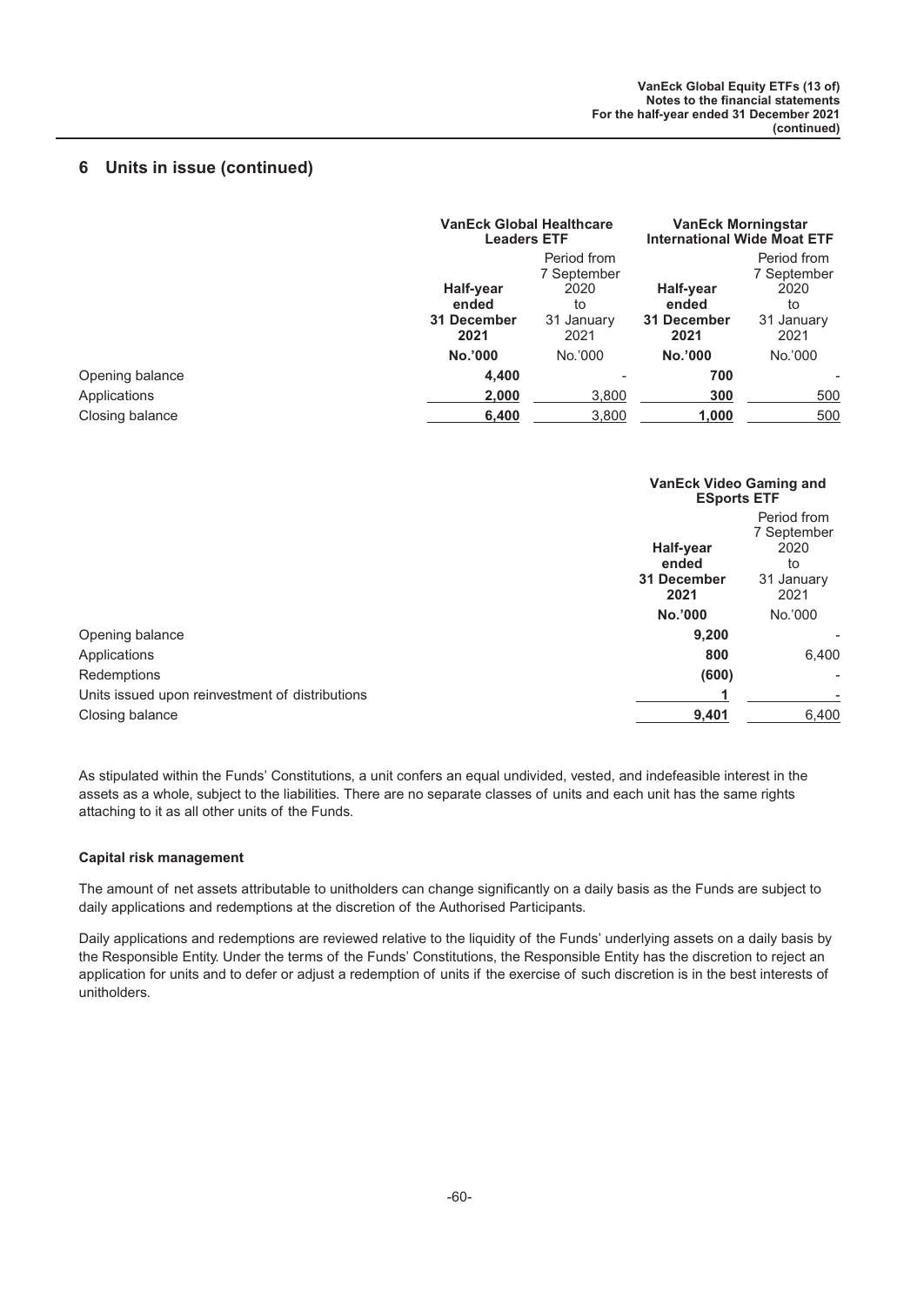### <span id="page-61-0"></span>**7 Distributions to unitholders**

The distributions during the half-year were as follows:

|                            | VanEck FTSE Global Infrastructure (Hedged) ETF<br>Half-year ended |                     |                     |                     |
|----------------------------|-------------------------------------------------------------------|---------------------|---------------------|---------------------|
|                            |                                                                   |                     |                     |                     |
|                            | 31 December<br>2021                                               | 31 December<br>2021 | 31 December<br>2020 | 31 December<br>2020 |
|                            | \$'000                                                            | <b>CPU</b>          | \$'000              | CPU                 |
| Distributions paid         | 3.848                                                             | 16.00               | 2.194               | 16.00               |
| Distributions payable      | 4.310                                                             | 16.00               | 2,770               | 16.00               |
| <b>Total distributions</b> | 8,158                                                             | 32.00               | 4.964               | 32.00               |

|                            | <b>VanEck Gold Miners ETF</b><br>Half-year ended |                                   |                               |                                   |
|----------------------------|--------------------------------------------------|-----------------------------------|-------------------------------|-----------------------------------|
|                            | 31 December<br>2021<br>\$'000                    | 31 December<br>2021<br><b>CPU</b> | 31 December<br>2020<br>\$'000 | 31 December<br>2020<br><b>CPU</b> |
| Distributions paid         | ۰                                                | ۰                                 | 48                            |                                   |
| Distributions payable      | 6,801                                            | 63.78                             | 1,625                         | 21.25                             |
| <b>Total distributions</b> | 6,801                                            | 63.78                             | 1,673                         | 21.25                             |

|                            | VanEck Morningstar Wide Moat ETF |                     |                     |                     |
|----------------------------|----------------------------------|---------------------|---------------------|---------------------|
|                            | Half-year ended                  |                     |                     |                     |
|                            | 31 December<br>2021              | 31 December<br>2021 | 31 December<br>2020 | 31 December<br>2020 |
|                            | \$'000                           | <b>CPU</b>          | \$'000              | <b>CPU</b>          |
| Distributions paid         | ۰                                | ۰                   | 134                 |                     |
| Distributions payable      | 3.953                            | 98.11               | 2,291               | 101.00              |
| <b>Total distributions</b> | 3,953                            | 98.11               | 2,425               | 101.00              |

|                            | VanEck FTSE International Property (Hedged) ETF<br>Half-year ended |                     |                     |                     |
|----------------------------|--------------------------------------------------------------------|---------------------|---------------------|---------------------|
|                            | 31 December<br>2021                                                | 31 December<br>2021 | 31 December<br>2020 | 31 December<br>2020 |
|                            | \$'000                                                             | <b>CPU</b>          | \$'000              | <b>CPU</b>          |
| Distributions paid         | 949                                                                | 17.00               | 561                 | 17.00               |
| Distributions payable      | 1.582                                                              | 17.00               | 704                 | 17.00               |
| <b>Total distributions</b> | 2.531                                                              | 34.00               | 1.265               | 34.00               |

### **8 Events occurring after the reporting period**

At the time of signing these financial statements, there is an increased level of global uncertainty associated with Russia's invasion of Ukraine. The long-term impacts of the invasion are not yet known but are likely to result in a continued increase in market and economic volatility, which may in turn have an impact on the VanEck MSCI Multifactor Emerging Markets Equity ETF.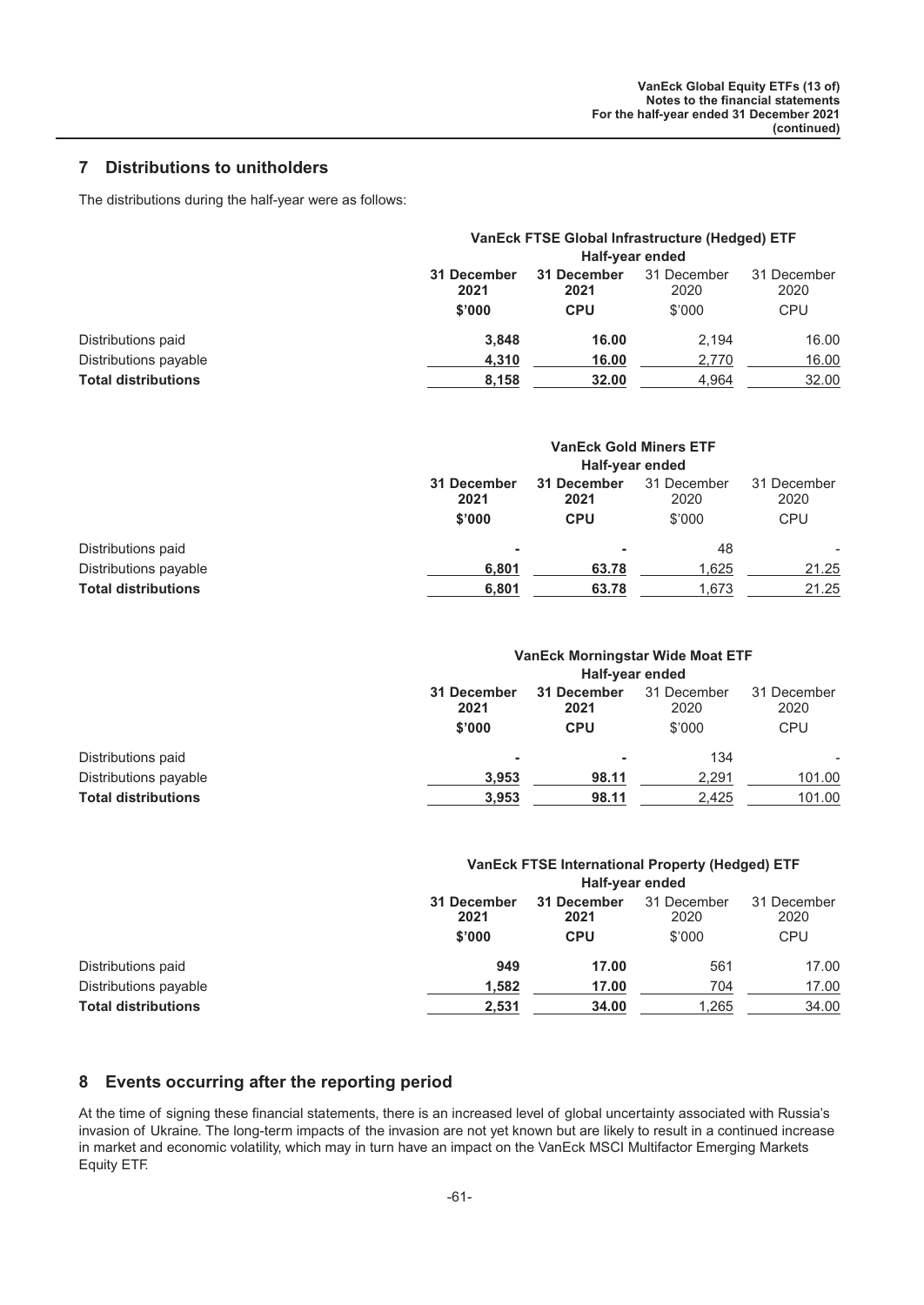### <span id="page-62-0"></span>**8 Events occurring after the reporting period (continued)**

No other significant events have occurred since the end of the reporting period which would impact on the financial position of the Funds disclosed in the Statements of financial position as at 31 December 2021 or on the results and cash flows of the Funds for the half-year ended on that date.

### **9 Contingent assets and liabilities and commitments**

There are no outstanding contingent assets, liabilities or commitments as at 31 December 2021 and 30 June 2021.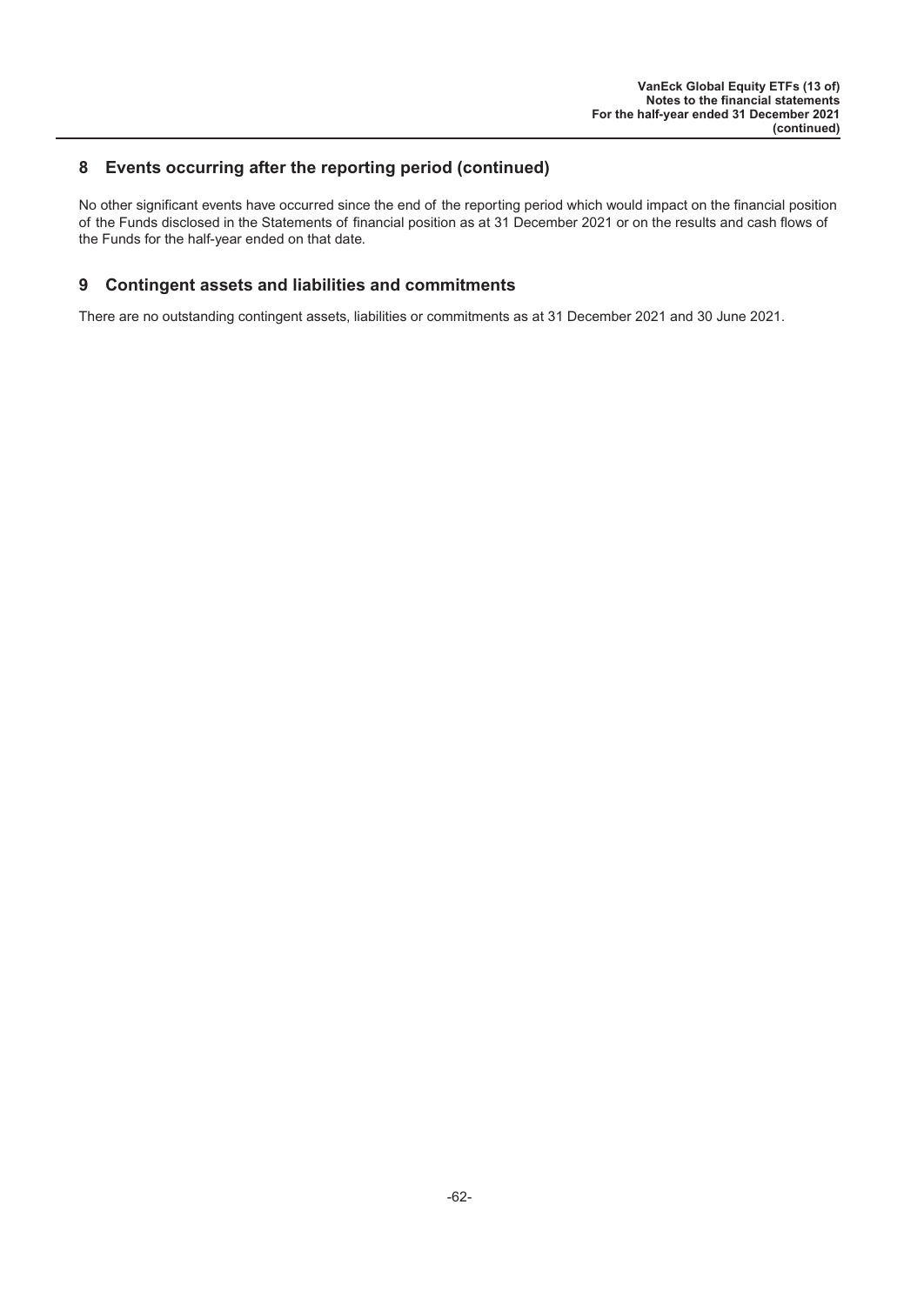#### **Directors' declaration**

In the opinion of the Directors of the Responsible Entity:

- the interim financial statements and notes set out on pages 10 to 62 are in accordance with the Corporations  $(a)$ Act 2001, including:
	- complying with Australian Accounting Standards, the Corporations Regulations 2001 and other  $(i)$ mandatory professional reporting requirements; and
	- giving a true and fair view of the Funds' financial position as at 31 December 2021 and of its  $(i)$ performance for the half-year ended on that date; and
- there are reasonable grounds to believe that the Funds will be able to pay their debts as and when they  $(b)$ become due and payable.
- Note 2(a) confirms that the financial statements also comply with the International Financial Reporting  $(c)$ Standards IAS 34 Interim Financial Reporting as issued by the International Accounting Standards Board.

This declaration is made in accordance with a resolution of the Directors.

Michael Brown Director

Sydney 11 March 2022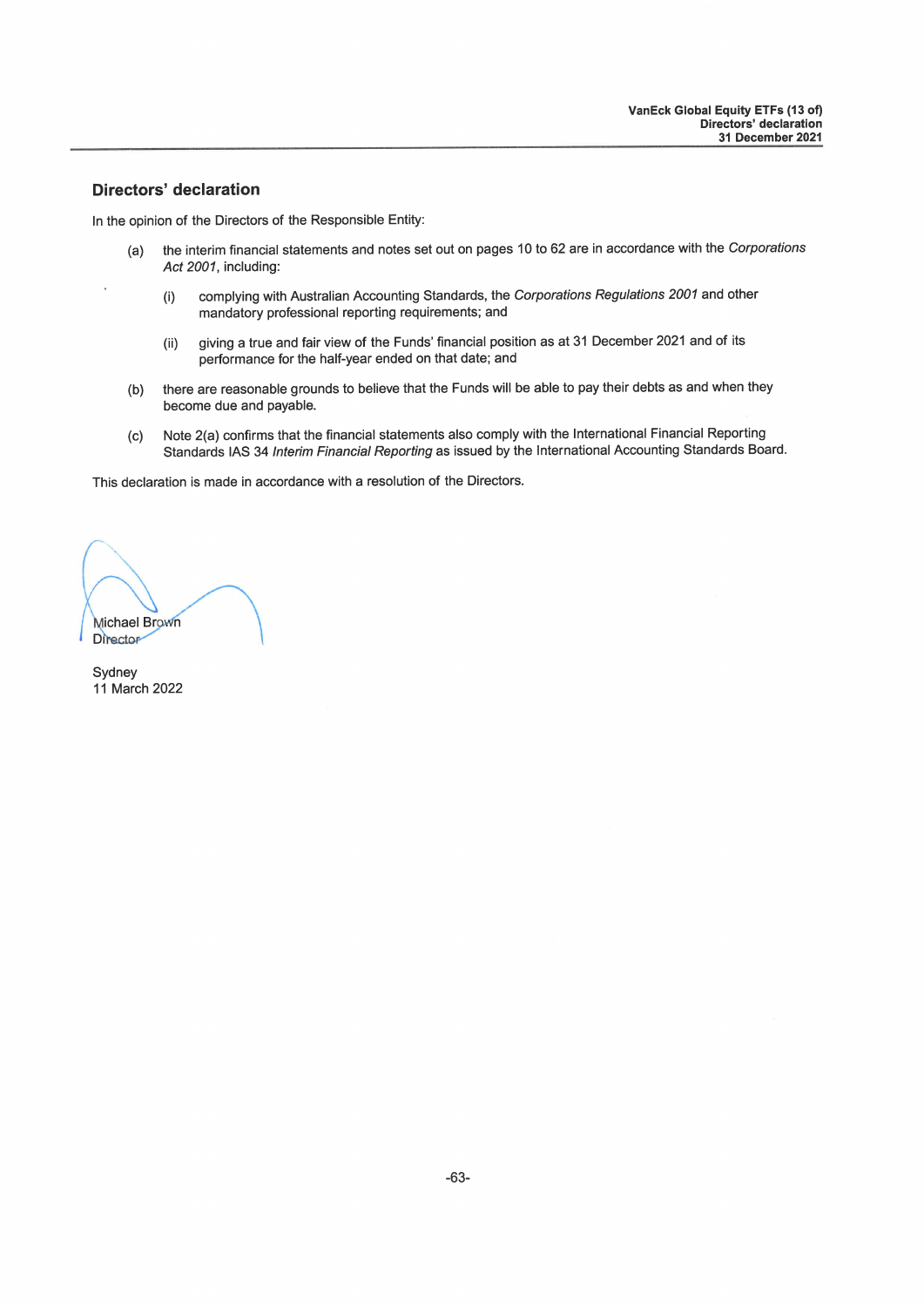

Ernst & Young 200 George Street Sydney NSW 2000 Australia GPO Box 2646 Sydney NSW 2001

Tel: +61 2 9248 5555 Fax: +61 2 9248 5959 ey.com/au

## **Independent auditor's review report**

To the Unitholders of the following VanEck Global Equity ETFs (13 of) (collectively the "Funds")

- VanEck MSCI International Quality ETF
- VanEck FTSE Global Infrastructure (Hedged) ETF
- VanEck MSCI International Sustainable Equity ETF
- VanEck MSCI Multifactor Emerging Markets Equity ETF
- VanEck China New Economy ETF
- VanEck FTSE China A50 ETF
- VanEck Gold Miners ETF
- VanEck Morningstar Wide Moat ETF
- VanEck MSCI International Quality (Hedged) ETF
- VanEck FTSE International Property (Hedged) ETF
- VanEck Global Healthcare Leaders ETF
- VanEck Morningstar International Wide Moat ETF
- VanEck Video Gaming and Esports ETF

### Conclusion

We have reviewed the accompanying half-year financial report of the Funds, which comprises the statement of financial position as at 31 December 2021, the statement of comprehensive income, statement of changes in equity and statement of cash flows for the half-year ended on that date, notes comprising a summary of significant accounting policies and other explanatory information, and the directors' declaration.

Based on our review, which is not an audit, we have not become aware of any matter that makes us believe that the half year financial report of the Funds is not in accordance with the *Corporations Act 2001*, including:

- a) Giving a true and fair view of the Funds' financial position as at 31 December 2021 and of its financial performance for the half-year ended on that date; and
- b) Complying with Accounting Standard AASB 134 *Interim Financial Reporting* and the *Corporations Regulations 2001*.